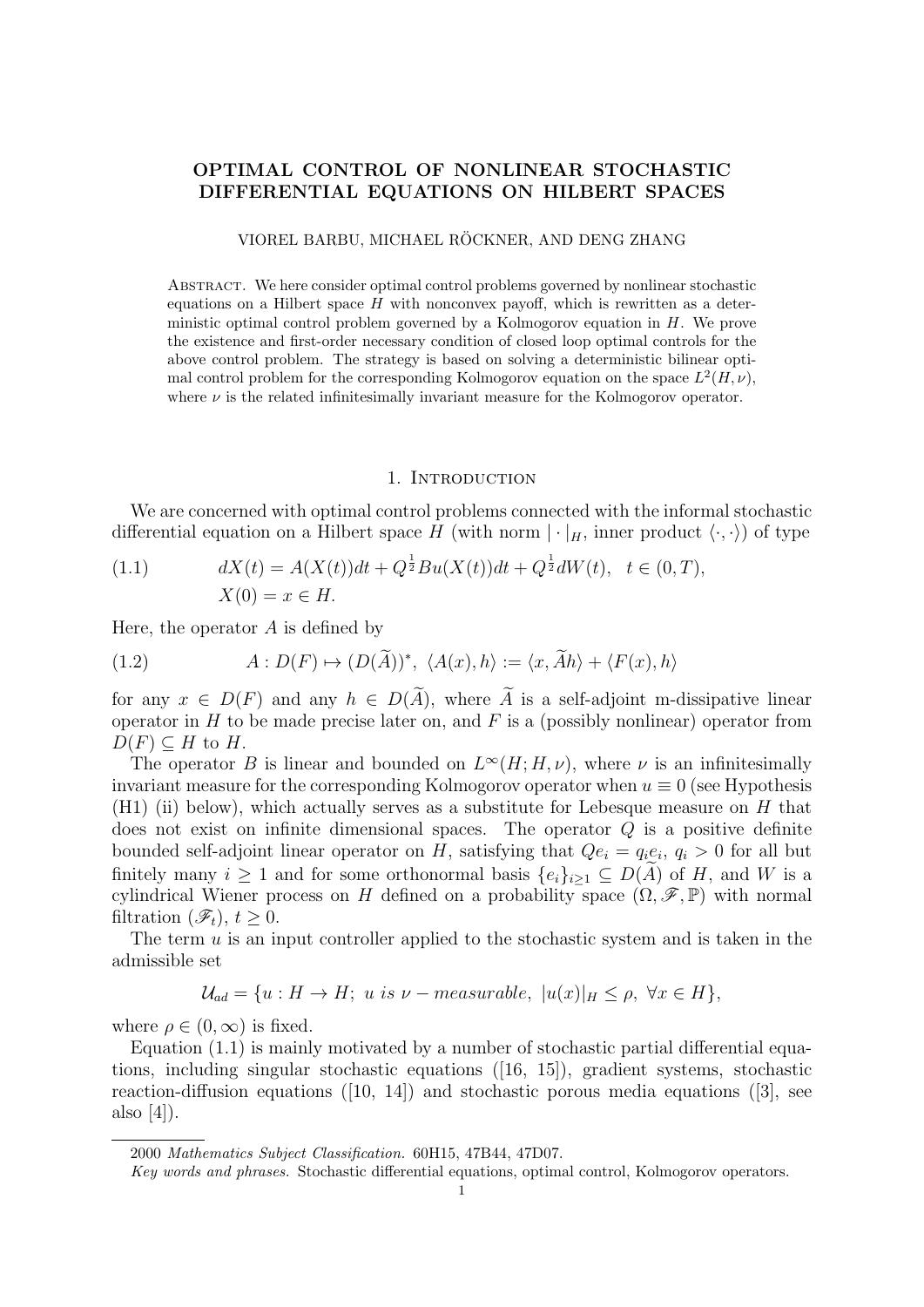In the present work, we are interested in the optimal feedback control problem for  $(1.1)$ , i.e., find a controller  $u^* \in \mathcal{U}_{ad}$  such that

 $(P_0)$ 

$$
\operatorname{Min}\bigg\{\mathbb{E}\int_0^T\int_H g(X^u(t,x))\nu(dx)dt;\ u\in\mathcal{U}_{ad},\ X^u\ \text{solves}\ (1.1)\bigg\},\
$$

where g is a given function in  $L^2(H, \nu)$ , is attained at  $u^*$ .

It should be mentioned that the main difficulty for the existence theory for the optimal control problem  $(P_0)$  is that the cost functional  $\Phi(u) = \mathbb{E} \int_0^T \int_H g(X^u(t,x)) \nu(dx) dt$ ,  $u \in$  $\mathcal{U}_{ad}$ , is not weakly lower-semicontinuous on  $L^2(H;H,\nu)$ , if A is nonlinear and g is not convex.

Another delicate problem in infinite dimensional spaces is that, even if (1.1) has a unique strong solution (in the probabilistic sense) in the uncontrolled case where  $u \equiv 0$ , it is in general not clear whether it still has strong solutions under bounded perturbations. See, e.g., [11]-[13] for the relevant work.

Here, the key idea is to rewrite the original Problem  $(P_0)$  as a deterministic bilinear optimal control problem governed by the Kolmogorov equation corresponding to (1.1).

More precisely, we consider the Kolmogorov equation corresponding to (1.1), i.e.,

(1.3) 
$$
\frac{d\varphi}{dt} = N_2 \varphi + \langle Q^{\frac{1}{2}}Bu, D\varphi \rangle, \quad t > 0,
$$

$$
\varphi(0, x) = g(x), \quad x \in H,
$$

where  $u \in \mathcal{U}_{ad}$ ,  $N_2$  is the Kolmogorov operator related to (1.1) (see (2.2) and Remark 2.1 below), and equation (1.3) is taken in the space  $L^2(H, \nu)$ .

Heuristically, via Itô's formula, one has that the solution  $\varphi^u$  for (1.3) is given by

$$
\varphi^u(t,x) = \mathbb{E}g(X^u(t,x)), \text{ for } dt \times \nu - a.e. (t,x) \in [0,T] \times H.
$$

This entails that the original optimal control problem can be reformulated as follows: find  $u^* \in \mathcal{U}_{ad}$  such that

 $(P^*)$ 

$$
\text{Min}\bigg\{\int_0^T \int_H \varphi^u(t,x)\nu(dx)dt; \ u \in \mathcal{U}_{ad}, \ and \ \varphi^u \ is \ the \ solution \ to \ (1.3)\bigg\}
$$

is attained at  $u^*$ .

This idea was recently applied in [1] by the first author to the stochastic reflection problem in finite dimensions. The main advantage of Problem  $(P^*)$  is that it is a deterministic bilinear optimal control problem. This feature makes it possible to give a unified treatment of optimal control problems for various stochastic equations on Hilbert spaces through the corresponding Kolomogorov operators, under unusually weak conditions of the nonlinearity and the objective functionals. Actually, the usual continuity or convexity conditions are not assumed here, which can be viewed as a regularization effect of noise on control problems through the corresponding Kolmogorov operators.

As a matter of fact, the optimal feedback controllers for Problem (P) can be formally determined by solving an infinite dimensional second order Hamilton-Jacobi equation (see, e.g., [8, 17]). However, such an equation under quite restrictive conditions has only a viscosity solution which is not sufficiently regular to provide an explicit representation for the optimal controller. We would also like to refer to [18] for the solvability of nonlinear Kolmogorov equations, including Hamilton-Jacobi-Bellman equations, and the applications to optimal feedback controls.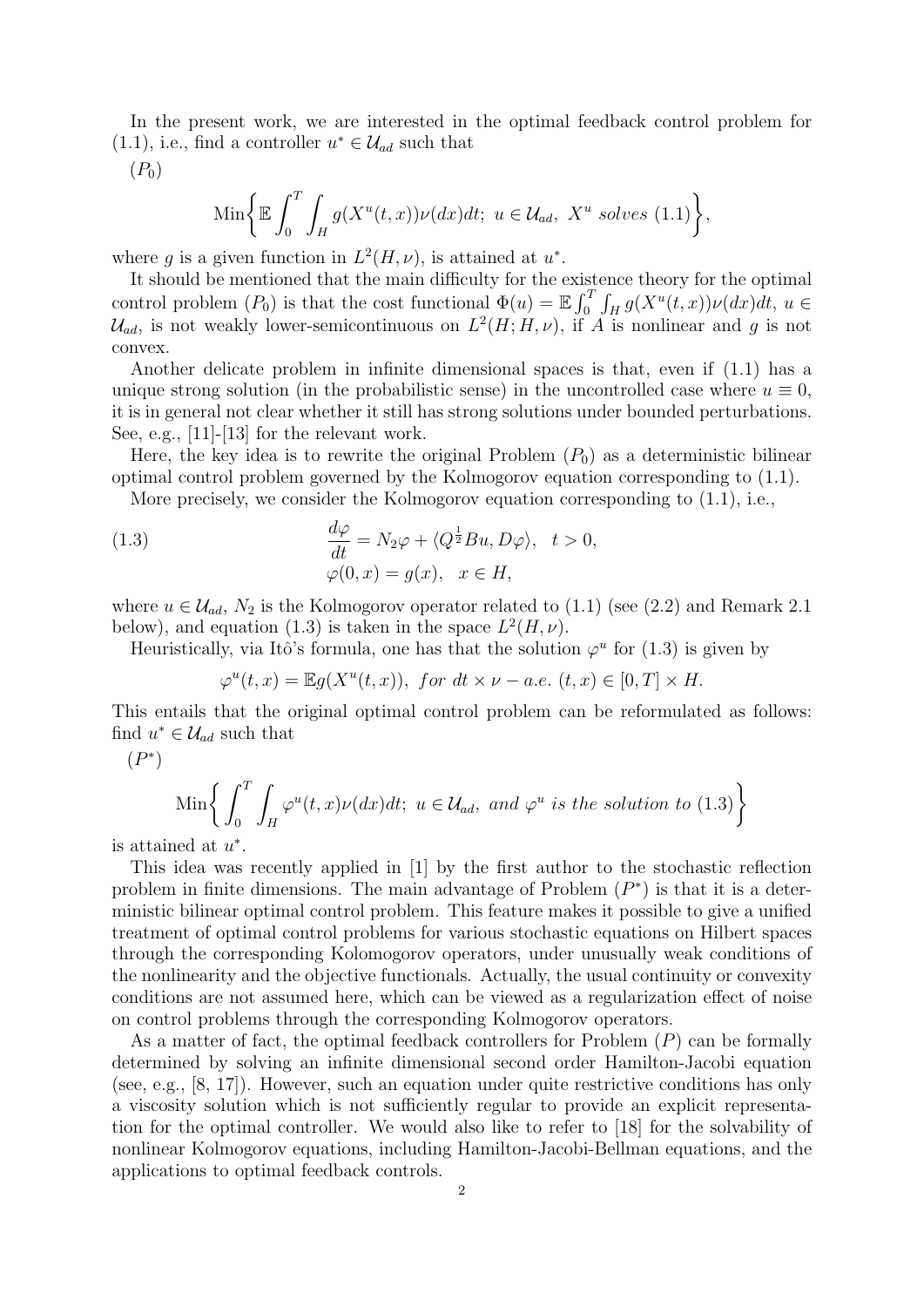Here, for any objective functions g in  $D(N_2)$ , where  $D(N_2)$  is the domain of the closure in  $L^2(H,\nu)$  of the Kolmogorov operator  $(N_0, D(N_0))$  defined in (2.2) below, we prove the existence of a closed-loop optimal control for Problem  $(P^*)$  under mild conditions on F and  $q$ .

Moreover, in the symmetric case (i.e.,  $N_2^* = N_2$  on  $L^2(H, \nu)$ , where  $N_2^*$  denotes the dual operator of  $N_2$ ), for more general objective functions  $g \in L^2(H, \nu)$ , we obtain the existence as well as first-order necessary condition of optimal feedback controllers of Problem  $(P^*)$ .

Regarding the original control problem of the stochastic equation (1.1), it turns out that the martingale problem serves as an appropriate concept of solutions to stochastic equations on Hilbert spaces. More precisely, we consider the problem

 $(P)$ 

$$
\text{Min}\bigg\{\int_0^T \int_H \mathbb{E}_{\mathbb{P}_x} g(X^u(t))\nu(dx)dt; \ u \in \mathcal{U}_{ad}, \ \mathbb{P}_x \circ (X^u)^{-1} \text{ solves}
$$
\n
$$
\text{the martingale problem of (1.1) for } \nu - a.e. \ x \in H \bigg\}.
$$

(See Definition 2.9 below for the definition of the martingale problem corresponding to  $(1.1).$ 

We prove that the optimal controllers to Problem  $(P^*)$  obtained above actually coincide with those to the Problem  $(P)$ , as long as the related martingale problems are well posed. In this sense, the optimal controllers for Problem  $(P^*)$  of Kolmogorov equations can be viewed as generalized optimal controllers for the Problem  $(P)$  of stochastic equations on Hilbert spaces.

Actually, the solutions to the martingale problem for (1.1) suffice to define the objective functional in Problem  $(P)$ . More importantly, well-posedness for this type of martingale problem holds in a quite general setting (e.g. in the framework of (generalized) Dirichlet forms), and it is also stable under bounded perturbations and thus enables us to treat optimal control problems of stochastic differential equations on Hilbert spaces, of which the nonlinearity may be not continuous or the operator  $Q^{\frac{1}{2}}$  is not necessarily Hilbert-Schmidt (see, e.g., [15]). For such equations, it is known that strong solutions (in the probabilistic sense) do not exist in general.

As we shall see below, the martingale problem is well posed for various stochastic equations on Hilbert spaces, including singular dissipative stochastic equations, stochastic reaction-diffusion equations as well as stochastic porous media equations. Moreover, we also prove that the well-posedness of martingale problems are implied by the mdissipativity of the corresponding Kolmogorov operators in certain situations, by using the theory of (generalized) Dirichlet forms (see Theorems 4.1 and 4.5 below). The interplay between optimal control problems and (generalized) Dirichlet forms would be of independent interest.

We would also like to mention that, by the argument above, the end point optimal control problem

Min
$$
\{\int_H \mathbb{E}_{\mathbb{P}_x} g(X^u(T)) \nu(dx) : u \in \mathcal{U}_{ad}, \mathbb{P}_x \circ (X^u)^{-1} \text{ solves} \}
$$
  
the martingale problem of (1.1) for  $\nu - a.e. x \in H.$ }

can be also written as

$$
\operatorname{Min}\{\int_H \varphi^u(T,x)\nu(dx): u \in \mathcal{U}_{ad}, \varphi^u \text{ solves (1.3)}\}.
$$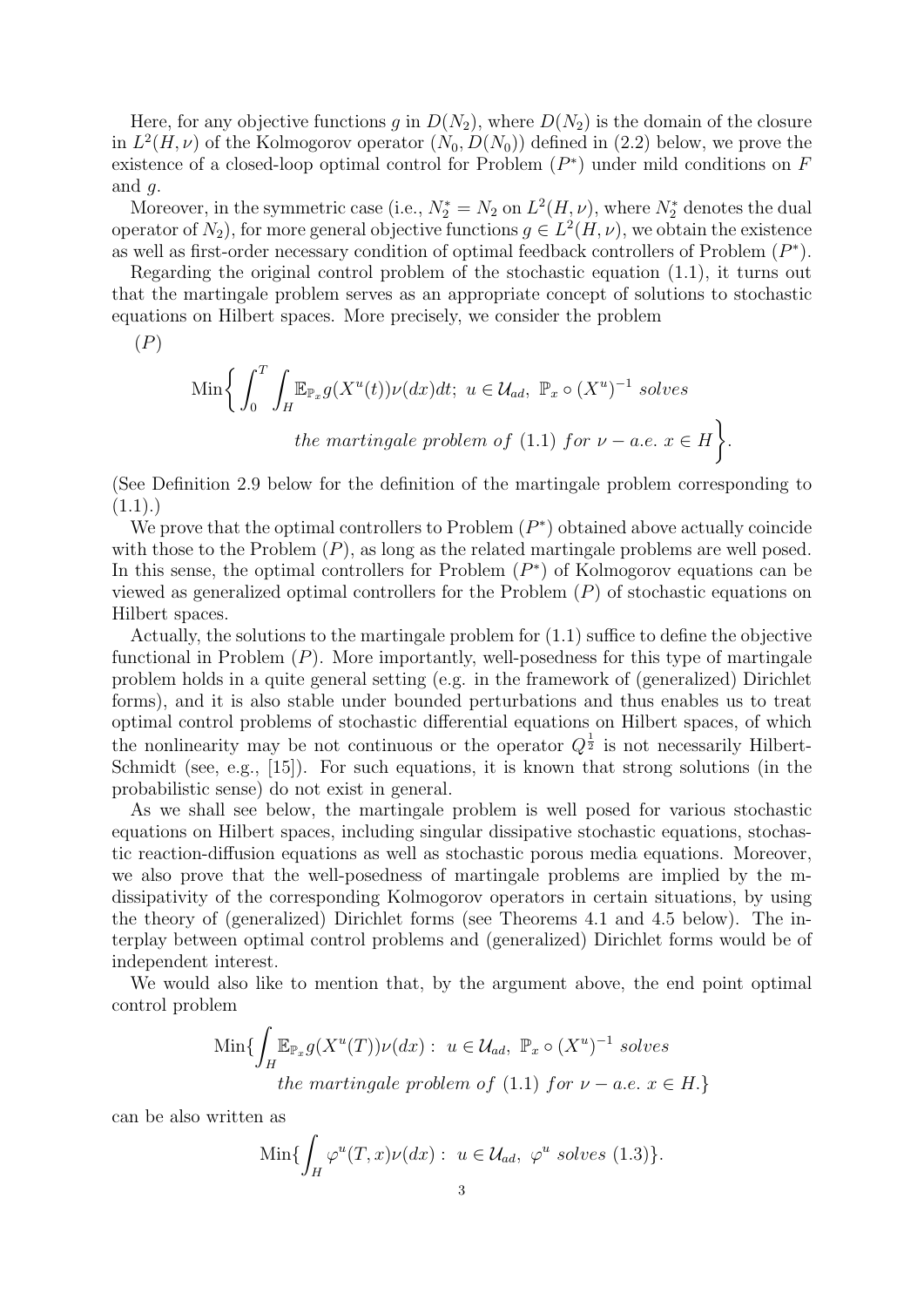**Notation** For  $k \in \mathbb{N}$ , by  $\mathcal{F}C_b^k(H)$  we denote the set of  $C_b^k$ -cylindrical functions  $\varphi(x)$  =  $\phi(\langle x, e_1 \rangle, \dots, \langle x, e_n \rangle)$  for some  $n \in \mathbb{N}$  and  $\phi \in C_b^k(\mathbb{R}^n)$ , where  $\{e_k : k \in \mathbb{N}\}\$  is the eigenbasis of Q introduced above. Let  $B_b(H)$  and  $C_b(H)$  denote, respectively, the bounded Borel-measurable and bounded continuous functions from H to R, and let  $L(H)$  be the set of all bounded operators on H. The symbols  $D$  and  $D<sup>2</sup>$  denote the first and second Fréchet derivatives, respectively. We also use the notation  $Id$  for the identity operator on  $H$ .

For any Borel probability measure  $\nu$  on H, supp $(\nu)$  denotes the topological support of  $\nu$ , and  $L^2(H,\nu)$  consists of  $\nu$ -measurable functions  $\varphi$  on H such that  $\int_H |\varphi(x)|^2 \nu(dx) < \infty$ . We use the notation (, ) for the inner product in  $L^2(H, \nu)$ . Similarly,  $L^2(H; H, \nu)$  denotes the space of H-valued  $L^2(\nu)$ -integrable maps.

## 2. Formulation of the main results

To begin with, let us first introduce the Kolmogorov operator related to (1.1), which is formally given by,

(2.1) 
$$
N_0^u \varphi(x) := \frac{1}{2} \text{Tr}[Q D^2 \varphi](x) + \langle A(x), D\varphi(x) \rangle + \langle B u(x), Q^{\frac{1}{2}} D\varphi(x) \rangle,
$$

for any  $\varphi \in \mathcal{F}C_b^2(H)$ . In particular, when  $u \equiv 0$ , we set

(2.2) 
$$
N_0\varphi(x) := \frac{1}{2}\text{Tr}[Q D^2\varphi](x) + \langle A(x), D\varphi(x) \rangle, \quad \varphi \in D(N_0) := \mathcal{F}C_b^2(H).
$$

Consider the following assumptions.

- (H1) There exists a Borel probability measure  $\nu$  such that  $F : D(F) \subseteq H \to H$  is  $\nu$ -measurable and the following properties hold:
	- (i)  $\nu(D(A)) = 1$  and  $\int_H (|F(x)|_H^2 + |x|_H^2) \nu(dx) < \infty$ .
	- (ii)  $\nu$  is the infinitesimally invariant measure for  $(N_0, D(N_0))$ , i.e.,

$$
\int_H N_0 \varphi d\nu = 0, \quad \forall \varphi \in \mathcal{F}C_b^2(H).
$$

- (iii)  $(N_0, \mathcal{F}C_b^2(H))$  is essentially m-dissipative on  $L^2(H, \nu)$ , i.e.,  $(1-N_0)(\mathcal{F}C_b^2(H))$ is dense in  $L^2(H,\nu)$ .
- (H2) The operator  $Q^{\frac{1}{2}}B$  with domain  $D(Q^{\frac{1}{2}}B) := \mathcal{U}_{ad}$  and defined by  $(Q^{\frac{1}{2}}B)(u)(x) :=$  $Q^{\frac{1}{2}}(Bu(x)), x \in H$ , is compact as an operator from  $L^{\infty}(H; H, \nu)$  to  $L^{2}(H; H, \nu)$ , i.e., if  $u_n, u \in D(Q^{\frac{1}{2}}B)$ ,  $n \in \mathbb{N}$ , such that  $u_n \to u$  weakly-star in  $L^{\infty}(H; H, \nu)$  as  $n \to \infty$ , then  $Q^{\frac{1}{2}}Bu_n \to Q^{\frac{1}{2}}Bu$  in  $L^2(H; H, \nu)$ .
- (H3) The operator  $Q^{\frac{1}{2}}D$  with domain  $\mathcal{F}C_b^1(H)$  is closable from  $L^2(H,\nu)$  to  $L^2(H;H,\nu)$ , and the embedding  $W^{1,2}(H,\nu)$  into  $L^2(H,\nu)$  is compact.

Here  $W^{1,2}(H,\nu)$  is the Sobolev space defined as the completion of  $\mathcal{F}C_b^2(H)$  under the norm  $\|\varphi\|_{W^{1,2}(H,\nu)} = (\int_H (|\varphi|^2 + |Q^{\frac{1}{2}} D\varphi|_H^2) d\nu)^{\frac{1}{2}}$ . Note that  $W^{1,2}(H,\nu)$  is a subspace of  $L^2(H,\nu)$  if and only if  $(Q^{\frac{1}{2}}D, \mathcal{F}C_b^1(H))$  is closable, as an operator from  $L^2(H,\nu)$  to  $L^2(H; H, \nu)$ . In this case we denote its closure again by  $Q^{\frac{1}{2}}D$  and by construction its domain is  $W^{1,2}(H,\nu)$ .

**Remark 2.1.** As is well-known (H1) (ii) implies that  $(N_0, D(N_0))$  is dissipative on  $L^2(H,\nu)$ , so by (H1) (iii) and the Lumer-Phillips Theorem its closure  $(N_2, D(N_2))$  generates a  $C_0$ -semigroup  $P_t^{\nu} = e^{tN_2}$ ,  $t > 0$ , of contractions on  $L^2(H, \nu)$ . Furthermore,  $D(N_0)$ is dense in  $D(N_2)$  with respect to the graph norm given by  $N_2$ .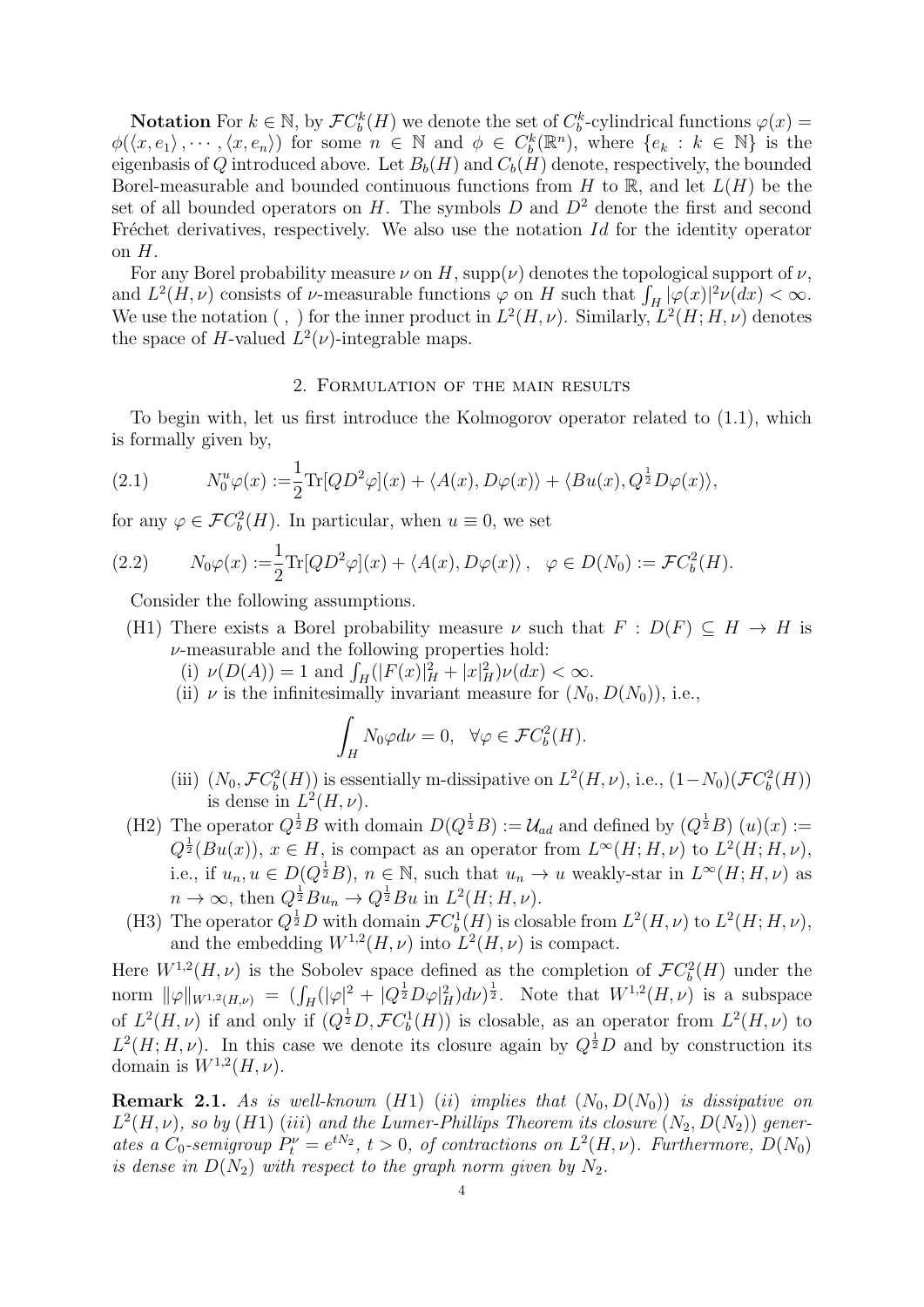**Remark 2.2.** The compactness of the embedding of  $W^{1,2}(H,\nu)$  into  $L^2(H,\nu)$  is equivalent to the compactness of the semigroup  $P_t^{\nu}$  for some (equivalently, all)  $t > 0$ . See, e.g., [19, Theorem 1.2], [24, Theorems 1.1 and 3.1] and [25, p.3250]. The above compact embedding can be also deduced from the Logarithmic-Sobolev inequality, see, e.g., [10]. In particular, Hypothesis (H3) holds for the Gaussian invariant measures of the Ornstein-Uhlenbeck process (see [7]).

Below we give one specific example satisfying Hypothesis  $(H2)$ .

**Example** Let  $Q = Id$ , and let  $f_j \in L^1(H; H, \nu)$ ,  $g_j \in L^{\infty(H; H, \nu)}$ ,  $j \geq 1$ , be such that

(2.3) 
$$
B(u) = \sum_{j=1}^{\infty} \int_{H} \langle u, f_{j} \rangle d\nu g_{j}, \quad \forall u \in \mathcal{U}_{ad},
$$

and

(2.4) 
$$
C_B := \sum_{j=1}^{\infty} ||f_j||_{L^1(H;H,\nu)} ||g_j||_{L^{\infty}(H;H,\nu)} < \infty.
$$

Then,  $B$  satisfies  $(H2)$ .

In fact, let  $u_n, u \in D(B)$ ,  $n \in \mathbb{N}$ , be such that  $u_n \to u$  weakly-star in  $L^{\infty}(H; H, \nu)$  as  $n \to \infty$ . Then, for every  $N \in \mathbb{N}$ ,

$$
\sum_{j=1}^{N} \int_{H} \langle u - u_n, f_j \rangle \, d\nu g_j \to 0, \quad \text{in } L^{\infty}(H; H, \nu).
$$

So, let  $\varepsilon > 0$ . Then, by (2.4) there exists  $N \in \mathbb{N}$  such that

$$
\sum_{j=N+1}^{\infty} ||f_j||_{L^1(H;H,\nu)} ||g_j||_{L^{\infty}(H;H,\nu)} < \varepsilon.
$$

Hence for  $\varepsilon > 0$ ,

$$
\limsup_{n \to \infty} ||Bu - Bu_n||_{L^{\infty}(H;H,\nu)} \le \limsup_{n \to \infty} \|\sum_{j=1}^{N} \int_{H} \langle u - u_n, f_j \rangle d\nu g_j||_{L^{\infty}(H;H,\nu)}
$$

$$
+ 2\rho \sum_{j=N+1}^{\infty} ||f_j||_{L^1(H;H,\nu)} ||g_j||_{L^{\infty}(H;H,\nu)}
$$

$$
\le 2\rho \varepsilon.
$$

So, we even have  $Bu_n \to Bu$  in  $L^{\infty}(H; H, \nu)$  as  $n \to \infty$ .

**Remark 2.3.** A specific example is where  $B(\mathcal{U}_{ad})$  is in a finite dimensional subspace of  $L^{\infty}(H;H,\nu).$ 

Actually, in this case, there exists linear independent  $g_1, \dots, g_j \in L^{\infty}(H; H, \nu)$  such that  $||g_i||_{L^2(H;H,\nu)} = 1, 1 \leq i \leq j$  and  $\{B(\mathcal{U}_{ad})\} \subseteq span\{g_1, \dots, g_n\}$ , and so, for any  $u \in$  $\mathcal{U}_{ad}$ ,  $B(u) = \sum_{j=1}^{n} c_j g_j$  for some  $c_j \in \mathbb{R}$ ,  $1 \leq j \leq n$ . Then, we take  $\{\widetilde{g}_j\}_{j=1}^n \subseteq L^2(H; H, \nu)$ such that  $\langle \widetilde{g}_j, g_k \rangle_{L^2(H;H,\nu)} = \delta_{jk}, 1 \leq j, k \leq n$ . This yields that  $c_j = \langle B(u), \widetilde{g}_j \rangle_{L^2(H;H,\nu)} =$  $\langle u, B^* \widetilde{g}_j \rangle_{L^2(H;H,\nu)},$  where  $B^*$  is the dual operator of B in  $L^2(H; H, \nu)$ . This implies (2.3) with  $f_j = \hat{B}^*\widetilde{g}_j$ .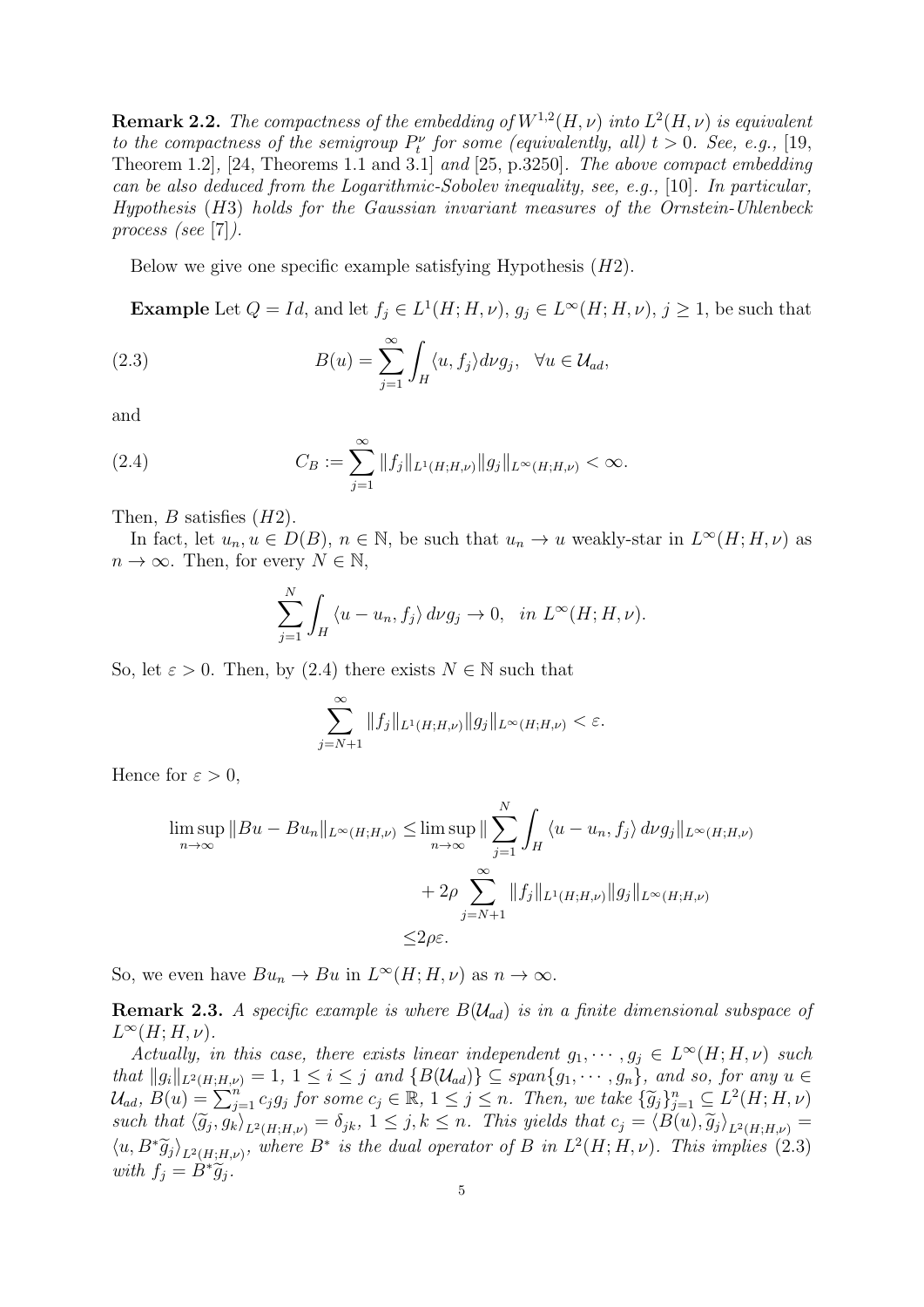Under Hypothesis (*H*1), let  $(N_2, D(N_2))$  be the closure of  $(N_0, \mathcal{F}C_b^2(H))$  in  $L^2(H, \nu)$ . Then,  $\nu$  is an invariant measure for  $P_t^{\nu} = e^{tN_2}$ ,  $t > 0$ , i.e.,

(2.5) 
$$
\int_H P_t^{\nu} f(x) \nu(dx) = \int_H f(x) \nu(dx), \quad \forall t \ge 0, \ \forall f \in \mathcal{B}_b(H).
$$

(See, e.g., the proof of [15, Corollary 5.3].)

The essential m-dissipativity of  $(N_0^u, \mathcal{F}C_b^2(H))$  can be inherited from the uncontrolled case where  $u \equiv 0$ , more precisely, from  $(H1)$  (iii). This is the content of the following theorem to be proved in Section 3 below.

**Theorem 2.4.** Assume Hypothesis  $(H1)$  to hold. Then, we have the integration by parts formula

(2.6) 
$$
\int_H \varphi N_2 \varphi d\nu = -\frac{1}{2} \int_H |\overline{Q^{\frac{1}{2}} D} \varphi|_H^2 d\nu, \quad \forall \varphi \in D(N_2),
$$

where  $Q^{\frac{1}{2}}D$  is the continuous extension of the operator

$$
D(N_0) \ni \varphi \mapsto Q^{\frac{1}{2}} D\varphi \in L^2(H; H, \nu)
$$

with respect to the  $N_2$ -graph norm on  $D(N_0)$ .

Moreover, for each  $u \in \mathcal{U}_{ad}$ , the operator

$$
N_2^u: D(N_2) \mapsto L^2(H, \nu), \quad N_2^u \varphi(x) := N_2 \varphi(x) + \langle Bu(x), Q^{\frac{1}{2}} D\varphi(x) \rangle
$$

has  $\mathcal{F}C_b^2(H)$  as a core and generates a  $C_0$ -semigroup  $e^{tN_2^u}$  on  $L^2(H,\nu)$ . Furthermore, for some positive constant  $C(T, \rho) > 0$ ,

$$
(2.7) \quad \sup_{u \in \mathcal{U}_{ad}} (\|e^{tN_2^u}g\|_{C([0,T];L^2(H,\nu))} + (\int_0^T \int_H |\overline{Q^{\frac{1}{2}}D}e^{tN_2^u}g|_H^2 d\nu dt)^{\frac{1}{2}}) \leq C(T,\rho) \|g\|_{L^2(H,\nu)}.
$$

The first result of this paper is concerned with the existence of optimal controllers for Problem  $(P^*)$ . It will be proved in Section 3 below.

Theorem 2.5. (Optimal control of Kolmogorov equations: general case)

Assume that Hypothesis  $(H1)$  holds and, in addition, that either  $(H2)$  or  $(H3)$  holds.

Then, for any  $g \in D(N_2)$ , there exists at least one optimal control to Problem  $(P^*)$ .

In particular, in the case where  $(H1)$  and  $(H3)$  hold, one may take  $B = Id$ .

Remark 2.6. We would like to mention that, no continuity or convexity of A and q are assumed in Theorem 2.5 which, however, are the usual conditions for optimal feedback controls even in the finite dimensional case.

Next, we are concerned with the symmetric case (i.e.,  $N_2^* = N_2$  on  $L^2(H,\nu)$ ) which arises, in particular, in various applications to gradient systems (see, e.g., [13, 14] and the end of Subsection 5.1 below).

In this case, we are able to obtain optimal controllers for more general objective functions  $g \in \mathcal{H} := L^2(H, \nu)$ . Moreover, we also obtain the first-order necessary condition of the optimal feedback controllers, in terms of the solutions to Kolmogorov equations and adjoint backward equations.

One nice feature here is that the corresponding Kolmogorov operators are defined in the variational form from  $\mathcal{V} := W^{1,2}(H,\nu)$  to  $\mathcal{V}'$ , where  $\mathcal{V}'$  is the dual space of  $\mathcal{V}$  in the pairing  $(\cdot, \cdot)$  with the pivot space  $\mathcal{H} := L^2(H, \nu)$ . (Note that,  $\mathcal{V} \subset \mathcal{H} \subset \mathcal{V}'$  with dense and continuous embeddings.) This fact enables us to analyze the Kolmogorov equations and the adjoint backward equations in the variational setting.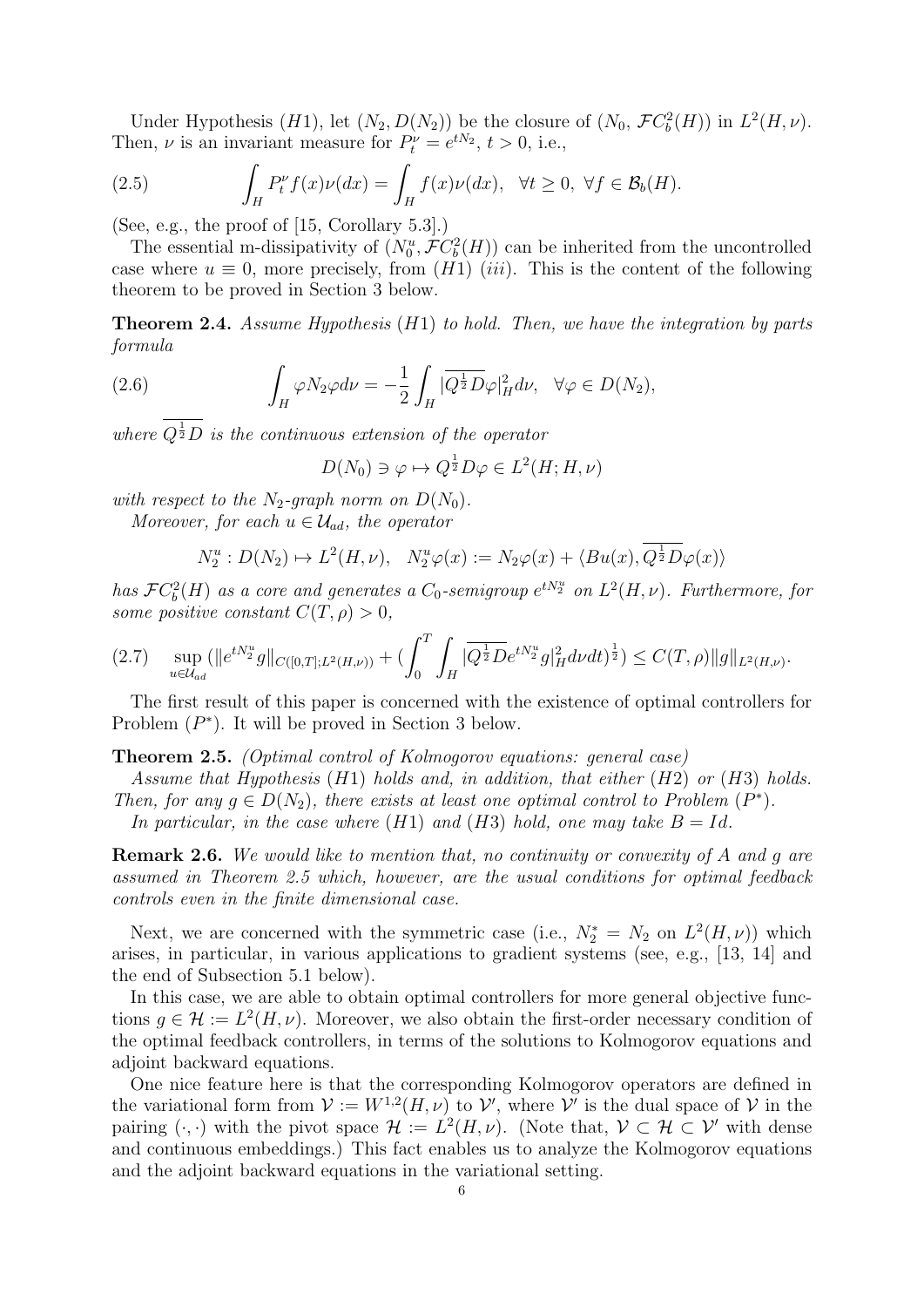The following result generalizes Theorem 2.5 in the symmetric case for  $g \in L^2(H, \nu)$ and is proved in Section 3.

#### Theorem 2.7. (Optimal control of Kolmogorov equations: symmetric case)

Consider the symmetric case  $N_2^* = N_2$  on  $L^2(H,\nu)$ . Assume (H1) and that  $(Q^{\frac{1}{2}}D, \mathcal{F}C_b^1(H))$ is closable from  $L^2(H, \nu)$  to  $L^2(H, H, \nu)$ . In addition, assume that either (H2) or (H3) holds.

Then, for any objective function  $g \in L^2(H,\nu)$ , there exists an optimal control for Problem  $(P^*)$  where  $\varphi^u$  solves the equation in the space  $\mathcal V'$ .

In particular, in the case where  $(H3)$  holds, we can take  $B = Id$ .

In order to identify the optimal feedback controllers, we (in the symmetric case) introduce the adjoint-backward equation corresponding to the Kolmogorov equation (1.3)

(2.8) 
$$
\frac{dp}{dt} = -N_2 p - G^u p - 1, p(T, x) = 0.
$$

Here,  $G^u$  is a bounded operator from  $\mathcal H$  to  $\mathcal V'$ , defined by

$$
\nu(\varphi, G^u \psi)_{\mathcal{V}'} := \int_H \langle Bu(x), Q^{\frac{1}{2}} D\varphi(x) \rangle \psi(x) \nu(dx), \ \ \varphi \in \mathcal{V}, \ \psi \in \mathcal{H}.
$$

Note that  $||G^u \psi||_{\mathcal{V}} \leq ||u||_{L^{\infty}(H;H,\mathcal{V})}||B|| ||\psi||_{\mathcal{H}}$ , where  $||B||$  denotes the operator norm.

The backward equation (2.8) is understood in the variational sense, and its global well-posedness is part of Theorem 3.3 of Subsection 3.2 below.

Now, we are ready to state the first-order necessary condition for the optimal feedback controllers in the symmetric case (see Subsection 3.2).

### Theorem 2.8. (Necessary condition of optimality: the symmetric case)

Assume that the conditions of Theorem 2.7 hold and let  $u_*$  be an optimal controller for Problem  $(P^*)$ . Then, we have

(2.9) 
$$
\int_H \langle B(u - u_*) , \int_0^T Q^{\frac{1}{2}} D\varphi_* p_* dt \rangle d\nu \geq 0, \quad \forall u \in \mathcal{U}_{ad},
$$

where  $\varphi_*$  and  $p_*$  are the solutions to (1.3) and (2.8), respectively, with  $u_*$  replacing u.

Below we consider the optimal control problem of the original stochastic differential equation (1.1).

As mentioned in the Introduction, the concept of martingale problem is robust under bounded perturbations which, in particular, fits the optimal control problems considered here. Moreover, the martingale problem is well posed in a quite general setting (e.g., the nonlinearity F may be not continuous or the operator  $Q^{\frac{1}{2}}$  is not necessary Hilbert-Schmidt) in which case probabilistic strong solutions may not exist.

Following [3, 15], the martingale problem for (1.1) is defined in Definition 2.9, where we use the notion of " $\nu$ -martingale problem" to express its dependence on the probability measure  $\nu$  on H. Later, however, we shall fix  $\nu$  as in Hypothesis (H1) for the remaining part of the paper, and for simplicity we shall drop the pre-fix  $\nu$  again.

**Definition 2.9.** Let  $\nu$  be a Borel probability measure on H. A solution to the  $\nu$ martingale problem for  $(N_0^u, \mathcal{F}C_b^2(H))$  is a conservative Markov process  $\mathbb{M}^u = (\Omega, \mathscr{F},$  $(\mathscr{F}_t)_{t\geq0}$ ,  $(\overline{X}^u(t))_{t\geq0}$ ,  $(\mathbb{P}_x)_{x\in H_0}$  on  $H_0 := \text{supp}(\nu)$  with continuous sample paths  $t \mapsto$  $\langle X^u(\overline{t}), e_i \rangle$ ,  $i \geq 1$ , such that  $X^u(0) = x$ ,  $\mathbb{P}_x$ -a.s., and the following properties hold: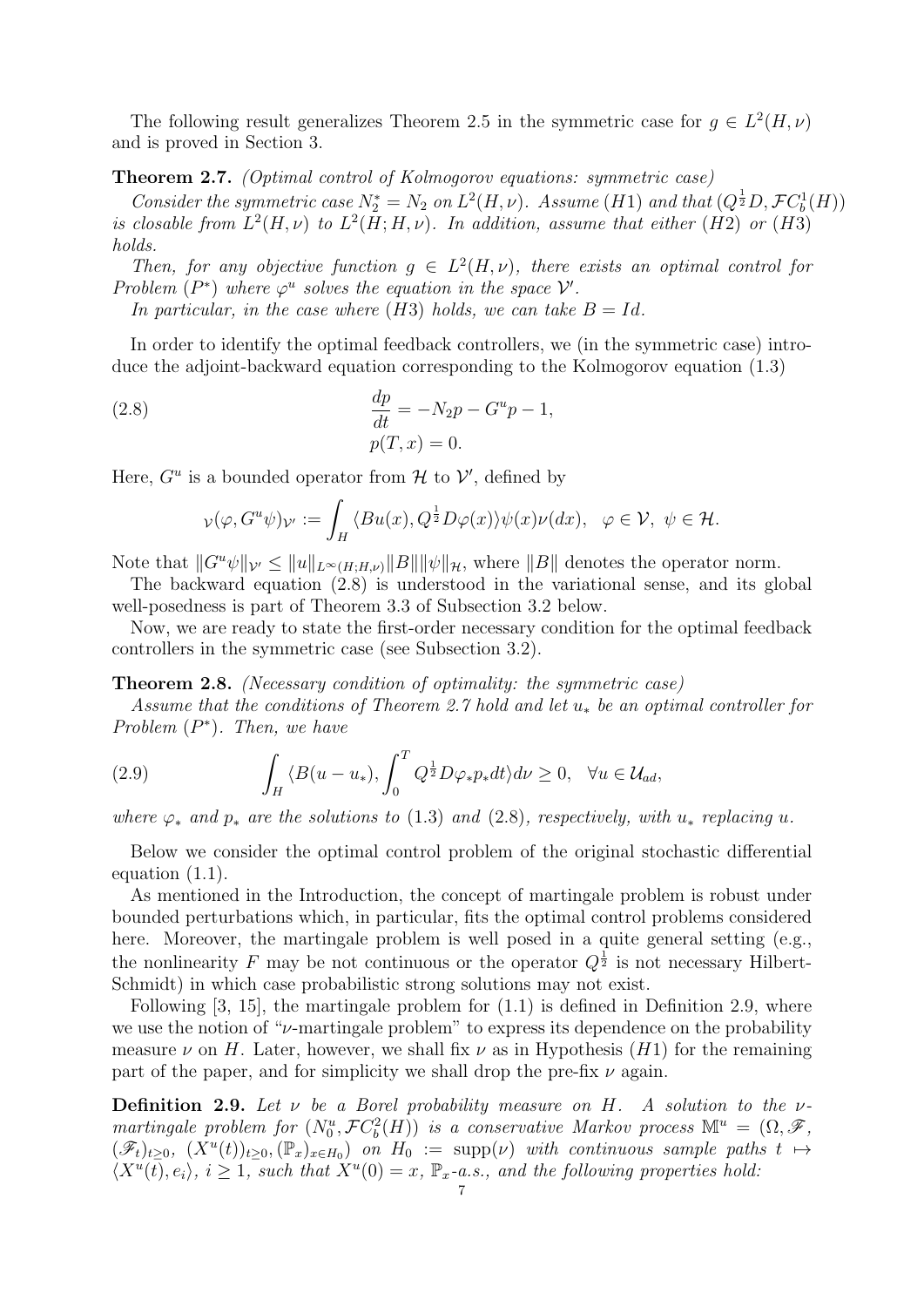(i) There exist  $M, \varepsilon \in (0, \infty)$  such that

(2.10) 
$$
\int_{H_0} (P_t^u f)^2 d\nu \le M \int_{H_0} f^2 d\nu, \ \ \forall f \in C_b(H), \ t \in (0, \varepsilon),
$$

where  $P_t^u$ ,  $t \geq 0$ , is the transition semigroup of  $\mathbb{M}^u$ .

(ii) For  $\nu$ -a.e.  $x \in H$ ,  $\mathbb{P}_x$ -a.s.,

(2.11) 
$$
\int_0^t |\langle A(X^u(s)), e_i \rangle| ds < \infty, \text{ for every } t > 0,
$$

and for all test functions  $\varphi \in \mathcal{F}C_b^2(H)$ 

(2.12) 
$$
\varphi(X^u(t)) - \int_0^t (N_0^u \varphi(X^u(s))ds, \quad t \ge 0,
$$

is an  $(\mathscr{F}_t)$ -martingale under  $\mathbb{P}_x$ .

For simplicity, we also say that  $X^u$  solves the v-martingale problem for (1.1).

Uniqueness holds if any two Markov processes which are solutions to the ν-martingale problem for (1.1) have the same finite dimensional distributions for  $\nu$ -a.e. starting points  $x \in H$ .

The v-martingale problem for  $(1.1)$  is said to be well posed if existence and uniqueness of solutions hold.

**Remark 2.10.** (i) We note that  $(2.11)$  holds under Hypothesis  $(H1)$ , by the integrability properties of  $|x|_H$  and F in Hypothesis (H1) (i) and (2.10).

(ii) The uniqueness of solutions to the martingale problem can be derived from the existence of martingale solutions and the m-dissipativity of Kolmogorov operators in Hypothesis  $(H1)$ . See the arguments in the proof of the uniqueness part of Theorem 2.12.

In order to consider the optimal control problem of the stochastic equation (1.1), we assume that

(H1)' The *v*-martingale problem for (1.1) is well posed in the case  $u \equiv 0$ .

**Remark 2.11.** (i) Hypothesis  $(H1)'$  can be obtained from  $(H1)$  if the associated generalized Dirichlet form is quasi-regular and has the local property. Actually, under (H1), it is known that (see [22, p.6]) the closure  $(N_2, D(N_2))$  of  $(N_0, \mathcal{F}C_b^2(H))$  induces a generalized Dirichlet form on  $L^2(H,\nu)$  as follows

$$
\mathcal{E}(\varphi, \psi) := \begin{cases}\n-(N_2\varphi, \psi), & \varphi \in D(N_2), \ \psi \in L^2(H, \nu);\n\\
-(N_2^* \psi, \varphi), & \varphi \in L^2(H, \nu), \ \psi \in D(N_2^*),\n\end{cases}
$$

where  $( , )$  denotes the inner product in  $L^2(H, \nu)$ , and  $N_2^*$  is the dual operator of  $N_2$ . We see that the condition D3 in [22, p.78] is satisfied with  $\mathcal{Y} = \mathcal{F}C_b^2(H)$  and  $\mathcal{F} =$  $D(N_2)$ . Hence, provided  $\mathcal E$  is quasi-regular, [22, Theorem IV. 2.2] yields that there exists a sufficiently regular Markov process M (namely, a ν-tight special standard process) with transition semigroup  $P_t$ ,  $t > 0$ , given by  $P_t^{\nu}$ ,  $t > 0$ , hence satisfying (i) of Definition 2.9 with  $M = 1$  for all  $t \in (0, \infty)$ . In addition, by [23, Theorem 3.3], the sample paths of M are continuous P-a.s. for  $\nu$ -a.e.  $x \in H_0$  if  $\mathcal E$  is local. Moreover, Remark 2.10 (i) and [5, Proposition 1.4] yield that M satisfies the property (ii) of Definition 2.9. Thus, M solves the martingale problem for (1.1) for  $u \equiv 0$ . The uniqueness can be proved as in Section 4 below.

As specific examples, we show in Theorems 4.1 and 4.5 that Hypothesis  $(H1)'$  can be implied by the m-dissipativity of Kolmogorov operators in certain situations, based on the theory of (generalized) Dirichlet forms.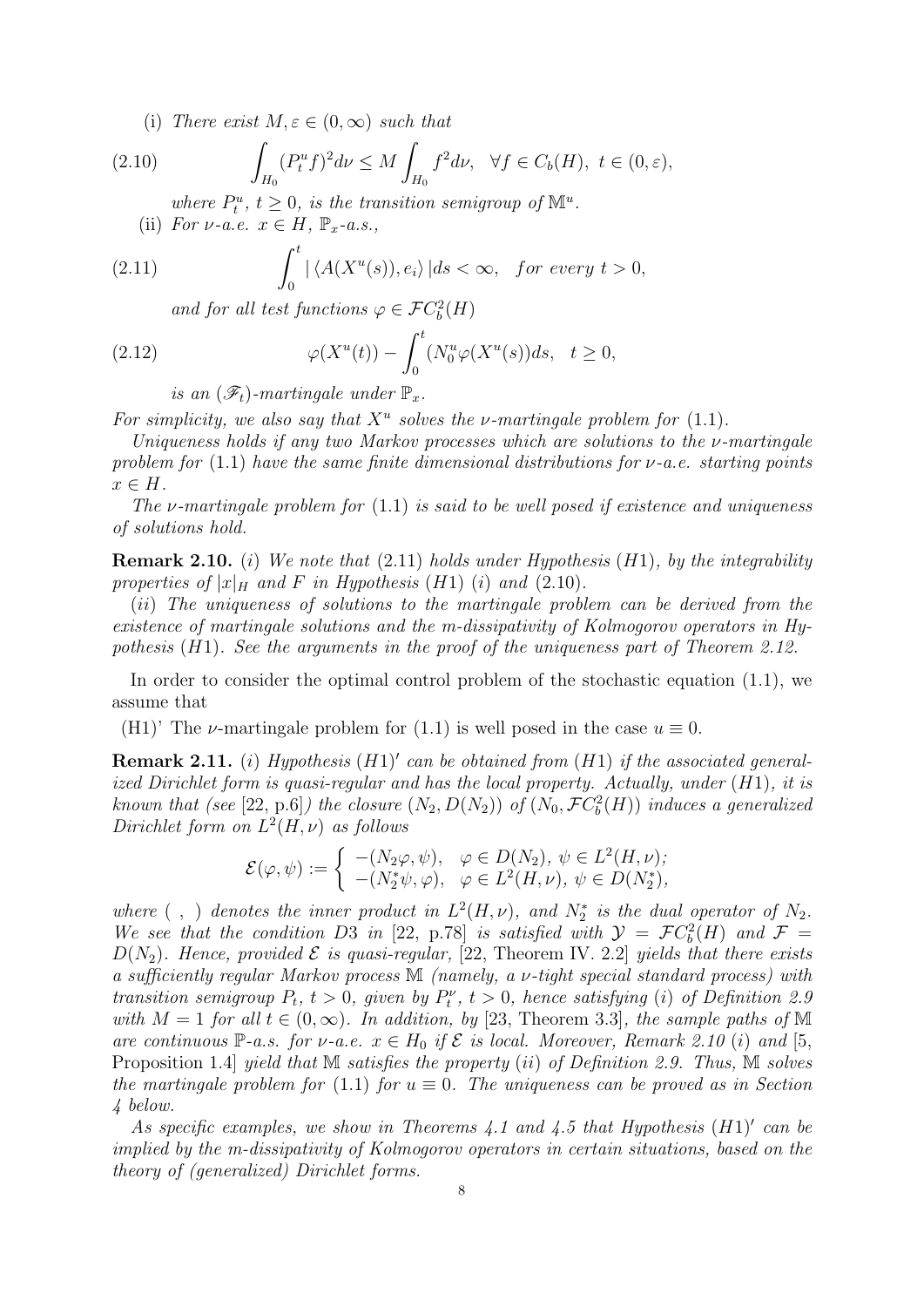(ii) It follows by (2.12) and (H1) that for all  $\varphi \in \mathcal{F}C_b^2(H)$  and for all  $t > 0$ 

$$
H_0 \ni x \mapsto P_t^u \varphi(x) := \mathbb{E}_{\mathbb{P}_x}[\varphi(X^u(t))]
$$

is a v-version of  $e^{tN_{2}^{u}}\varphi \in L^{2}(H, \nu)$ . Below we shall briefly describe this by saying that " $P_t^u$  is given by  $e^{tN_2^u}$ ".

Similarly to Theorem 2.4, the well-posedness of the martingale problem for controlled equations can be inherited from that for the uncontrolled equation.

**Theorem 2.12.** Assume that Hypotheses (H1) and (H1)' hold. Then, for each  $u \in \mathcal{U}_{ad}$ , the martingale problem for (1.1) is well posed.

The main result for optimal control problems of the stochastic equation (1.1) is formulated below.

Theorem 2.13. (Optimal control for stochastic equations on Hilbert spaces)

(i) (General case) Assume  $(H1)$  and  $(H1)'$ . Assume in addition that either  $(H2)$  or (H3) holds. Then, for any objective function  $q \in D(N_2)$ , there exists an optimal control to Problem (P).

(ii) (Symmetric case) Consider the symmetric case. Assume (H1) and that  $(Q^{\frac{1}{2}}D,$  $\mathcal{F}C_b^1(H)$ ) is closable from  $L^2(H,\nu)$  to  $L^2(H;H,\nu)$ . Assume additionally (H2) or (H3). Then, for any objective function  $g \in L^2(H, \nu)$ , there exists an optimal control to Problem  $(P)$  and the first-order necessary condition  $(2.9)$  holds.

In both cases, when  $(H3)$  holds, one can take  $B = Id$ .

The remainder of this paper is organized as follows. Section 3 is mainly devoted to the optimal control problem of Kolmogorov equations. We first prove Theorem 2.5 in the general case in Subsection 3.1, while Theorems 2.7 and 2.8 are proved later in Subsection 3.2. Then, in Section 4 we study the optimal control problem of stochastic equations on Hilbert spaces. Finally, Section 5 mainly contains the applications to various stochastic partial differential equations, including stochastic equations in  $H$  with singular drifts, stochastic reaction-diffusion equations and stochastic porous media equations.

### 3. Optimal control of Kolmogorov equations

3.1. General case. This subsection is mainly devoted to the proof of Theorem 2.5. To begin with, we first prove Theorem 2.4 for the realted Kolmogorov operators.

**Proof of Theorem 2.4.** For simplicity, we set  $\mathcal{H} := L^2(H, \nu)$ . Let us first prove the identity (2.6). Actually, by straightforward computations,

$$
N_0(\varphi^2) = 2\varphi N_0 \varphi + |Q^{\frac{1}{2}} D\varphi|_H^2, \ \ \forall \varphi \in \mathcal{F}C_b^2(H),
$$

which along with  $(H1)$   $(ii)$  implies that

(3.1) 
$$
\int_H \varphi N_0 \varphi d\nu = -\frac{1}{2} \int_H |Q^{\frac{1}{2}} D\varphi|_H^2 d\nu, \quad \forall \varphi \in \mathcal{F}C_b^2(H).
$$

To extend (3.1) to all  $\varphi \in D(N_2)$  we observe that the map

$$
Q^{\frac{1}{2}}D: \mathcal{F}C_b^2(H) \to L^2(H; H, \nu)
$$

is linear and by (3.1) continuous with respect to the graph norm of  $N_2$  on  $\mathcal{F}C_b^2(H)$ . Since  $\mathcal{F}C_b^2(H)$  is dense in  $D(N_2)$  with respect to the graph norm of  $N_2$ , this map extends uniquely by continuity to  $D(N_2)$  and then (2.6) follows by continuity.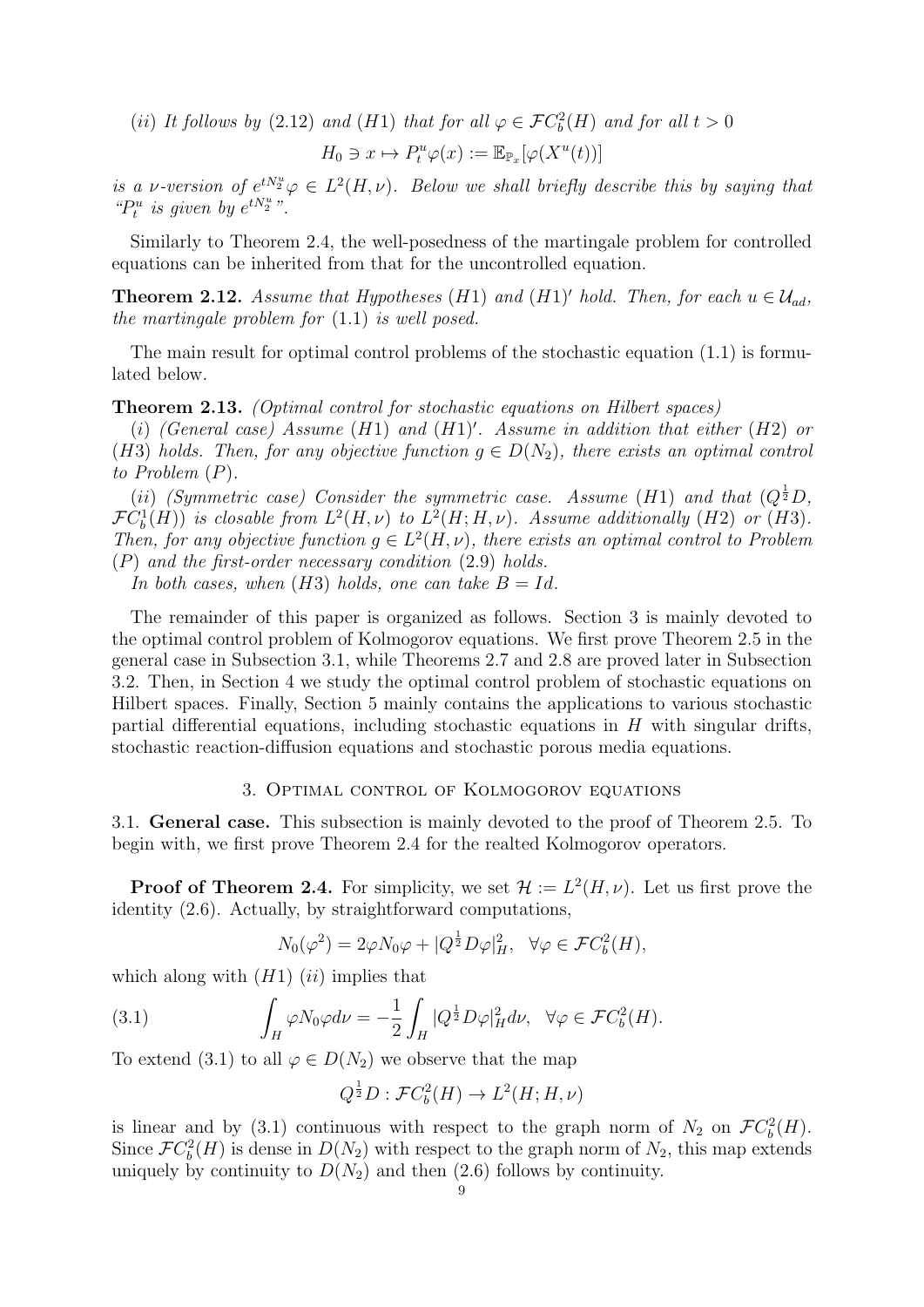We also note that

(3.2) 
$$
D(N_2) \ni \varphi \mapsto \langle Bu, Q^{\frac{1}{2}} D\varphi \rangle \in \mathcal{H}
$$

is a well-defined bounded linear operator. Actually, for any  $\varphi \in D(N_2)$ , we take  $\{\varphi_n\} \subseteq$  $\mathcal{F}C_b^2(H)$  such that  $\varphi_n \to \varphi$  in the N<sub>2</sub>-graph norm in H. Then, since  $\sup_{x \in H} |u(x)|_H \leq \rho$ , by (3.1),

(3.3) 
$$
\int |\langle Bu, \overline{Q^{\frac{1}{2}}D}(\varphi_n - \varphi_m) \rangle|^2 d\nu \leq \rho^2 ||B||^2 \int |\overline{Q^{\frac{1}{2}}D}(\varphi_n - \varphi_m)|^2 d\nu
$$

$$
= -2\rho^2 ||B||^2 \int (\varphi_n - \varphi_m) N_0(\varphi_n - \varphi_m) d\nu \to 0,
$$

as  $n, m \to \infty$ . This implies that  $\{ \langle Bu, Q^{\frac{1}{2}} D\varphi_n \rangle \}$  is a Cauchy sequence in H and so yields the claim above.

In order to prove that  $\mathcal{F}C_b^2(H)$  is a core of  $(N_2^u, D(N_2))$ , it suffices to prove that the graph norms of  $N_2$  and  $N_2^u$  are equivalent, i.e., there exists  $C > 0$  such that for any  $\varphi \in \mathcal{F}C_b^2(H),$ 

$$
(3.4) \tC^{-1}(\|N_2\varphi\|_{\mathcal{H}}^2 + \|\varphi\|_{\mathcal{H}}^2) \le (\|N_2^u\varphi\|_{\mathcal{H}}^2 + \|\varphi\|_{\mathcal{H}}^2) \le C(\|N_2\varphi\|_{\mathcal{H}}^2 + \|\varphi\|_{\mathcal{H}}^2).
$$

For this purpose, we note that for any  $\lambda > 0$ , similarly to (3.3),

$$
(3.5) \qquad \|\langle Bu, \overline{Q^{\frac{1}{2}}D}\varphi\rangle\|_{\mathcal{H}}^2 \le -2\rho^2 \|B\|^2 \int_H \varphi N_2 \varphi d\nu \le 2\rho^2 \|B\|^2 (\frac{1}{\lambda} \|N_2 \varphi\|_{\mathcal{H}}^2 + \lambda \|\varphi\|_{\mathcal{H}}^2),
$$

which immediately yields the second inequality of  $(3.4)$ . Moreover, taking  $\lambda$  large enough such that  $2\rho^2||B||^2/\lambda \leq 1/4$  we also obtain the first inequality of (3.4).

The fact that  $(N_2^u, D(N_2))$  generates a  $C_0$ -semigroup  $e^{tN_2^u}$  follows from the essential m-dissipativity of  $(N_0^u, \mathcal{F}C_b^2(H))$  on H. To this end, we note that for  $\lambda$  large enough, for any  $f \in \mathcal{H}$ , the equation

$$
\lambda \varphi - N_2 \varphi - \langle Bu, Q^{\frac{1}{2}} D \varphi \rangle = f
$$

has the unique solution

$$
\varphi = R_{\lambda}((I - T_{\lambda})^{-1}f),
$$

where  $R_{\lambda}$  is the resolvent of  $N_2$ , i.e.,  $R_{\lambda} = (\lambda - N_2)^{-1}$ , and the operator  $T_{\lambda}: L^2(H, \nu) \to$  $L^2(H,\nu)$  is defined by  $T_{\lambda}\psi = \langle Bu, Q^{\frac{1}{2}}DR_{\lambda}\psi \rangle$ . (Note that,  $||T_{\lambda}\psi||_{\mathcal{H}} \leq \frac{1}{2}$  $\frac{1}{2} \|\psi\|_{\mathcal{H}}$  when  $\lambda$  is large enough, hence  $(I - T_{\lambda})^{-1}$  is well-defined and  $(I - T_{\lambda})^{-1} \in L(\mathcal{H})$ .) By the essential m-dissipativity of  $(N_0, \mathcal{F}C_b^2(H))$ , there exists a sequence  $(\varphi_n) \subseteq \mathcal{F}C_b^2(H)$  such that  $(\lambda - N_2)\varphi_n \to (I - T_\lambda)^{-1}f$ , as  $n \to \infty$ . This yields

$$
(\lambda - N_2)\varphi_n - \langle Bu(x), Q^{\frac{1}{2}}D\varphi_n \rangle = (\lambda - N_2)\varphi_n - T_\lambda(\lambda - N_2)\varphi_n
$$
  
 
$$
\to (I - T_\lambda)^{-1}f - T_\lambda(I - T_\lambda)^{-1}f = f,
$$

as  $n \to \infty$ , which implies that the image of  $\lambda - N_0^u$  is dense in  $\mathcal{H}$ . Thus,  $(N_0^u, \mathcal{F}C_b^2(H))$ is essentially m-dissipative on H and so generates a semigroup  $e^{tN_2^u}$  on  $\mathcal{H}, t \geq 0$ .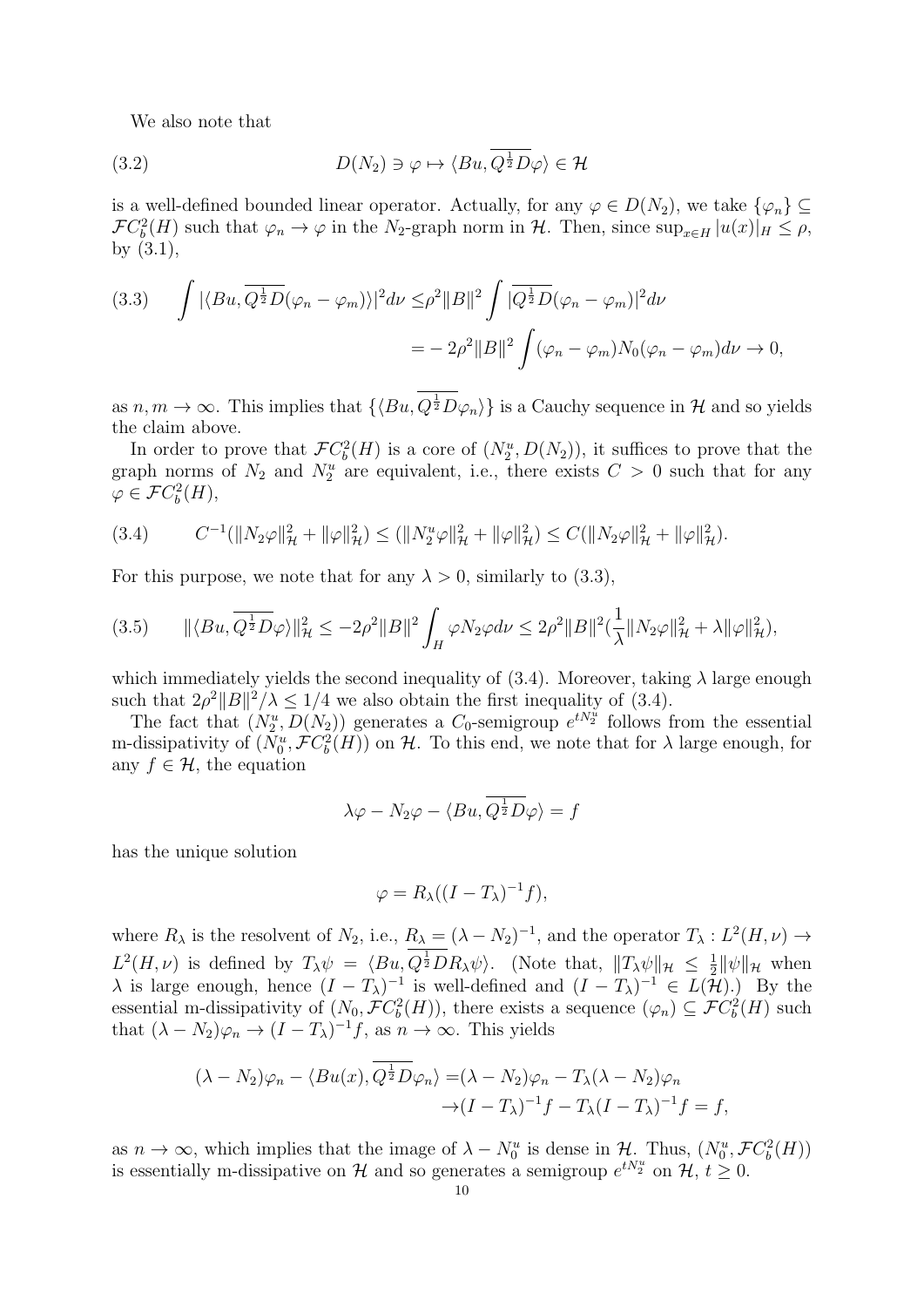Regarding (2.7), by (2.6) and Cauchy's inequality, for  $\varphi := e^{tN_{2}^{u}}g$ ,

$$
\frac{1}{2}\partial_t \|\varphi\|_{\mathcal{H}}^2 = (N_2\varphi, \varphi) + (\langle Bu, \overline{Q^{\frac{1}{2}}D\varphi} \rangle, \varphi)
$$
\n
$$
\leq -\frac{1}{2} \int_H |\overline{Q^{\frac{1}{2}}D\varphi}|_H^2 d\nu + \rho \|B\| \int_H |\overline{Q^{\frac{1}{2}}D\varphi}|_H |\varphi| d\nu
$$
\n
$$
\leq -\frac{1}{4} \int_H |\overline{Q^{\frac{1}{2}}D\varphi}|_H^2 d\nu + 4\rho^2 \|B\|^2 \|\varphi\|_{\mathcal{H}}^2,
$$

which along with Gronwall's inequality implies  $(2.7)$ .

Therefore, the proof of Theorem 2.4 is complete. □

**Proof of Theorem 2.5.** We set  $\mathcal{H} := L^2(H, \nu)$  and

$$
\Phi(u) := \int_0^T \int_H \psi^u(t, x) \nu(dx) dt,
$$

where  $\psi^u$  is the solution to (1.3) corresponding to  $u \in \mathcal{U}_{ad}$ .

Let  $I_* := \inf \{ \Phi(u) : u \in \mathcal{U}_{ad} \}$  and take a sequence  $\{u_n\} \subseteq \mathcal{U}_{ad}$ , such that  $I_* \leq \Phi(u_n) \leq \Phi(u_n)$  $I_*+\frac{1}{n}$  $\frac{1}{n}, n \geq 1.$ 

Let  $\varphi_n := e^{-(4\rho^2||B||^2+1)t}\psi^{u_n}, n \ge 1$ . Then, we have

(3.6) 
$$
\Phi(u_n) = \int_0^T \int_H e^{(4\rho^2 ||B||^2 + 1)t} \varphi_n d\nu dt,
$$

and by  $(1.3)$   $\varphi_n$  solves

(3.7) 
$$
\frac{d\varphi_n}{dt} = \mathcal{N}^{u_n} \varphi_n, \quad t \in (0, T),
$$

$$
\varphi_n(0) = g,
$$

where the operator  $\mathcal{N}^{u_n}: D(N_2) \to \mathcal{H}$  is defined by

(3.8) 
$$
\mathcal{N}^{u_n}\psi := N_2\psi + \langle Bu_n, \overline{Q^{\frac{1}{2}}D\psi}\rangle - (4\rho^2||B||^2 + 1)\psi, \quad \psi \in D(N_2).
$$

By Theorem 2.4, we see that also  $(\mathcal{N}^{u_n}, D(N_2))$  generates a  $C_0$ -semigroup  $e^{t\mathcal{N}^{u_n}}$  on  $\mathcal{H}$ , namely  $e^{t\mathcal{N}^{un}} = e^{-(4\rho^2||B||^2+1)t}e^{tN_2^{un}}$ , where  $e^{tN_2^{un}}$  is given by Theorem 2.4, and

(3.9) 
$$
\sup_{n\geq 1} \|\varphi_n\|_{C([0,T];\mathcal{H})}^2 + \sup_{n\geq 1} \int_0^T \int |\overline{Q^{\frac{1}{2}}D\varphi_n}(s)|_H^2 dv ds \leq C \|g\|_{\mathcal{H}}^2.
$$

Similarly, by  $(3.4)$  and  $(3.9)$ ,

$$
(3.10) \quad \sup_{n\geq 1} \|\mathcal{N}^{u_n}\varphi_n\|_{C[0,T;\mathcal{H}]} = \sup_{n\geq 1} \|e^{t\mathcal{N}^{u_n}}\mathcal{N}^{u_n}g\|_{C[0,T;\mathcal{H}]} \leq C(T,\rho)(\|N_2g\|_{\mathcal{H}} + \|g\|_{\mathcal{H}}).
$$

Hence, along a subsequence, again denoted  $\{n\}$ , we have

(3.11) 
$$
u_n \to u_*, \quad weakly-star \ in \ L^{\infty}(H; H, \nu),
$$

(3.12)  $\varphi_n \to \varphi_*, \text{ weakly in } L^2(0,T;\mathcal{H}),$ 

(3.13) 
$$
\mathcal{N}^{u_n} \varphi_n \to \eta, \text{ weakly in } L^2(0,T;\mathcal{H}).
$$

Note that, since  $t \mapsto e^{(4\rho^2||B||^2+1)t} \in L^2(0,T; \mathcal{H})$ , we apply (3.12) to pass to the limit in (3.6) to obtain

(3.14) 
$$
I_* = \lim_{n \to \infty} \Phi(u_n) = \int_0^T \int_H e^{4\rho^2 ||B||^2 t} \varphi_* d\nu dt.
$$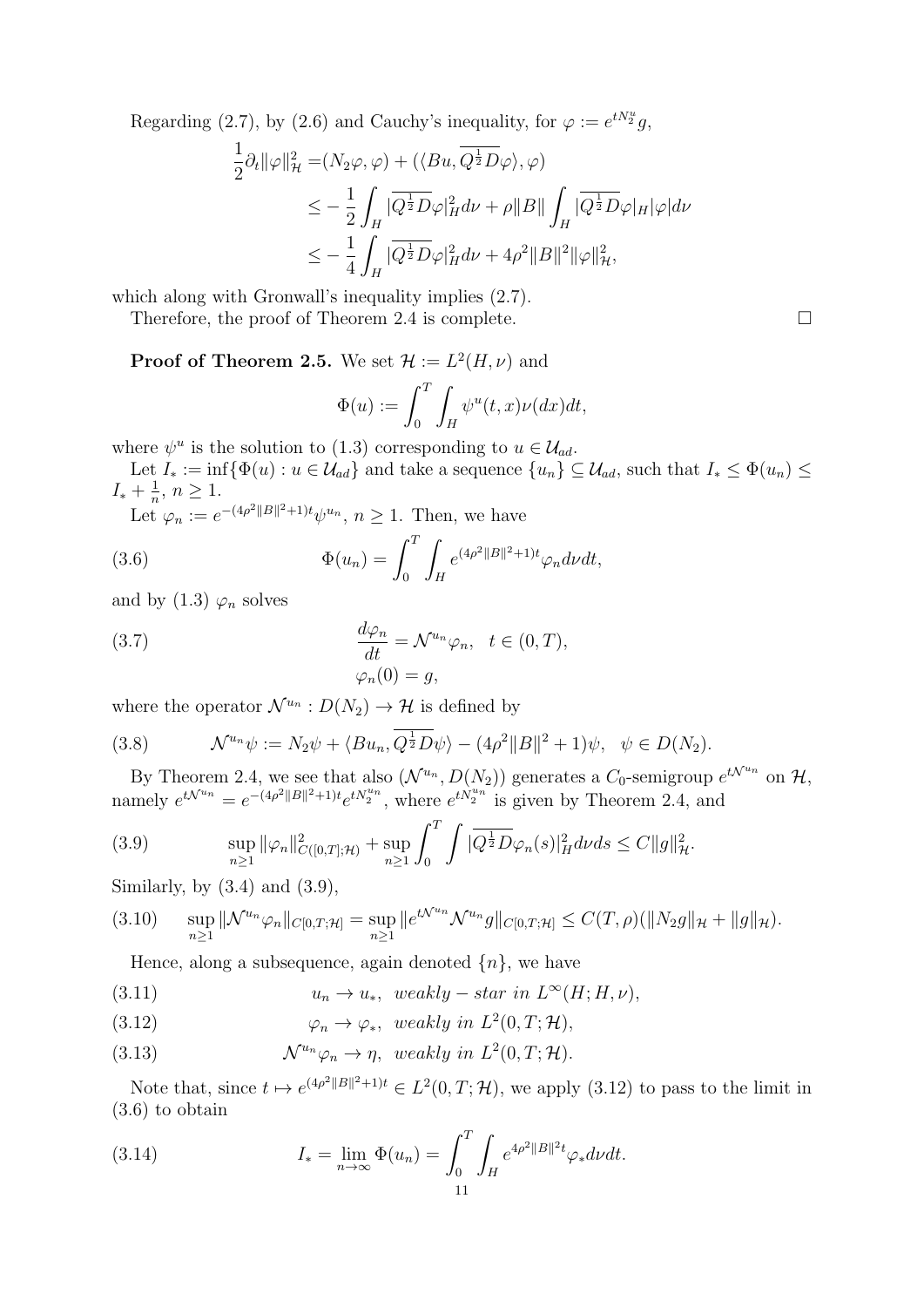Moreover, by  $(3.7)$ ,  $(3.12)$  and  $(3.13)$ ,  $\varphi_*$  satisfies the equation

(3.15) 
$$
\varphi_*(t) = g + \int_0^t \eta(s) ds, \text{ for } dt - a.e. t \in [0, T].
$$

Now it remains to prove that

(3.16) 
$$
\eta(t) = \mathcal{N}^{u_*} \varphi_*(t), \text{ for a.e. } t \in (0, T).
$$

Note that, by  $(2.6)$ ,

(3.17) 
$$
(\mathcal{N}^{u_n}v, v)_{\mathcal{H}} \leq 0, \quad \forall v \in D(N_2),
$$

For simplicity, we set  $\mathcal{H}_t := L^2(0, t; \mathcal{H})$  with the inner produce  $(\cdot, \cdot)_{\mathcal{H}_t}$  below. Then, (3.17) yields that, for any positive function  $h \in L^{\infty}(0,T)$  and any  $\psi \in M$ , where M denotes the space of all linear combinations of functions of the form  $fv$ , where  $f \in L^{\infty}(0,T)$  and  $v \in \mathcal{F}C_b^2(H)$ ,

$$
0 \geq \int_0^T h(t) (\mathcal{N}^{u_n}(\varphi_n - \psi), \varphi_n - \psi)_{\mathcal{H}_t} dt
$$
  
= 
$$
\int_0^T h(t) (\mathcal{N}^{u_n} \varphi_n, \varphi_n)_{\mathcal{H}_t} dt - \int_0^T h(t) (\mathcal{N}^{u_n} \varphi_n, \psi)_{\mathcal{H}_t} dt
$$
  
- 
$$
\int_0^T h(t) (\mathcal{N}^{u_n} \psi, \varphi_n)_{\mathcal{H}_t} dt + \int_0^T h(t) (\mathcal{N}^{u_n} \psi, \psi)_{\mathcal{H}_t} dt
$$
  
=:  $K_{1,n} - K_{2,n} - K_{3,n} + K_{4,n}$ .

Below we treat  $K_{i,n}$  separately,  $1 \leq i \leq 4$ . For  $K_{1,n}$ , by equation (3.7),

$$
\frac{1}{2} \|\varphi_n(t)\|_{\mathcal{H}}^2 = (\mathcal{N}^{u_n} \varphi_n, \varphi_n)_{\mathcal{H}_t} + \frac{1}{2} \|g\|_{\mathcal{H}}^2, \quad 0 < t < T.
$$

Then, multiplying both sides by  $h(t)$  and integrating over  $[0, T]$  we get

(3.19) 
$$
\frac{1}{2} \int_0^T h(t) \|\varphi_n(t)\|_{\mathcal{H}}^2 dt = \int_0^T h(t) (\mathcal{N}^{u_n} \varphi_n, \varphi_n)_{\mathcal{H}_t} dt + \frac{1}{2} \|g\|_{\mathcal{H}}^2 \int_0^T h(t) dt.
$$

Similarly, we infer from the equation (3.15) that

(3.20) 
$$
\frac{1}{2} \int_0^T h(t) \|\varphi_*(t)\|_{\mathcal{H}}^2 dt = \int_0^T h(t) (\eta, \varphi_*)_{\mathcal{H}_t} dt + \frac{1}{2} \|g\|_{\mathcal{H}}^2 \int_0^T h(t) dt.
$$
  
Moreover, by (3.12)

Moreover, by (3.12),

 $(3.18)$ 

(3.21) 
$$
\varphi_n h^{\frac{1}{2}} \to \varphi_* h^{\frac{1}{2}}, \quad weakly \ in \ L^2(0,T;\mathcal{H}),
$$

which implies that

(3.22) 
$$
\liminf_{n \to \infty} \int_0^T h(t) \|\varphi_n(t)\|_{\mathcal{H}}^2 dt \ge \int_0^T h(t) \|\varphi_*(t)\|_{\mathcal{H}}^2 dt.
$$

Thus, we obtain from  $(3.19)-(3.22)$  that

(3.23) 
$$
\liminf_{n \to \infty} K_{1,n} \ge \int_0^T h(t)(\eta, \varphi_*)_{\mathcal{H}_t} dt.
$$

Moreover, in order to pass to the limit in  $K_{2,n}$ , we note that, by  $(3.13)$ ,

$$
(\mathcal{N}^{u_n}\varphi_n,\psi)_{\mathcal{H}_t}\to(\eta,\psi)_{\mathcal{H}_t},\ \ \forall t\in(0,T].
$$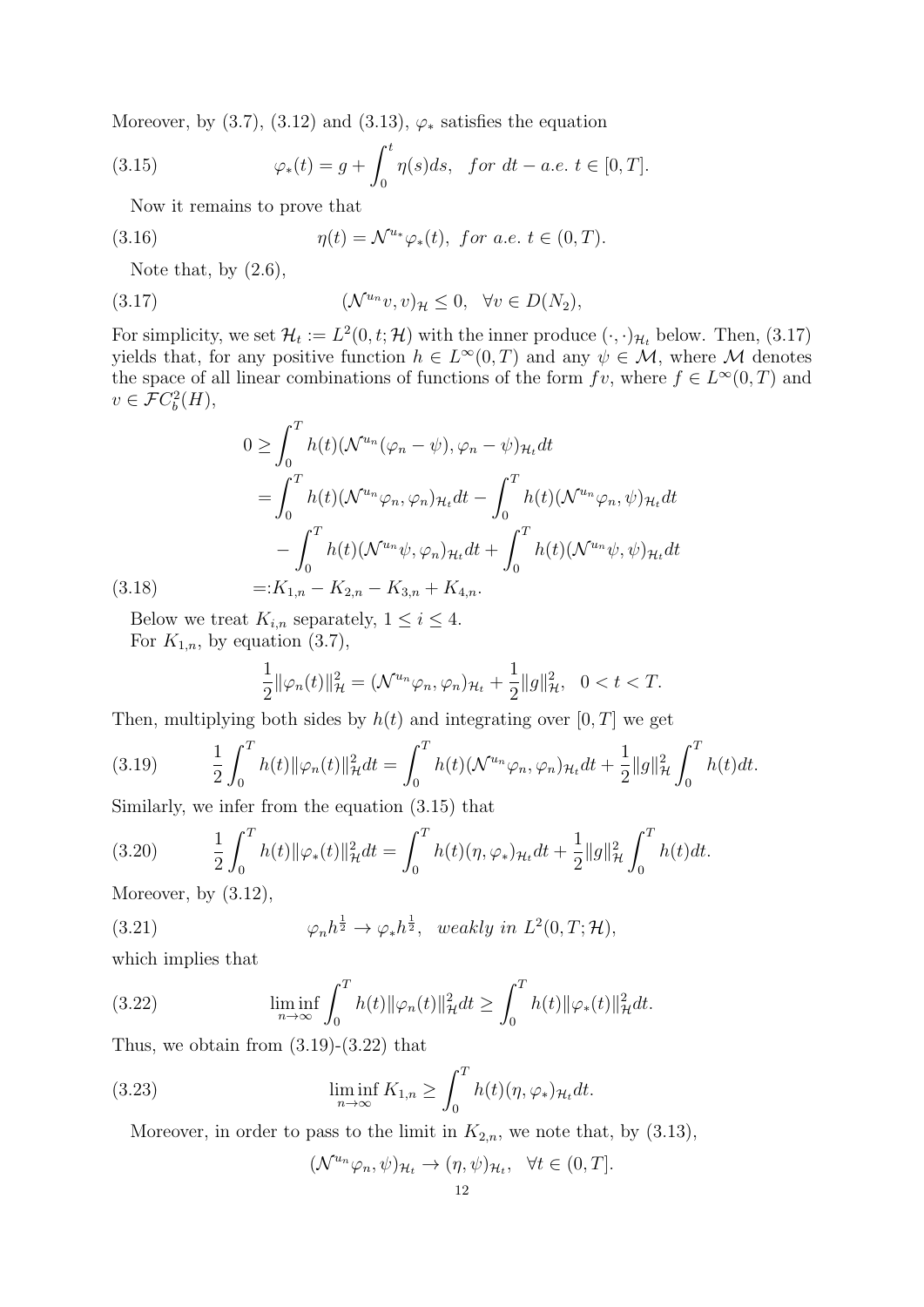Taking into account (3.10), we have for any  $t \in (0, T]$ ,

$$
\|(\mathcal{N}^{u_n}\varphi_n,\psi)_{\mathcal{H}_t}\| \leq \|\mathcal{N}^{u_n}\varphi_n\|_{L^2(0,T;\mathcal{H})} \|\psi\|_{L^2(0,T;\mathcal{H})}
$$
  
\n
$$
\leq C(T,\rho)(\|N_2g\|_{\mathcal{H}} + \|g\|_{\mathcal{H}}) \|\psi\|_{L^2(0,T;\mathcal{H})} < \infty.
$$

Then, the dominated convergence theorem yields

(3.24) 
$$
\lim_{n \to \infty} K_{2,n} = \int_0^T h(t)(\eta, \psi)_{\mathcal{H}_t} dt.
$$

Now, we treat the term  $K_{3,n}$ . We expand

(3.25) 
$$
(\mathcal{N}^{u_n}\psi, \varphi_n)_{\mathcal{H}_t} = (N_2\psi, \varphi_n)_{\mathcal{H}_t} + (\langle Bu_n, Q^{\frac{1}{2}}D\psi \rangle, \varphi_n)_{\mathcal{H}_t} - 4\rho^2 ||B||^2 (\psi, \varphi_n)_{\mathcal{H}_t}.
$$
  
By (3.12)

By (3.12),

(3.26) 
$$
\lim_{n\to\infty} (N_2\psi, \varphi_n)_{\mathcal{H}_t} = (N_2\psi, \varphi_*)_{\mathcal{H}_t}, \quad \lim_{n\to\infty} (\psi, \varphi_n)_{\mathcal{H}_t} = (\psi, \varphi_*)_{\mathcal{H}_t}.
$$

Concerning the second term on the right-hand side of (3.25), we claim that

(3.27) 
$$
(\langle Bu_n, \overline{Q^{\frac{1}{2}}D}\psi \rangle, \varphi_n)_{\mathcal{H}_t} \to (\langle Bu_*, \overline{Q^{\frac{1}{2}}D}\psi \rangle, \varphi_*)_{\mathcal{H}_t}.
$$

In order to prove (3.27), we note that

$$
(3.28) \quad (\langle Bu_n, \overline{Q^{\frac{1}{2}}D}\psi \rangle, \varphi_n)_{\mathcal{H}_t} - (\langle Bu_*, \overline{Q^{\frac{1}{2}}D}\psi \rangle, \varphi_*)_{\mathcal{H}_t}
$$
  

$$
= (\langle Bu_n - Bu_*, \overline{Q^{\frac{1}{2}}D}\psi \rangle, \varphi_*)_{\mathcal{H}_t} + \int_0^t \int_H \langle Bu_n, (\varphi_n(s) - \varphi_*(s)) \overline{Q^{\frac{1}{2}}D}\psi(s) \rangle d\nu ds.
$$

For the first term on the right-hand side of (3.28), Fubini's theorem yields

$$
\langle \langle Bu_n - Bu_*, \overline{Q^{\frac{1}{2}}D}\psi \rangle, \varphi_* \rangle_{\mathcal{H}_t} = \int_0^t \int_H \langle Bu_n - Bu_*, \varphi_* (s) \overline{Q^{\frac{1}{2}}D}\psi(s) \rangle d\nu ds
$$
  
= 
$$
\int_H \langle Bu_n - Bu_*, \int_0^t \varphi_* (s) \overline{Q^{\frac{1}{2}}D}\psi(s) ds \rangle d\nu.
$$

But the latter term converges to zero, since  $B \in L(L^{\infty}(H; H, \nu))$  and thus  $Bu_n \to Bu_*$ as  $n \to \infty$  weakly-star in  $L^{\infty}(H; H, \nu)$  and since for all  $t \in [0, T]$ ,

$$
\int_0^t \varphi_*(s) \overline{Q^{\frac{1}{2}} D} \psi(s) ds \in L^1(H; H, \nu).
$$

Now, let us treat the second term on the right-hand side of  $(3.28)$ . If  $(H2)$  holds, then it follows that  $Bu_n \to Bu_*$  in  $L^2(H; H, \nu)$  as  $n \to \infty$ , hence the second term in (3.28) obviously converges to zero as  $n \to \infty$ .

Now assume that (H3) holds and set  $\mathcal{V} := W^{1,2}(H,\nu)$ . We claim that

(3.29) 
$$
\varphi_n \to \varphi_*, \ \ strongly \ in \ L^2(0,T;\mathcal{H}).
$$

Actually, from equation (1.3) it follows that  $\frac{d\varphi_n}{dt}$  is bounded in  $L^2(0,T;\mathcal{H})$ , and by (3.9),  $\{\varphi_n\}$  is also bounded in  $L^2(0,T;\mathcal{V})$ . Since by Hypothesis  $(H3)$ ,  $\mathcal V$  is compactly embedded in  $H$ , by virtue of the Aubin-Lions compactness theorem (see e.g. [2, Theorem 1.2]) we obtain (3.29), as claimed.

Hence, the second term on the right-hand side of  $(3.28)$  also converges if  $(H3)$  holds.

Thus, we obtain  $(3.27)$ , as claimed. (Note that, Hypothesis  $(H2)$  or  $(H3)$  are only used here. When  $(H3)$  holds one may take  $B = Id.$ )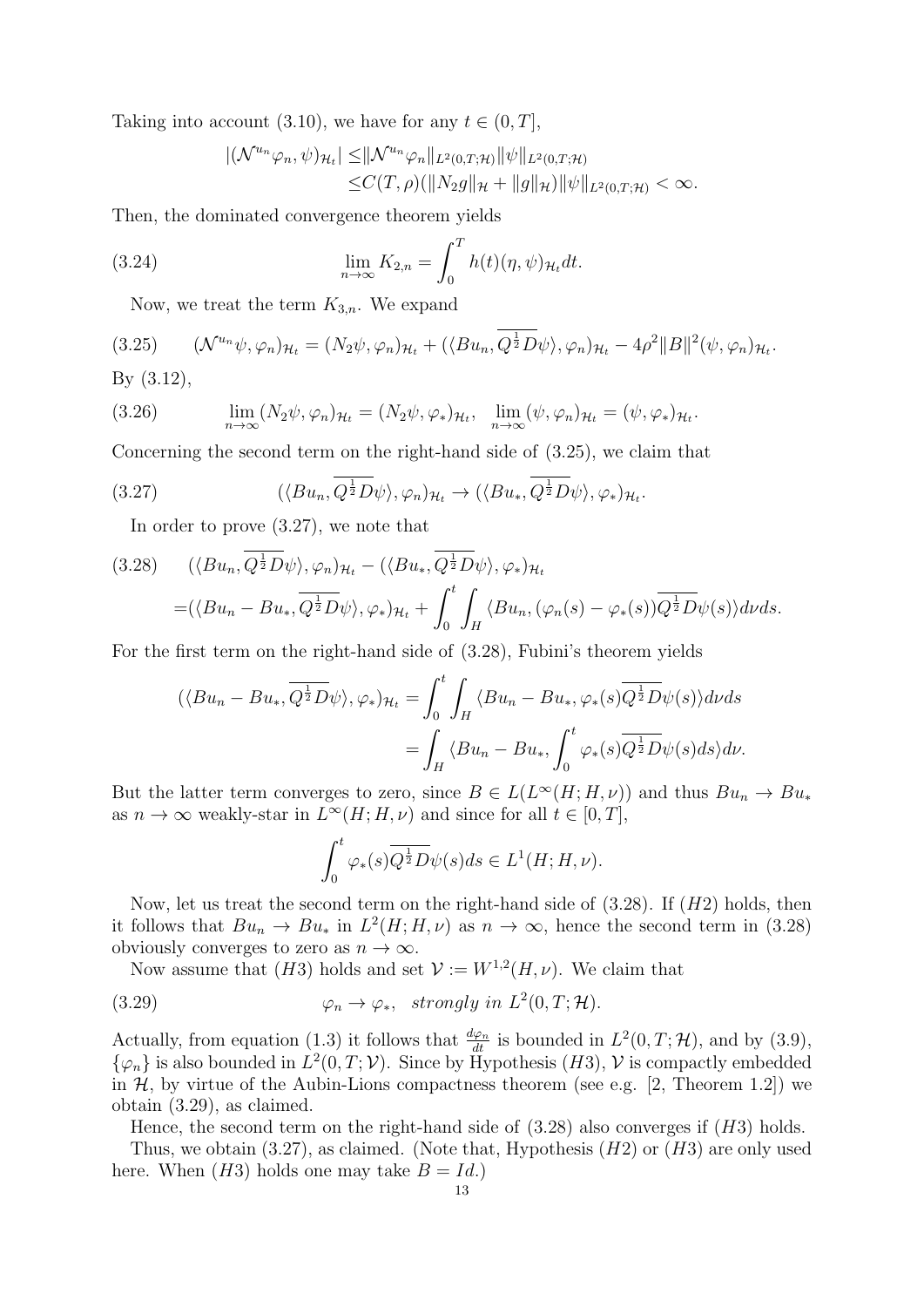This along with (3.25) and (3.26) yields

$$
\lim_{n \to \infty} (\mathcal{N}^{u_n} \psi, \varphi_n)_{\mathcal{H}_t} = (N_2 \psi, \varphi_*)_{\mathcal{H}_t} + (\langle Bu_*, Q^{\frac{1}{2}} D\psi \rangle, \varphi_*)_{\mathcal{H}_t} - 4\rho^2 \|B\|^2 (\psi, \varphi_*)_{\mathcal{H}_t}
$$
\n
$$
= (\mathcal{N}^{u_*} \psi, \varphi_*)_{\mathcal{H}_t}.
$$
\n(3.30)

Taking into account that

$$
\sup_{t\in[0,T]}|(\mathcal{N}^{u_n}\psi,\varphi_n)_{\mathcal{H}_t}|\leq C\sup_{j\geq 1}\|\varphi_n\|_{L^2(0,T;\mathcal{H})}<\infty,
$$

we may apply the dominated convergence theorem to obtain

(3.31) 
$$
\lim_{n \to \infty} K_{3,n} = \int_0^T h(t) (\mathcal{N}^{u_*} \psi, \varphi_*)_{\mathcal{H}_t} dt.
$$

Finally, arguing as in the proof of (3.31) we have

(3.32) 
$$
\lim_{n \to \infty} K_{4,n} = \int_0^T h(t) (\mathcal{N}^{u_*} \psi, \psi)_{\mathcal{H}_t} dt.
$$

Thus, combing together (3.18), (3.23), (3.24), (3.31) and (3.32) we conclude that for any positive functions  $h \in L^{\infty}(0,T)$  and any  $\psi \in \mathcal{M}$ ,

(3.33) 
$$
0 \geq \int_0^T h(t)(\eta - \mathcal{N}^{u_*}\psi, \varphi_* - \psi)_{\mathcal{H}_t} dt.
$$

Now, consider the Hilbert space  $L^2(0,T;D(N_2))$ , where  $D(N_2)$  is equipped with the graph norm given by  $\mathcal{N}^{u_*}$ . Then, if  $\psi \in L^2(0,T;D(N_2))$  such that

$$
\int_0^T \left\langle \psi, f v \right\rangle_{D(N_2)} dt = 0, \quad \forall f \in L^\infty(0, T), \ v \in \mathcal{F}C_b^2(H),
$$

since  $\mathcal{F}C_b^2(H)$  is dense in  $D(N_2)$ , it follows that  $\psi = 0$ , i.e., M is dense in  $L^2(0,T;D(N_2))$ .

Hence, for every  $\psi \in L^2(0,T;D(N_2))$ , there exist  $\psi_n \in \mathcal{M}$ , such that  $\psi_n \to \psi$  in  $L^2(0,T;D(N_2))$  as  $n \to \infty$ . Then, we have

$$
(\eta - \mathcal{N}^{u*}\psi, \varphi_* - \psi)_{\mathcal{H}_t} = \lim_{n \to \infty} (\eta - \mathcal{N}^{u*}\psi_n, \varphi_* - \psi_n)_{\mathcal{H}_t}
$$

and for all  $t \in [0, T]$ ,

$$
\begin{aligned} |(\eta - \mathcal{N}^{u*} \psi_n, \varphi_* - \psi_n)_{\mathcal{H}_t}| \leq & \|\eta\|_{L^2(0,T;\mathcal{H})} (\|\varphi_*\|_{L^2(0,T;\mathcal{H})} + \sup_{n \geq 1} \|\psi_n\|_{L^2(0,T;\mathcal{H})}) \\ & + \sup_{n \geq 1} \|\mathcal{N}^{u*} \psi_n\|_{L^2(0,T;\mathcal{H})} (\|\varphi_*\|_{L^2(0,T;\mathcal{H})} + \sup_{n \geq 1} \|\psi_n\|_{L^2(0,T;\mathcal{H})}) \end{aligned}
$$

Hence, (3.33) extends to all  $\psi \in L^2(0,T;D(N_2))$  and, if  $\varphi_* \in L^2(0,T;D(N_2))$ , we may particularly take  $\psi := \varphi_*(t) - \varepsilon f(t)v$ , where  $\varepsilon \in (0,1)$ ,  $f \in L^{\infty}(0,T)$  and  $v \in \mathcal{F}C_b^2(H)$ . Dividing by  $\varepsilon$  and then letting  $\varepsilon$  to 0, we arrive at

(3.34) 
$$
0 \geq \int_0^T h(t)(\eta - \mathcal{N}^{u_*}\varphi_*, fv)_{\mathcal{H}_t} dt.
$$

Therefore, since  $h, f \in L^{\infty}(0,T)$  and  $v \in \mathcal{F}C_b^2(H)$  are arbitrary, we obtain (3.16), if  $\varphi_* \in L^2(0,T;D(N_2)).$ 

To show that  $\varphi_* \in L^2(0,T;D(N_2))$ , we first note that because of (3.12) we only have to prove that

(3.35) 
$$
\sup_{n\geq 1} \|\mathcal{N}^{u_*}\varphi_n\|_{L^2(0,T;\mathcal{H})} < \infty.
$$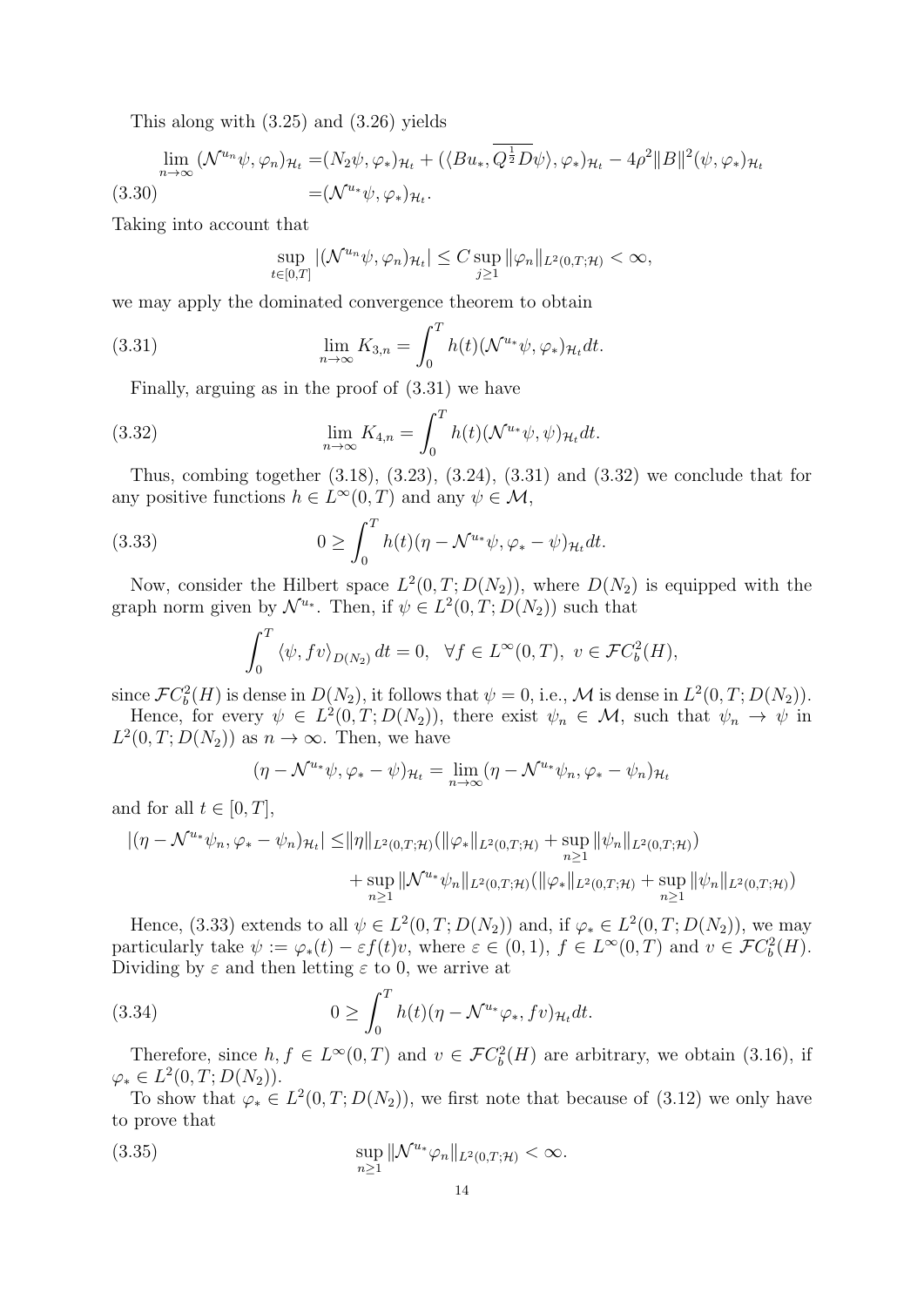Indeed, then there exists a subsequence of  $\varphi_n$ ,  $n \in \mathbb{N}$ , along which  $\mathcal{N}^{u_*}\varphi_n$ ,  $n \in \mathbb{N}$ , converges weakly in  $L^2(0,T;\mathcal{H})$ . Hence, taking into account (3.12) we can select a subsequence  $\varphi_{n_l}$ ,  $l \in \mathbb{N}$ , such that the following two Cesaro-mean convergence strongly in  $L^2(0,T;\mathcal{H})$  (by the Banach-Saks Theorem),

(3.36) 
$$
\frac{1}{N} \sum_{l=1}^{N} \varphi_{n_l} \to \varphi_*, \quad in \ L^2(0,T;\mathcal{H}), \ as \ N \to \infty,
$$

and

(3.37) 
$$
\mathcal{N}^{u_*}(\frac{1}{N}\sum_{l=1}^N \varphi_{n_l}), \ N \in \mathbb{N}, converges in L^2(0,T;\mathcal{H}),
$$

so  $\varphi_* \in L^2(0,T;D(N_2))$  by completeness.

But we have by (3.8), (3.9), (3.13) and since  $\sup_{n>1} ||u_n||_{L^{\infty}(H;H,\nu)} \leq \rho$ , that

$$
\sup_{n\geq 1} \|N_2\varphi_n\|_{L^2(0,T,\mathcal{H})} < \infty.
$$

Hence, it follows by  $(3.9)$  and  $(3.8)$  again that  $(3.35)$  holds.

Therefore, the proof of Theorem 2.5 is complete.  $\Box$ 

3.2. Symmetric case. Throughout this subsection, we assume the self-adjointness of the Kolmogorov operator  $N_2$  and the closability of the operator  $Q^{\frac{1}{2}}D$ . Precisely, we assume that  $N_2^* = N_2$  on  $\mathcal{H} := L^2(H, \nu)$ , and the operator  $Q^{\frac{1}{2}}D$  with domain  $\mathcal{F}C_b^1(H)$  is closable from  $L^2(H, \nu)$  to  $L^2(H; H, \nu)$ .

A nice feature in the symmetric case is that the Kolmogorov operators are variational from  $V$  to  $V'$ . This enables us to analyze the Kolmogorov equation  $(1.3)$  and the backward equation (2.8) in the variational setting.

We first extend the integration by parts formula (2.6) in the symmetric case.

**Lemma 3.1.** Consider the symmetric case. Assume (H1) and that  $(Q^{\frac{1}{2}}D, \mathcal{F}C_b^1(H))$  is closable from  $L^2(H,\nu)$  to  $L^2(H;H,\nu)$ . Then,

(3.38) 
$$
\int_H \psi \overline{N}_2 \varphi d\nu = -\frac{1}{2} \int_H \langle Q^{\frac{1}{2}} D\varphi, Q^{\frac{1}{2}} D\psi \rangle d\nu, \quad \varphi, \psi \in \mathcal{V} := W^{1,2}(H, \nu),
$$

where  $\overline{N}_2$  is the continuous extension of the operator

(3.39) 
$$
\mathcal{F}C_b^2(H) \ni \varphi \mapsto N_2\varphi \in \mathcal{V}'
$$

with respect to the V-norm on  $\mathcal{F}C_b^2(H)$ .

**Proof.** Since  $N_2^* = N_2$ , using (3.1) and polarization we see that (3.38) is valid for all  $\varphi, \psi \in \mathcal{F}C_b^2(H)$ . Note that, by (3.38), the map (3.39) is linear and continuous with respect to the V-norm on  $\mathcal{F}C_b^2(H)$ . Hence, since  $\mathcal{F}C_b^2(H)$  is dense in V, the map (3.39) can be extended uniquely by continuity to  $V$  and (3.38) follows by continuity.

Below we still denote  $\overline{N}_2$  by  $N_2$  in the symmetric case for simplicity.

In order to obtain the global well-posedness for the Kolmogorov equation (1.3), we use  $\widetilde{\varphi} := e^{-(4\rho^2||B||^2+1)t} \varphi$  to rewrite (1.3) as follows

(3.40) 
$$
\frac{d\widetilde{\varphi}}{dt} = \mathcal{N}^u \widetilde{\varphi},
$$

$$
\widetilde{\varphi}(0) = g,
$$

where  $\mathcal{N}^u$  is as in (3.8), i.e.,  $\mathcal{N}^u = N_2^u - (4\rho^2 ||B||^2 + 1)$ . 15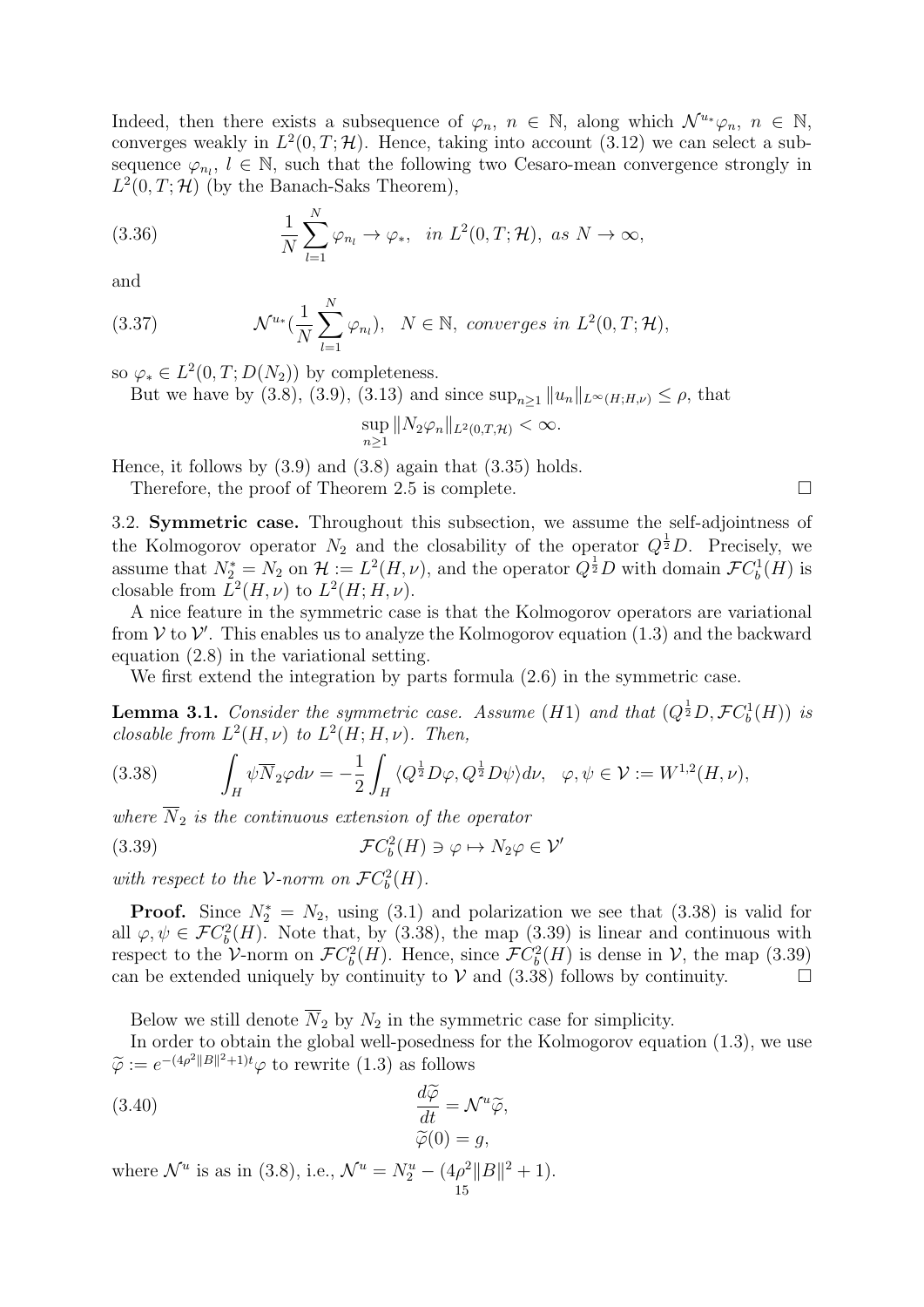Similarly, for  $\tilde{p}(t) := e^{-(4\rho^2||B||^2+1)t} p(T-t)$ , we have from (2.8) that

(3.41) 
$$
\frac{d\widetilde{p}}{dt} = \widetilde{\mathcal{N}}^u \widetilde{p} + e^{-(4\rho^2 ||B||^2 + 1)t},
$$

$$
\widetilde{p}(0) = 0,
$$

where  $\widetilde{\mathcal{N}}^u := N_2 + G^u - (4\rho^2 \|B\|^2 + 1)$  with  $G^u$  as in (2.8).

The properties of operators  $\mathcal{N}^u$  and  $\mathcal{\widetilde{N}}^u$  are collected in the result below.

Proposition 3.2. Under the conditions of Lemma 3.1, we have

(3.42) 
$$
\sup_{u \in \mathcal{U}_{ad}} (\|\mathcal{N}^u \varphi\|_{\mathcal{V}'} + \|\widetilde{\mathcal{N}}^u \varphi\|_{\mathcal{V}'}) \leq C(T, \rho) \|\varphi\|_{\mathcal{V}}, \quad \forall \varphi \in \mathcal{V},
$$

for some  $C(T, \rho) > 0$ , and for any  $\varphi \in \mathcal{V}$ ,

(3.43) 
$$
\nu(\varphi, \mathcal{N}^u \varphi)_{\mathcal{V}'} + \nu (\varphi, \tilde{\mathcal{N}}^u \varphi)_{\mathcal{V}'} \leq -\frac{1}{2} ||\varphi||^2_{\mathcal{V}}.
$$

**Proof.** Let us first consider the operator  $\mathcal{N}^u$ . By (3.38), for any  $\varphi, \psi \in \mathcal{V}$ ,

$$
\nu \langle \psi, \mathcal{N}^u \varphi \rangle_{\mathcal{V}'} = -\frac{1}{2} \int_H \langle Q^{\frac{1}{2}} D\varphi, Q^{\frac{1}{2}} D\psi \rangle d\nu + \int_H \langle Bu, Q^{\frac{1}{2}} D\varphi \rangle \psi d\nu
$$
\n(3.44)\n
$$
-4\rho^2 \|B\|^2 \int \varphi \psi d\nu,
$$

which along with Hölder's inequality implies immediately that for some  $C > 0$ (3.45)  $\|\mathcal{N}^u\varphi\|_{\mathcal{V}'} \leq C\|\varphi\|_{\mathcal{V}}.$ 

Moreover, by Cauchy's inequality and  $ab \le a^2 + b^2$ , we have

$$
|\int_H \langle Bu, Q^{\frac{1}{2}} D\varphi \rangle \varphi d\nu| \le \rho ||B|| \int_H |Q^{\frac{1}{2}} D\varphi|_H |\varphi| d\nu \le \frac{1}{4} ||\varphi||^2_{\mathcal{V}} + 4\rho^2 ||B||^2 ||\varphi||^2_{\mathcal{H}}.
$$

Plugging this into (3.44) with  $\varphi$  replacing  $\psi$  we obtain

(3.46) 
$$
\nu(\varphi, \mathcal{N}^u \varphi)_{\mathcal{V}'} \leq -\frac{1}{4} ||\varphi||^2_{\mathcal{V}}.
$$

Concerning the operator  $\mathcal{N}^u$ , we first see that

(3.47) 
$$
\sup_{u \in \mathcal{U}_{ad}} \|G^u \psi\|_{\mathcal{V}'} \le \|u\|_{L^{\infty}(H;H,\nu)} \|B\| \|\psi\|_{\mathcal{H}}.
$$

Actually, by Hölder's inequality,

$$
|\nu(\varphi, G^u \psi)\nu| = \left| \int_H \langle Bu, Q^{\frac{1}{2}} D\varphi \rangle \psi d\nu \right| \leq \left( \int_H |\langle Bu, Q^{\frac{1}{2}} D\varphi \rangle|^2 d\nu \right)^{\frac{1}{2}} \left( \int_H |\psi|^2 d\nu \right)^{\frac{1}{2}}
$$
  

$$
\leq ||u||_{L^{\infty}(H;H,\nu)} ||B||||\varphi||_{\mathcal{V}} ||\psi||_{\mathcal{H}},
$$

which yields (3.47), as claimed.

Then, arguing as above and using  $(2.6)$  and  $(3.47)$  we have that, for some  $C > 0$ , for any  $\varphi \in \mathcal{V}$ ,

$$
||\widetilde{\mathcal{N}}^u\varphi||_{\mathcal{V}'} \le C ||\varphi||_{\mathcal{V}},
$$

and

(3.49) 
$$
\nu(\varphi, \widetilde{\mathcal{N}}^u \varphi) \nu' \leq -\frac{1}{4} ||\varphi||^2_{\mathcal{V}}.
$$

Thus, putting together the estimates above we obtain  $(3.42)$  and  $(3.43)$ .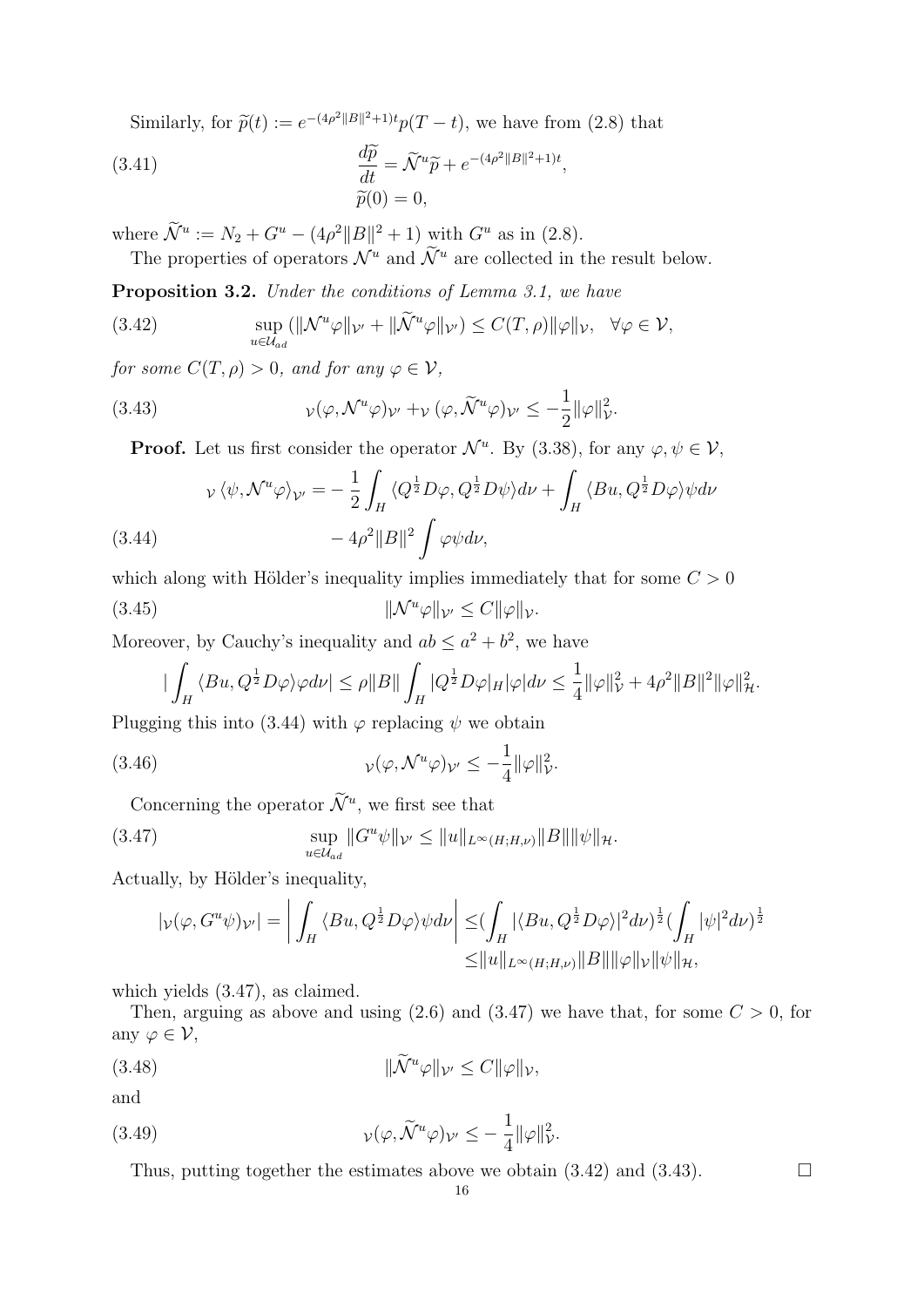As a consequence of Proposition 3.2 and a classical result due to J.L. Lions (see [20] or [2, Theorem 4.10]), we obtain that there exist unique solutions  $\tilde{\varphi}$  and  $\tilde{p}$  to (3.40) and  $(3.41)$ , respectively, and so do the equations  $(1.3)$  and  $(2.8)$ .

**Theorem 3.3.** Under the condition of Lemma 3.1. Let  $u \in \mathcal{U}_{ad}$ . Then, we have

(i) For any objective function  $g \in L^2(H,\nu)$ , there exists a unique solution  $\varphi^u$  to the Kolmogorov equation (1.3) such that  $\varphi^u \in C([0,T]; \mathcal{H}) \cap L^2(0,T; \mathcal{V}), \frac{d}{dt} \varphi^u \in L^2(0,T; \mathcal{V}'),$ and

(3.50) 
$$
\frac{d\varphi^u}{dt}(t) = N_2 \varphi^u(t) + \langle Q^{\frac{1}{2}}Bu, D\varphi^u \rangle(t), \quad a.e. \ t \in (0, T), \ \varphi^u(0) = g,
$$

where  $\frac{d}{dt}$  is taken in the strong topology of  $\mathcal{V}'$ , or equivalently in  $\mathscr{D}'(0,T;\mathcal{V}')$ .

(ii) There exists a unique solution  $p^u$  to the backward equation (2.8) such that  $p^u \in$  $C([0, T]; \mathcal{H}) \cap L^2(0, T; \mathcal{V}), \frac{d}{dt}p^u \in L^2(0, T; \mathcal{V}'),$  and

(3.51) 
$$
\frac{dp^u}{dt}(t) = -N_2 p^u(t) - G^u p^u(t) - 1, \quad a.e. \ t \in (0, T), \ p^u(T) = 0.
$$

The following result contains the uniform estimates and the continuity dependence on controllers of the solutions to Kolmogorov equations.

Theorem 3.4. Consider the situations as in Lemma 3.1. We have

(i) For any two solutions  $\varphi_1, \varphi_2$  to (1.3) corresponding to the initial data  $g_1$  and  $g_2$ , respectively, we have

$$
(3.52) \t\t ||\varphi_1 - \varphi_2||_{C([0,T];\mathcal{H})} + ||\varphi_1 - \varphi_2||_{L^2(0,T;\mathcal{V})} \leq C(\rho,T) ||g_1 - g_2||_{\mathcal{H}},
$$

where  $C(\rho, T)$  is independent of  $u \in \mathcal{U}_{ad}$ . In particular, one has

$$
(3.53) \qquad \sup_{u \in \mathcal{U}_{ad}} \|\varphi^u\|_{C([0,T];\mathcal{H})}^2 + \sup_{u \in \mathcal{U}_{ad}} \int_0^T \int_H |\bar{Q}^{\frac{1}{2}} D\varphi^u|_H^2 dv dt \le C(\rho, T) < \infty.
$$

(ii) For any  $u, \widetilde{u} \in \mathcal{U}_{ad}$  and  $\lambda \in [0, 1]$ , set  $v := \widetilde{u} - u$ . Then, as  $\lambda \to 0$ ,

$$
(3.54) \t ||\varphi^{u+\lambda v} - \varphi^u||_{C([0,T];\mathcal{H})} + \int_0^T \int_H |Q^{\frac{1}{2}}D(\varphi^{u+\lambda v} - \varphi^u)|_H^2 d\nu dt \to 0.
$$

**Proof.** (i) The estimate  $(3.52)$  follows from  $(1.3)$  and similar arguments as in the proof of  $(2.7)$ .

(*ii*) We replace  $\varphi$  by  $\varphi_{\lambda} := e^{-(4\rho^2||B||^2+1)t}(\varphi^{u+\lambda v} - \varphi^u)$  in (1.3) to obtain

$$
\frac{d}{dt}\varphi_{\lambda} = \mathcal{N}^{u}\varphi_{\lambda} + \lambda e^{-(4\rho^{2}||B||^{2}+1)t} \langle Bv, Q^{\frac{1}{2}}D\varphi^{u+\lambda v} \rangle,
$$

with  $\varphi_{\lambda}(0) = 0$ . This, via (3.43), yields that

$$
\frac{1}{2}\frac{d}{dt}\|\varphi_{\lambda}\|_{\mathcal{H}}^{2} \leq -\frac{1}{4}\|\varphi_{\lambda}\|_{\mathcal{V}}^{2} + \lambda e^{-(4\rho^{2}\|B\|^{2}+1)t} \int_{H} \langle Bv, Q^{\frac{1}{2}}D\varphi^{u+\lambda v}\rangle \varphi_{\lambda} d\nu
$$
  

$$
\leq -\frac{1}{4}\|\varphi_{\lambda}\|_{\mathcal{V}}^{2} + 2\lambda \rho \|B\| \|\varphi_{\lambda}\|_{\mathcal{H}} (\int_{H} |Q^{\frac{1}{2}}D\varphi^{u+\lambda v}|_{H}^{2} d\nu)^{\frac{1}{2}}.
$$

Thus, in view of the uniform boundedness (3.53), we obtain for some positive constant  $C'(T,\rho)$  independent of  $\lambda$ ,

$$
\|\varphi_{\lambda}\|_{C([0,T];\mathcal{H})}^2 + \int_0^T \int_H |\overline{Q^{\frac{1}{2}}D\varphi_{\lambda}|_H^2}d\nu dt \le C'(T,\rho)\lambda^2 \to 0, \text{ as } \lambda \to 0,
$$

which implies  $(3.54)$ , thereby finishing the proof.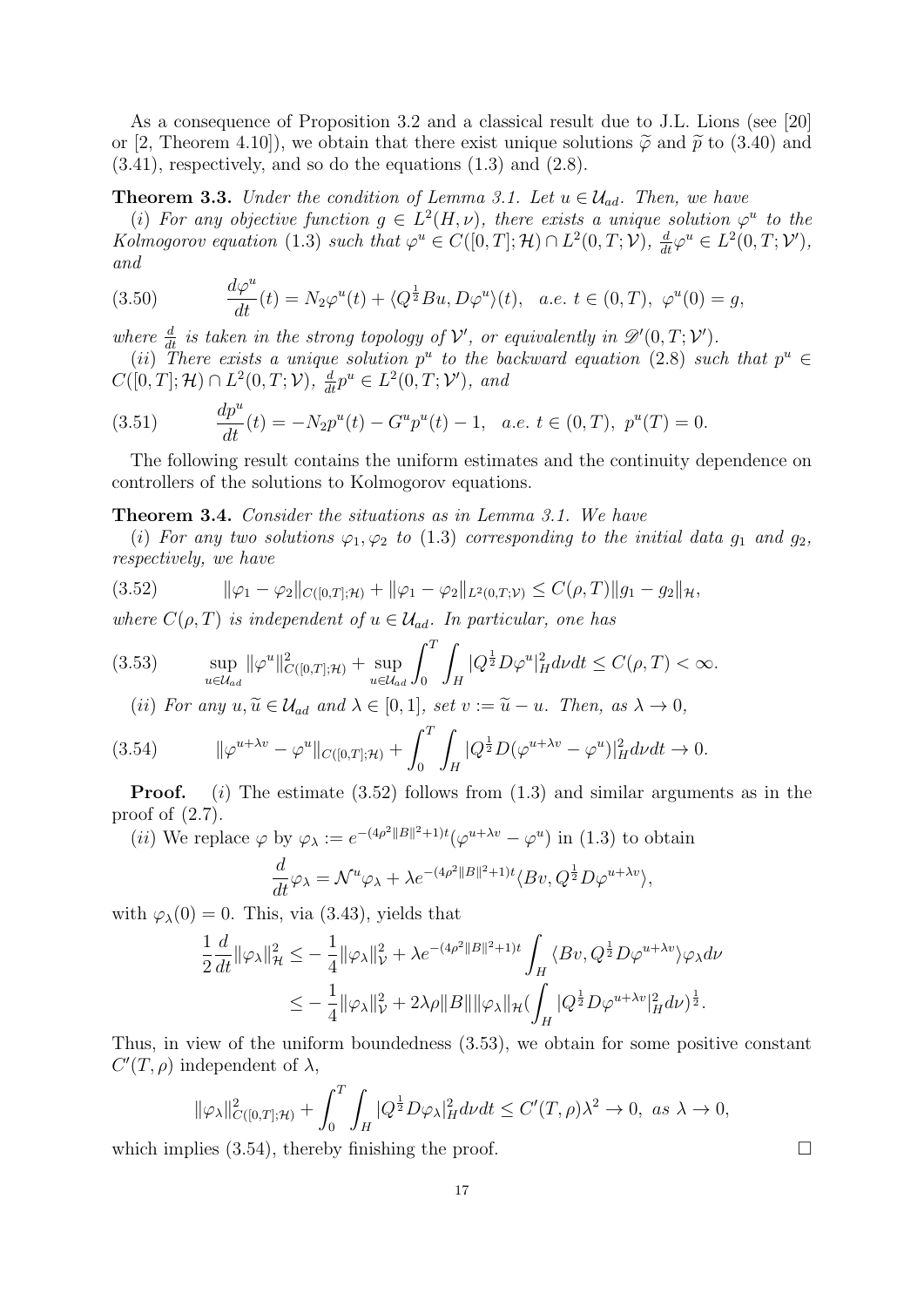**Proof of Theorem 2.7.** Let  $u_n$ ,  $u_*$ ,  $\varphi_n$ ,  $\varphi_*$  and  $\eta$  be as in the proof of Theorem 2.5. Using (3.42) and (3.53) we obtain that along a subsequence  $\{n\}$ ,

$$
u_n \to u_*, \quad \text{weak} - \text{star in } L^{\infty}(H; \nu),
$$
\n
$$
\varphi_n \to \varphi_*, \quad \text{weak} - \text{star in } L^{\infty}(0, T; \mathcal{H}),
$$
\n
$$
\text{weakly in } L^2(0, T; \mathcal{V}),
$$
\n
$$
\mathcal{N}^{u_n} \varphi_n \to \eta, \quad \text{weakly in } L^2(0, T; \mathcal{V}').
$$

Then, using similar arguments as in the proof of Theorem 2.7 we can pass to the limits in the dual pair  $v_t(\cdot, \cdot)v_t$  instead of the inner product  $(\cdot, \cdot)_{\mathcal{H}_t}$ , where  $\mathcal{V}_t := L^2(0, t; \mathcal{V})$  and  $\mathcal{V}'_t$  is the dual space of  $\mathcal{V}_t$ .

Hence, similarly to (3.33), we have that

(3.55) 
$$
0 \geq \int_0^T h(t)_{\mathcal{V}_t'}(\eta - \mathcal{N}^{u_*}\psi, \varphi_* - \psi)_{\mathcal{V}_t} dt
$$

for any positive functions  $h \in L^{\infty}(0,T)$  and any  $\psi \in M$ , where M is defined as in the proof of Theorem 2.5. Then, since M is dense in  $L^2(0,T; \mathcal{V})$  we can extend (3.55) to all  $\psi \in L^2(0,T; \mathcal{V}).$ 

Hence, taking  $\psi = \varphi_* - \varepsilon f v$ ,  $f \in L^{\infty}(0,T)$ ,  $v \in \mathcal{F}C_b^2(H)$ , similarly to (3.34) we obtain  $\int_0^T$ 

(3.56) 
$$
0 \geq \int_0^1 h(t)_{\mathcal{V}_t'}(\eta - \mathcal{N}^{u_*}\varphi_*, fv)_{\mathcal{V}_t} dt
$$

for any  $f \in L^{\infty}(0,T)$  and any  $v \in \mathcal{F}C_b^2(H)$ , which suffices to yield that  $\eta = \mathcal{N}^{u_*}\varphi_*,$  $dt \times \nu$ -a.e., thereby yielding that  $u_*$  is an optimal controller for Problem  $(P^*)$ . Therefore, the proof is complete.  $\Box$ 

**Proof of Theorem 2.8.** For any  $u \in \mathcal{U}_{ad}$ , let  $v := u - u_*$  and  $\varphi^{u_* + \lambda v}$  be the solution to (1.3) related to  $u_* + \lambda v, \lambda \in (0,1)$ .

We infer from (1.3) and (2.8) that

$$
\frac{d}{dt}(\varphi^{u_*+\lambda v}-\varphi_*,p_*)=\lambda(\langle Bv,Q^{\frac{1}{2}}D\varphi^{u_*+\lambda v}\rangle,p_*)-\int_H(\varphi^{u_*+\lambda v}-\varphi_*)d\nu,
$$

where  $(\cdot, \cdot)$  denotes the inner product in H. This yields that for any  $\lambda \in (0, 1)$ ,

$$
\int_0^T \int_H \langle B(u - u_*) , Q^{\frac{1}{2}} D\varphi^{u_* + \lambda v} \rangle p_* dv dt = \frac{1}{\lambda} \int_0^T \int_H (\varphi^{u_* + \lambda v} - \varphi_*) dv dt \ge 0,
$$

where the last inequality is due to the optimality of  $u_*$ .

Therefore, taking  $\lambda \to 0$  and using (3.54), Fubini's theorem we obtain that

$$
\int_H \langle B(u - u_*) , \int_0^T Q^{\frac{1}{2}} D\varphi_* p_* dt \rangle d\nu \ge 0, \quad \forall u \in \mathcal{U}_{ad},
$$

which yields  $(2.9)$ , thereby finishing the proof.

### 4. Optimal control of stochastic equations

4.1. General case. In this subsection, we first prove Theorem 2.12 under Hypothesis  $(H1)'$ . Then, we prove the first assertion  $(i)$  of Theorem 2.13. At last, we show that Hypothesis  $(H1)'$  can be implied by the m-dissipativity of Kolmogorov operators, i.e., Hypothesis  $(H1)-(iii)$ , by applying the theory of generalized Dirichlet forms.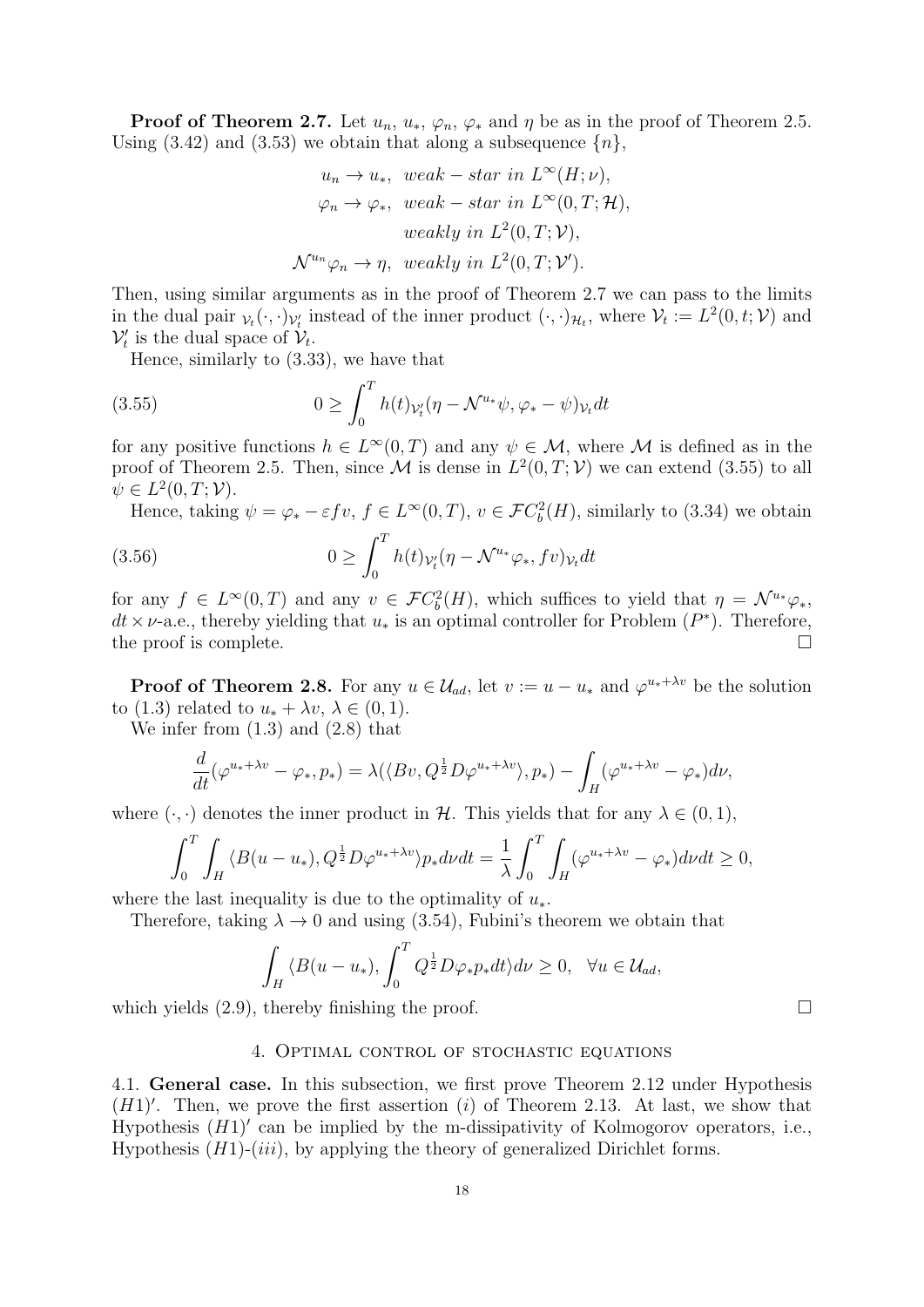**Proof of Theorem 2.12.** (Existence) By Hypothesis  $(H1)'$ , there exists a conservative Markov process  $\mathbb{M} = (\Omega, \mathscr{F}, (\mathscr{F}_t)_{t \geq 0}, (X(t))_{t \geq 0}, (\mathbb{P}_x)_{x \in H_0})$  such that  $X(0) = x$ , P-a.s., the sample paths  $t \mapsto \langle X(t), e_i \rangle$  are continuous for every  $i \geq 1$ , and for  $\nu$ -a.e.  $x \in H$ ,

(4.1) 
$$
\varphi(X(t)) - \int_0^t N_2 \varphi(X(s)) ds
$$

is an  $(\mathscr{F}_t)$ -martingale under  $\mathbb{P}_x$  for all  $\varphi \in \mathcal{F}C_b^2(H)$ . Its transition semigroup  $P_t$ ,  $t > 0$ , is given by  $e^{tN_2}$ ,  $t > 0$  (see Remark 2.1 *(iii))*, where  $N_2$  denotes the corresponding generator.

Let  $\{e_i\} \subseteq D(A)$  be the orthonormal basis of H such that  $Qe_i = q_i e_i$  with  $q_i = 0$  for  $i \in J$  and  $q_i > 0$  for  $i \notin J$ , where J is a set of finitely many indices. Set  $X_i(t) := \langle X(t), e_i \rangle$ ,  $b_i(X(t)) := \langle A(X(t)), e_i \rangle$  and  $(Bu)_i = \langle Bu, e_i \rangle, i \geq 1$ .

For every  $i \notin J$ , we set

(4.2) 
$$
\beta_i(t) := q_i^{-\frac{1}{2}} (X_i(t) - \int_0^t b_i(X(s)) ds), \quad t \ge 0.
$$

By Definition 2.9, the sample paths  $t \mapsto \beta_i(t)$  are continuous for every  $i \geq 1$  under  $\mathbb{P}_x$  for  $\nu$ -a.e.  $x \in H$ .

Now, using standard regularization arguments we infer from (4.1) that

(4.3) 
$$
X_i(t) = x_i + \int_0^t b_i(X(s))ds, \quad t \in [0, T], \quad i \in J,
$$

while  $\beta_i$ ,  $i \notin J$ , are independent  $(\mathscr{F}_t)$ -Brownian motions with  $\beta_i(0) = q_i^{-\frac{1}{2}} x_i$  under  $\mathbb{P}_x$ ,  $x \in \overline{H}$ . (See, e.g., the proof of [16, Corollary 1.10]. Note that, unlike in [16], the definition of  $\beta_i$  in (4.2) above is independent of x.) Then, set

$$
M^{u}(t) := \exp\left(\sum_{i \notin J} \int_{0}^{t} (Bu)_{i}(X(s))d\beta_{i}(s) - \frac{1}{2} \sum_{i \notin J} \int_{0}^{t} |(Bu)_{i}(X(s))|^{2} ds\right),
$$

where  $t \in [0, T]$ . Since  $\sup_{x \in H} |Bu(x)|_H \le \rho ||B||$ ,  $\{M^u(t)\}\$ is an  $(\mathscr{F}_t)$ -martingale under  $\mathbb{P}_x$  satisfying  $\mathbb{E}M^u(T)=1$ . Hence, we have a new probability measure

$$
\mathbb{Q}_x^u := M^u(T) \cdot \mathbb{P}_x.
$$

Then, Girsanov's theorem yields that

$$
\widetilde{\beta}_i(t) := \beta_i(t) - \int_0^t (Bu)_i(X(s))ds, \quad t \in [0, T], \ i \notin J,
$$

are independent  $(\mathscr{F}_t)$ -Brownian motions with  $\tilde{\beta}_i(0) = q_i^{-\frac{1}{2}} x_i$  under  $\mathbb{Q}_x^u$ . Taking into account (4.2) we obtain that

(4.4) 
$$
X_i(t) = \int_0^t b_i(X(s)) + q_i^{\frac{1}{2}}(Bu)_i(X(s))ds + q_i^{\frac{1}{2}}\widetilde{\beta}_i(t), \quad t \in [0, T], \quad i \notin J.
$$

This together with (4.3) yields that  $X(0) = x$ ,  $\mathbb{Q}_x^u$ -a.s.. It also implies, via Itô's formula, that under  $\mathbb{Q}_x^u$ , for any  $\varphi \in \mathcal{F}C_b^2(H)$ ,

(4.5) 
$$
\varphi(X(t)) - \int_0^t N_0 \varphi(X(s)) + \langle Bu(X(s)), Q^{\frac{1}{2}} D\varphi(X(s)) \rangle ds
$$

is an  $(\mathscr{F}_t)$ -martingale.

Hence,  $\mathbb{M}^u = (\tilde{\Omega}, \mathscr{F}, (\mathscr{F}_t)_{t \geq 0}, (X(t))_{t \geq 0}, (\mathbb{Q}_x^u)_{x \in H_0})$  satisfies the property  $(ii)$  of Definition 2.9.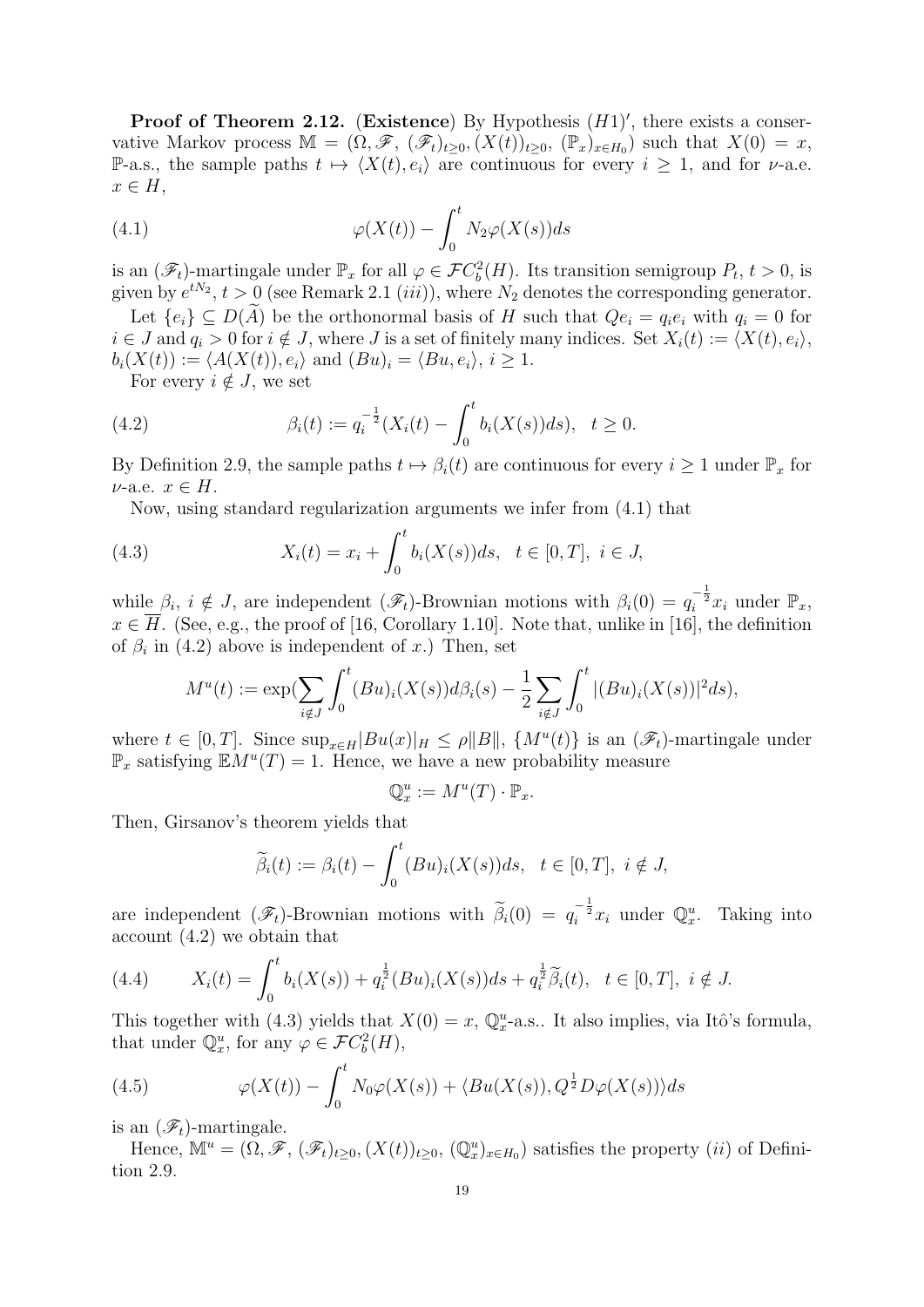It is also clear that  $\mathbb{M}^u$  satisfies the property (*i*) of Definition 2.9, since  $P_t^u$  is bounded on  $L^2(H,\nu)$ .

Moreover, we also have the Markov property for  $(X(t))$  under  $\mathbb{Q}_x^u$ , i.e., for any  $0 <$  $s, t < \infty$ ,

(4.6) 
$$
\mathbb{E}_{\mathbb{Q}_x}(f(X(t+s))|\mathscr{F}_s) = \mathbb{E}_{\mathbb{Q}_{X(s)}}(f(X(t))), \quad \forall f \in \mathcal{B}_b(H).
$$

To this end, we first see that for any  $F \in \mathcal{B}_b(H)$ ,

$$
\mathbb{E}_{\mathbb{Q}_x}(F|\mathscr{F}_s) = \frac{\mathbb{E}_{\mathbb{P}_x}(FM^u(T)|\mathscr{F}_s)}{\mathbb{E}_{\mathbb{P}_x}(M^u(T)|\mathscr{F}_s)}, \quad 0 \le s \le T.
$$

Then, since  $(M^u(t))$  is an  $(\mathscr{F}_t)$ -martingale under  $\mathbb{P}_x$ , we have

$$
\mathbb{E}_{\mathbb{Q}_x}(f(X(t+s))|\mathscr{F}_s) = (M^u(s))^{-1} \mathbb{E}_{\mathbb{P}_x}(f(X(t+s))M^u(t+s)|\mathscr{F}_s)
$$
  
= 
$$
\mathbb{E}_{\mathbb{P}_x}(f(X(t+s))\exp(\sum_{i \notin J}\int_s^{t+s}(Bu)_i(X(r))d\beta_i(r) - \frac{1}{2}\sum_{i \notin J}\int_s^{t+s}|(Bu)_i(X(r))|^2dr)|\mathscr{F}_s),
$$

which along with the Markov property of  $(X(t))$  under  $\mathbb{P}_x$  yields that

$$
\mathbb{E}_{\mathbb{Q}_x}(f(X(t+s))|\mathscr{F}_s) = \mathbb{E}_{\mathbb{P}_{X(s)}}(f(X(t))M^u(t)) = \mathbb{E}_{\mathbb{Q}_{X(s)}}(f(X(t))),
$$

where the last step is due to the martingale property of  $(M^u(t))$  under  $\mathbb{E}_{\mathbb{P}_{X(s)}}$ . Thus, we obtain (4.6), as claimed.

Therefore, we conclude that  $\mathbb{M}^u$  is a solution to the martingale problem for (1.1) in the sense of Definition 2.9.

(Uniqueness) We adapt the arguments as in the proof of [15, Theorem 8.3]. Let  $\mathbb{M}' = (\Omega', \mathscr{F}', (\mathscr{F}'_t)_{t \geq 0}, (X'(t))_{t \geq 0}, (\mathbb{P}'_x)_{x \in H_0})$  be another solution to the martingale problem of (1.1), with  $(P_t^u)'$  and  $(N_2^u)'$  being the corresponding semigroup and generator, respectively. Similarly, let  $(P_t^u)$  and  $N_2^u$  be the semigroup and generator corresponding to  $\mathbb{M}^u$ .

We shall prove that for  $\nu$ -a.e.  $x \in H$ ,

(4.7) 
$$
(P_t^u)'f(x) = P_t^u f(x), \quad t > 0, \ \forall f \in C_b(H).
$$

For this purpose, we note that the property  $(ii)$  in Definition 2.9 implies that under  $\mathbb{P}_{\nu} := \int_{H_0} \mathbb{P}_x \nu(dx), \ \varphi(X'(t)) - \int_0^t N_0^u \varphi(X'(s))ds$  is a martingale for any  $\varphi \in \mathcal{F}C_b^2(H)$ . It follows that, for any  $g \in L^2(H, \nu)$ ,

$$
\int_{H_0} g(x)((P_t^u)' \varphi(x) - \varphi(x) - \int_0^t (P_s^u)' N_0^u \varphi(x) ds) \nu(dx)
$$
  
=  $\mathbb{E}_v(g(X'(0))(\varphi(X'(t)) - \varphi(X'(0)) - \int_0^t N_0^u \varphi(X'(s)) ds)) = 0,$ 

which implies that for any  $\varphi \in \mathcal{F}C_b^2(H)$ ,

$$
(P_t^u)' \varphi - \varphi - \int_0^t (P_s^u)' N_0^u \varphi ds = 0, \quad \text{in } L^2(H, \nu).
$$

Hence,  $\varphi \in D((N_2^u)')$  and  $(N_2^u)' \varphi = N_0^u \varphi$ .

Taking into account  $\mathcal{F}C_b^2(H)$  is a core of  $N_2^u$ , we obtain that  $D(N_2^u) \subseteq D((N_2^u)')$  and  $(N_2^u)' = N_2^u$  on  $D(N_2)$ . But, by Theorem 2.4,  $N_2^u$  is m-dissipative on  $L^2(H, \nu)$ . Thus, we obtain  $(N_2^u)' = N_2^u$ , which implies (4.7) and finishes the proof.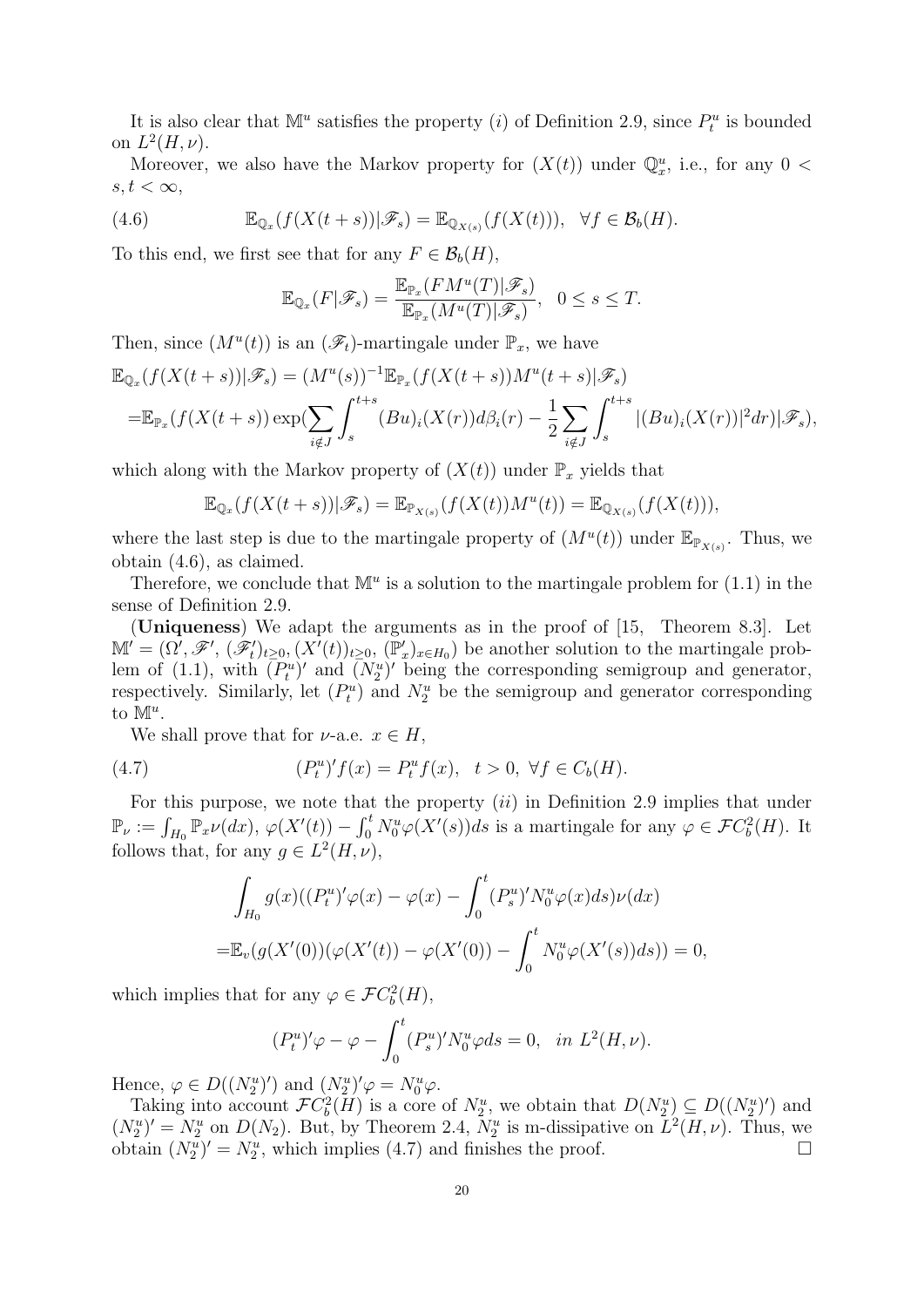**Proof of Theorem 2.13** (*i*). For any  $u \in \mathcal{U}_{ad}$ , let  $X^u$  solve the martingale problem for (1.1) and  $P_t^u$  be the corresponding transition semigroup, i.e.,  $P_t^u f(x) = \mathbb{E}_{\mathbb{P}_x} f(X^u(t)),$  $f \in L^2(H, \nu).$ 

Then, for any  $g \in D(N_2)$ , since  $\mathcal{F}C_b^2(H)$  is dense in  $L^2(H,\nu)$ , we infer from Remark 2.11 *(ii)* that for any  $t > 0$ ,  $P_t^u g = e^{tN_2^u} g$ ,  $\nu$ -a.e.  $x \in H$ . This yields that

(4.8) 
$$
\int_0^T \int_H \mathbb{E}_{\mathbb{P}_x} g(X^u(t)) \nu(dx) dt = \int_0^T \int_H P_t^u g d\nu dt = \int_0^T \int_H e^{tN_2^u} g d\nu dt.
$$

Thus, taking into account  $\{e^{tN_2^u}g\}$  solves equation (1.3) in the space  $L^2(H,\nu)$ , we infer that the optimal controllers to Problem  $(P^*)$  are also optimal to Problem  $(P)$ .

Actually, let  $u_*$  be an optimal controller to Problem  $(P^*)$ . Suppose that  $u_*$  is not an optimal controller to Problem (P), then there exists  $\tilde{u} \in \mathcal{U}_{ad}$  such that

$$
\int_0^T \int_H \mathbb{E}_{\mathbb{P}_x} g(X^{\widetilde{u}}(t)) \nu(dx) dt < \int_0^T \int_H \mathbb{E}_{\mathbb{P}_x} g(X^{u_*}(t)) \nu(dx) dt,
$$

which along with (4.8) yields that, if  $I_*$  denotes the minimum of objective functionals in Problem  $(P^*),$ 

$$
I_*\leq \int_0^T\int_H e^{tN_2^{\widetilde{u}}}gd\nu dt<\int_0^T\int_H e^{tN_2^{u*}}gd\nu dt=I_*,
$$

thereby yielding a contradiction.

Therefore, the proof is complete.

To end this subsection, we show that the well-posedness of martingale problems can be implied by the m-dissipativity of Kolmogorov operators in certain situations.

**Theorem 4.1.** Assume (H1). Assume additionally that  $TrQ < \infty$  and  $\int_H |A(x)|^2_H \nu(dx)$  $\infty$ . Then, (H1)' holds, namely, the martingale problem is well posed for (1.1) when  $u \equiv 0$ .

In order to prove Theorem 4.1, we construct a nice Markov process using the framework of [5], which extends the generalized Dirichlet form in [22] to  $L^p$  spaces,  $p \geq 1$ .

We first see that, by (H1) (iii), since  $L^2(H,\nu) \subseteq L^1(H,\nu)$ ,  $(N_0, \mathcal{F}C_b^2(H))$  is also essentially m-dissipative in  $L^1(H, \nu)$ .

Then, we denote by  $(N_1, D(N_1))$  and  $G_{\lambda}^{(1)}$  $\lambda^{(1)} := (\lambda - N_1)^{-1}$  the closure of  $(N_0, \mathcal{F} C_b^2(H))$ in  $L^1(H,\nu)$  and the corresponding resolvent, respectively,  $\lambda > 0$ . We say that f is a 1-excessive function if  $f \geq 0$  and  $\lambda G_{1+\lambda}^{(1)} f \leq f$  for all  $\lambda > 0$ .

Lemma 4.2. Consider the situations as in Theorem 4.1. Then,

(i) For any  $x \in H$ ,

(4.9) 
$$
|x|_H^2 \leq G_1^{(1)}(|x|_H^2 + TrQ + 2|A(x)|_H|x|_H) =: g(x).
$$

(*ii*) The function  $g^{\frac{1}{2}}$  is 1-excessive.

**Proof.** (i) Define the projection operator  $P_n$  by  $P_n x := \sum_{i=1}^n \langle x, e_i \rangle e_i, x \in H$ . Using similar regularization procedure as in the proof of [3, Lemma 5.5], we see that  $|P_n x|_H^2 \in$  $D(N_1)$ , and

$$
(1 - N_1)|P_n x|_H^2 = |P_n x|_H^2 - \sum_{i=1}^n q_i - 2 \langle A(x), P_n x \rangle.
$$

Since  $TrQ < \infty$  and  $\int_H |A(x)|_H^2 + |x|_H^2 \nu(dx) < \infty$ , we obtain

$$
|P_nx|_H^2 \le G_1^{(1)}(|P_nx|_H^2 + TrQ + 2|A(x)|_H |P_nx|_H) \in L^1(H, \nu),
$$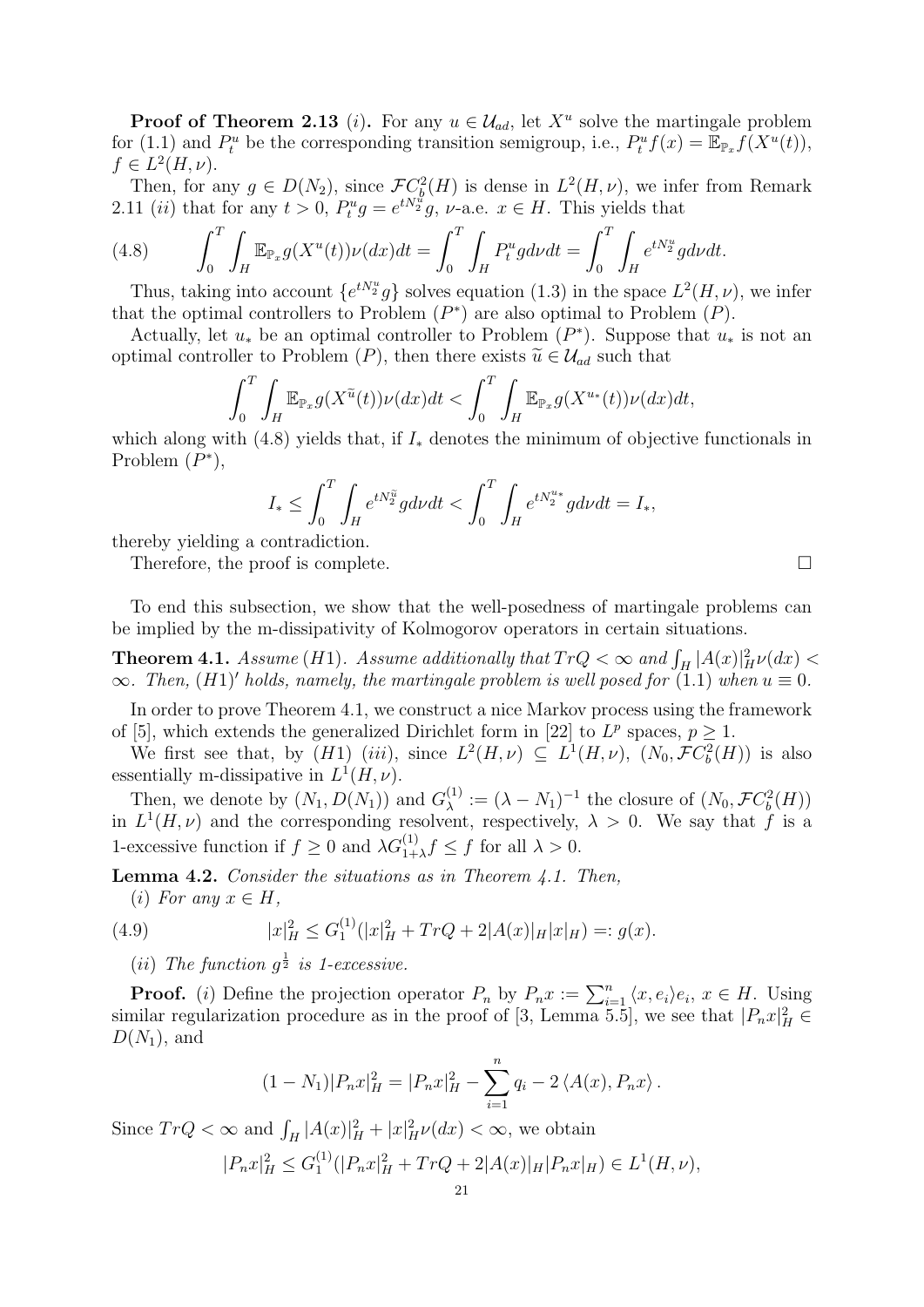which implies  $(4.9)$  by passing to the limit.

(*ii*) By the resolvent equation we have  $\lambda G_{1+\lambda}^{(1)} g \leq g$ . Then, using Jensen's inequality we obtain

$$
\lambda G_{1+\lambda}^{(1)} g^{\frac{1}{2}} \leq \frac{\lambda}{\lambda+1} ((\lambda+1)G_{1+\lambda}^{(1)} g)^{\frac{1}{2}} = \frac{\lambda^{\frac{1}{2}}}{(\lambda+1)^{\frac{1}{2}}} (\lambda G_{1+\lambda}^{(1)} g)^{\frac{1}{2}} \leq g^{\frac{1}{2}},
$$

which finishes the proof.  $\Box$ 

**Proof of Theorem 4.1.** The proof is based on [5, Theorem 1.1]. We first see that the condition (*II*) of [5, Theorem 1.1] is satisfied with  $A = \mathcal{F}C_b^2(H)$ .

Moreover,  $F_n := \{x \in H, |x|_H \le n\}$  is weakly compact in  $H, n \ge 1$ , and

$$
R_1(I_{F_n^c}) \leq \frac{1}{n} \int_H g^{\frac{1}{2}} d\nu \to 0, \text{ as } n \to \infty,
$$

where  $R_1$  is defined as in [5],  $I_{F_n^c}$  denotes the characteristic function of the complement set of  $F_n$ , and g is the 1-excessive function as in Lemma 4.2. Then, using [5, Remark 2.2] (with  $f_0 = 1, V_\beta = G_1^{(1)}$  $\binom{11}{1}, \beta = 1$ ) we have that  $\{F_n\}_{n \geq 1}$  is a *v*-nest of weakly compact sets, and so the condition  $(I)$  of [5, Theorem 1.1] is also satisfied.

Thus, by virtue of [5, Theorem 1.1], we obtain a  $\nu$ -standard right process M =  $(\Omega, \mathscr{F},(\mathscr{F}_t)_{t>0},(X(t))_{t>0},(\mathbb{P}_x)_{x\in H})$  in the state space H with càdlàg sample path in the weak topology of H. (Note that, the life time of  $(X(t))$  is infinite since  $N_11 = 0$ .)

To show that in our case the paths  $t \mapsto \langle X(t), e_i \rangle$ ,  $i \geq 1$ , are continuous we adapt a method developed in [15, Section 6]. So, let  $\{\varphi_n, n \in \mathbb{N}\}\)$  be a countable subset of  $\mathcal{F}C_b^2(H)$ separating the points of  $H$ . Then, by exactly the same arguments as in the proof of [15, Theorem 6.3] one obtains that for all  $n \in \mathbb{N}$ ,  $s < t$ ,

$$
\int_{\Omega} |\varphi_n(X(t)) - \varphi_n(X(s))|^4 d\nu \leq C_n (t-s)^{\frac{3}{2}},
$$

where  $C_n \in (0,\infty)$ . Since we already know that  $X(t)$ ,  $t \geq 0$ , is weakly càdlàg  $\mathbb{P}_x$ -a.s. for  $\nu$ -a.e.  $x \in H$ , this together with the proof of Kolmogorov's continuity criterion implies that

(4.10) Pν(Λ0) = 1,

and so

(4.11) 
$$
\mathbb{P}_x(\Lambda_0) = 1, \quad \text{for } \nu - a.e. \ x,
$$

where  $\Lambda_0 := \bigcap_{k,l \in \mathbb{N}} A_k^{(l)}$  with

$$
A_k^{(l)} := \{ w \in \Omega : \exists n_0 \in \mathbb{N}, \forall n \ge n_0, \forall s, t \in D_n \cap [0, l], |s - t| \le 2^{-n_0} : |\varphi_n(X(t)) - \varphi_n(X(s))| \le 2^{-k} \},
$$
  

$$
D_n := \{ k2^{-n}, k \in \mathbb{N} \cup \{0\} \}, \quad D := \bigcup_{n \in \mathbb{N}} D_n.
$$

This yields that for  $\nu - a.e.$  x, under  $\mathbb{P}_x$  the paths  $t \mapsto \varphi_n(X(t))$  are continuous for all  $n \geq 1$ , and so are the paths  $t \mapsto \langle X(t), e_i \rangle$  by density,  $i \geq 1$ .

Therefore, we conclude that M solves the martingale problem of (1.1) in the sense of Definition 2.9.

The uniqueness can be proved by using similar arguments as in the proof of Theorem 2.12. The proof is complete.  $\Box$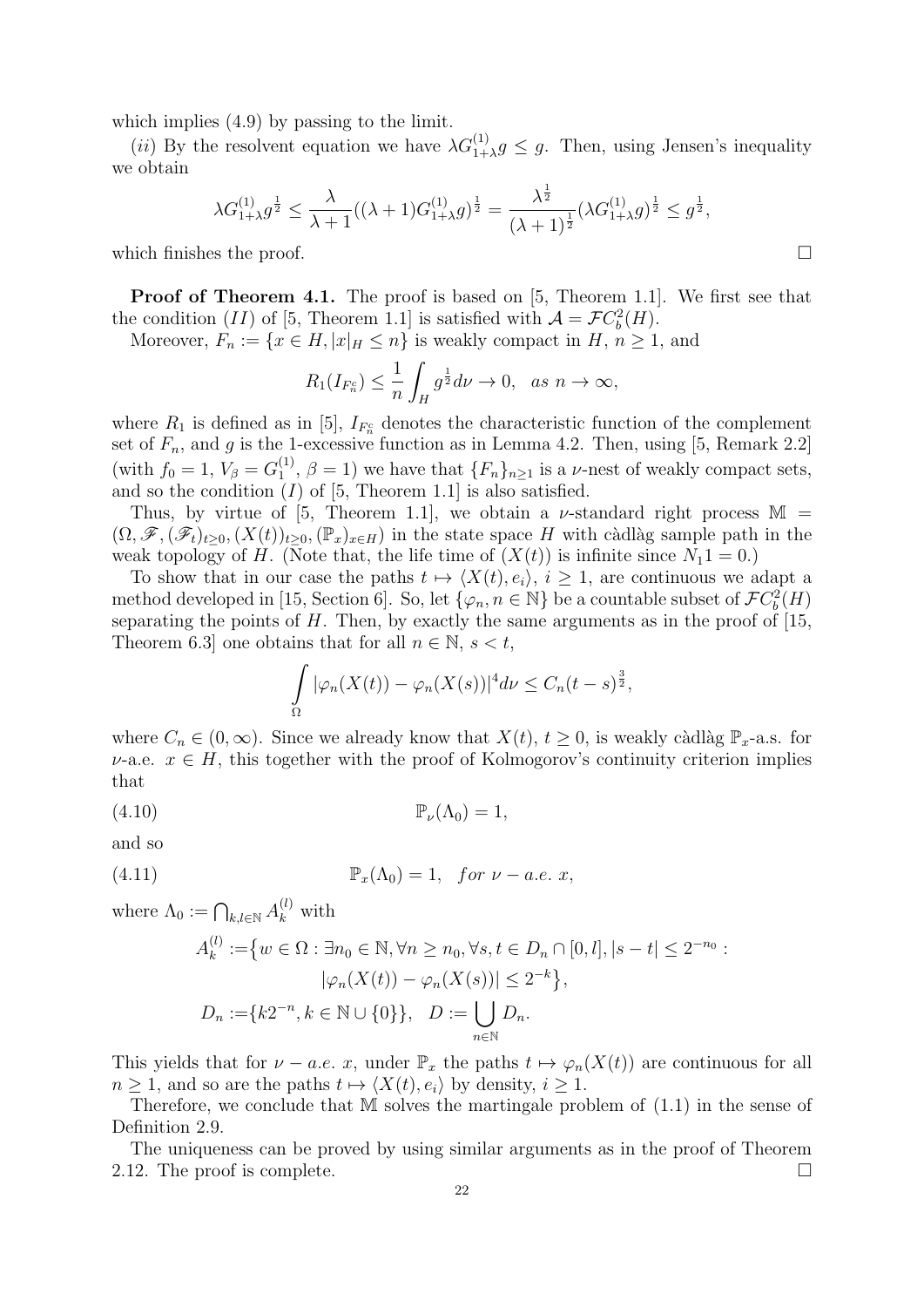4.2. Symmetric case. In this case, the nice feature is that the associated Dirichlet forms are coercive closed forms. This enables us to apply the general framework of Dirichlet forms as in [21] to obtain that, the corresponding semigroup is even holomorphic and Hypothesis  $(H1)'$  also holds, i.e., the martingale problem is well posed for  $(1.1)$  when  $u \equiv 0.$ 

Below we fix  $\lambda > 4\rho^2 ||B||^2$ . For any  $u \in \mathcal{U}_{ad}$ , we define the bilinear map  $\mathcal{E}^u_\lambda : \mathcal{F}C_b^2(H) \times$  $\mathcal{F}C_b^2(H) \to \mathbb{R}$  as follows

$$
\mathcal{E}^u_\lambda(\varphi,\psi) := \frac{1}{2}\int_H \langle Q^{\frac{1}{2}}D\varphi, Q^{\frac{1}{2}}D\psi \rangle d\nu - (\langle Bu, Q^{\frac{1}{2}}D\varphi \rangle, \psi) + \lambda(\varphi, \psi)
$$

for any  $\varphi, \psi \in \mathcal{F}C_b^2(H)$ , where  $(\cdot, \cdot)$  is the inner product in  $\mathcal{H} := L^2(H, \nu)$ . Under the closability assumption of  $(Q^{\frac{1}{2}}D, \mathcal{F}C_b^1(H))$ , we can extend  $(\mathcal{E}^u_\lambda, \mathcal{F}C_b^2(H))$  to the closed form  $(\mathcal{E}_{\lambda}^{u}, \mathcal{V})$ , where  $\mathcal{V} := W^{1,2}(H, \nu)$ .

**Lemma 4.3.** Assume (H1). Assume that  $N_2$  is symmetric and  $(Q^{\frac{1}{2}}D, \mathcal{F}C_b^1(H))$  is closable from  $L^2(H,\nu)$  to  $L^2(H;H,\nu)$ . Then,  $(\mathcal{E}_{\lambda}^u,\mathcal{V})$  is a coercive closed form.

**Proof.** We need only to check that  $(\mathcal{E}_{\lambda}^{u}, \mathcal{V})$  satisfies the weak sector condition, namely, for some  $K > 0$ ,

(4.12) 
$$
\mathcal{E}_{1+\lambda}^u(\varphi,\psi) \leq K\mathcal{E}_{1+\lambda}^u(\varphi,\varphi)^\frac{1}{2}\mathcal{E}_{1+\lambda}^u(\psi,\psi)^\frac{1}{2}, \quad \forall \varphi,\psi \in \mathcal{V}.
$$

For this purpose, it suffices to prove that for some  $c > 0$ 

(4.13) 
$$
\mathcal{E}_{\lambda}^{u}(\varphi,\varphi) \geq c \|\varphi\|_{\mathcal{V}}^{2}, \quad \forall \varphi \in \mathcal{V}.
$$

In order to prove (4.13), since  $\lambda > 4\rho^2 ||B||^2$ , using Cauchy's inequality we get

$$
\begin{aligned} |(\langle Bu, Q^{\frac{1}{2}} D\varphi \rangle, \varphi)| \leq & \rho \|B\| \|Q^{\frac{1}{2}} D\varphi\|_{L^2(H;H,\nu)} \|\varphi\|_{\mathcal{H}} \\ \leq & \frac{1}{4} \|Q^{\frac{1}{2}} D\varphi\|_{L^2(H;H,\nu)}^2 + 4\rho^2 \|B\|^2 \|\varphi\|_{\mathcal{H}}^2, \end{aligned}
$$

which implies that

$$
\mathcal{E}_{\lambda}^{u}(\varphi,\varphi) \geq \frac{1}{4} \|Q^{\frac{1}{2}} D\varphi\|_{L^{2}(H;H,\nu)}^{2} + (\lambda - 4\rho^{2} \|B\|^{2}) \|\varphi\|_{\mathcal{H}}^{2},
$$

thereby yielding (4.13) with  $c = \min\{\frac{1}{4}$  $\frac{1}{4}$ ,  $(\lambda - 2\rho^2 ||B||^2)$  > 0, as claimed.

Now, by virtue of [21, I. Proposition 2.16], we have the one-to-one correspondence between  $(\mathcal{E}^u_\lambda, \mathcal{V})$  and the generator  $(L^u_\lambda, D(L^u_\lambda))$ , where  $L^u_\lambda$  is the unique element in  $\mathcal{H}$ such that  $(-L^u_\lambda \varphi, \psi) = \mathcal{E}^u_\lambda(\varphi, \psi)$  for all  $\psi \in \mathcal{V}$  and  $\varphi \in D(L^u_\lambda) := \{ \varphi \in \mathcal{V}, \psi \to \varphi \}$  $\mathcal{E}^u_\lambda(\varphi,\psi)$  is continuous w.r.t.  $(\cdot,\cdot)^{\frac{1}{2}}$  on  $\mathcal{V}$ . Since  $L^u_\lambda$  and  $N^u_2 - \lambda$  coincides on  $\mathcal{F}C_b^2(H)$ , it follows that  $L^u_\lambda = N^u_2 - \lambda$  and  $D(L^u_\lambda) = D(N_2)$ .

The following result states that the corresponding semigroup is holomorphic, which enables one to solve equation (1.1) in the space  $\mathcal H$  and also the optimal control problems even for the objective functions in the space  $\mathcal{H}$ .

**Corollary 4.4.** Consider the situations as in Lemma 4.3. Let  $(e^{tN_2^u})$  be the semigroup corresponding to  $(N_2^u, D(N_2))$ . Then, for all  $t > 0$  and for any  $g \in \mathcal{H}$ , we have  $e^{t\tilde{N_2}u}g \in$  $D(N_2)$ . In particular,  $e^{tN_2^u}g$  is the unique solution to (1.3).

**Proof.** By virtue of I. Corollary 2.21 and I. Theorem 2.20 of [21], we have that  $L^u_\lambda$ generates a holomorphic semigroup  $(e^{tL_{\lambda}^u})$  on some sector in C such that for all  $t > 0$  and  $g \in \mathcal{H}, e^{tL_{\lambda}^u}g \in D(L_{\lambda}^u)$  and so  $e^{tN_2^u}g \in D(N_2)$ , due to  $e^{tL_{\lambda}^u} = e^{tN_2^u}e^{-\lambda t}$  and  $D(L_{\lambda}^u) = D(N_2)$ . This yields that  $e^{tN_2^u}g$  solves (1.1) in the space H. Moreover, the uniqueness of solutions to (1.3) follows from the monotonicity of  $N_2^u$ . Therefore, the proof is complete.  $\Box$ 

Below we show that  $(H1)'$  can be implied from  $(H1)$  in the symmetric case.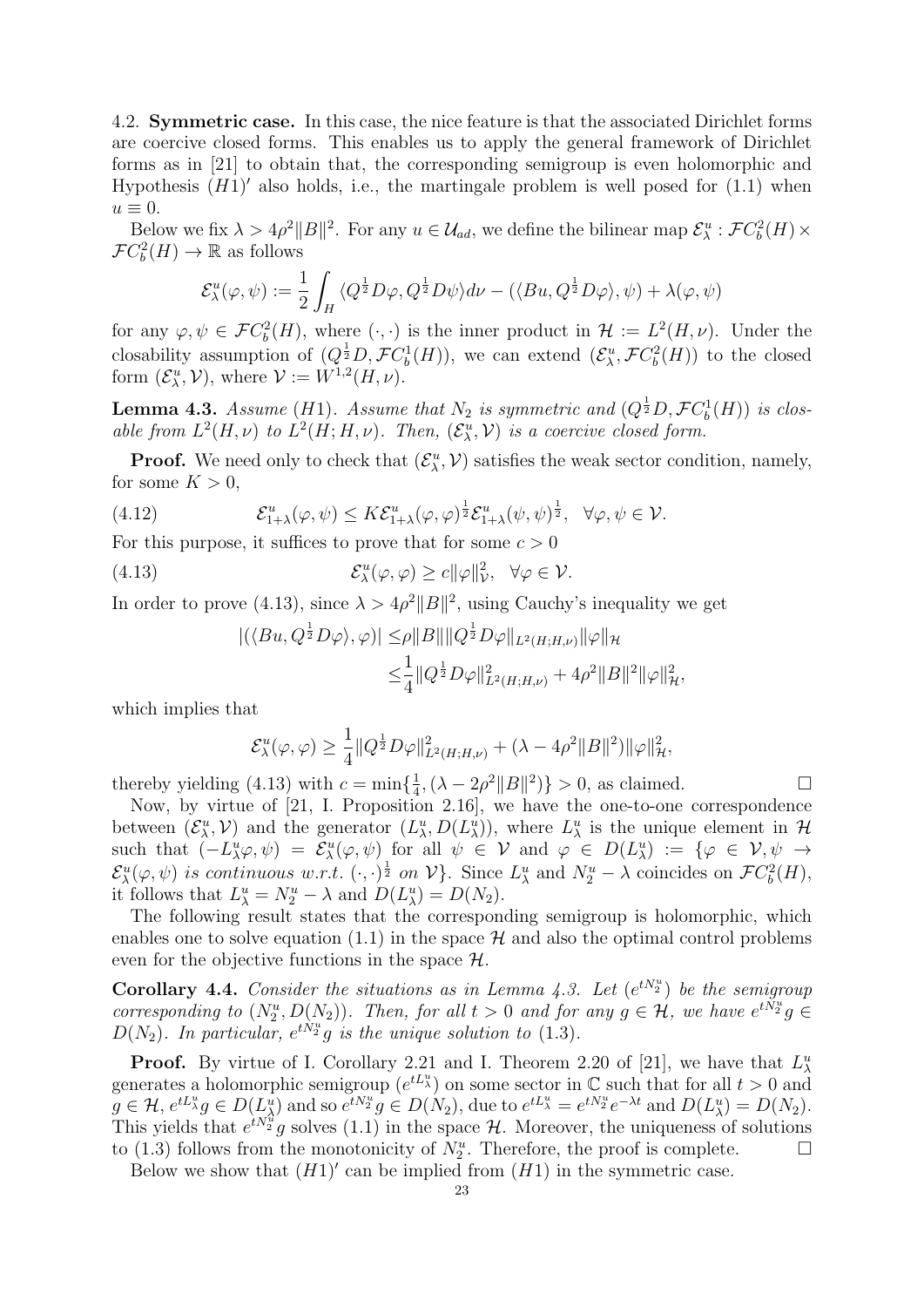**Theorem 4.5.** Consider the situations as in Lemma 4.3. Then,  $(H1)'$  holds, namely, the martingale problem is well posed for  $(1.1)$  when  $u \equiv 0$ .

Proof. We construct the Markov process by using the framework of Dirichlet forms in [21]. First we see that, when  $u \equiv 0$ ,  $\lambda = 0$ ,

$$
\mathcal{E}(\varphi,\psi)(:=\mathcal{E}_0^0(\varphi,\psi))=\frac{1}{2}\sum_{k=1}^\infty q_k\int_H\partial_k\varphi\partial_k\psi d\nu,\ \ \varphi,\psi\in\mathcal{F}C_b^2(H).
$$

Since Q is bounded on H,  $\sup_{i\geq 1} q_i < \infty$ . Then, taking into account  $\mathcal{F}C_b^2(H) \subseteq \mathcal{V}$  is dense and separates points of  $H$ , and using similar arguments as in the proof of [21, IV. Proposition 4.2 we have the quasi-regularity of  $(\mathcal{E}, \mathcal{V})$ .

Hence, by virtue of [21, IV. Theorem 3.5], we obtain a  $\nu$ -tight special standard process M associated with  $(\mathcal{E}, \mathcal{V})$  hence also with  $(N_2, D(N_2))$ , and its life time  $\zeta = \infty$  since  $N_21 = 0.$ 

Since the semigroup  $e^{tN_2^u}$ ,  $t \geq 0$ , is bounded on H, the first property (*i*) of Definition 2.9 holds.

Moreover, since  $(\mathcal{E}, \mathcal{V})$  has the local property (see [21, V. Definition 1.1]), [21, V. Theorem 1.5] yields that the sample path of M is continuous. In view of [5, Proposition 1.4] and Remark 2.10  $(i)$ , we also infer that the property  $(ii)$  in Definition 2.9 is satisfied for M.

Thus, M solves the martingale problem for  $(1.1)$  when  $u \equiv 0$ .

The uniqueness of solutions to martingale problem can be proved similarly as in Theorem 2.12. Therefore, the proof is complete.  $\Box$ 

**Proof of Theorem 2.13** (*ii*) For any  $u \in \mathcal{U}_{ad}$ , let  $X^u$  solve the martingale problem for (1.1). Similarly to (4.8), for any  $q \in \mathcal{H}$  we have

(4.14) 
$$
\int_0^T \int_H \mathbb{E}_{\mathbb{P}_x} g(X^u(t)) d\nu dt = \int_0^T \int_H e^{tN_2^u} g d\nu dt.
$$

Moreover, since by Corollary 4.4  $e^{tN_2^u}g \in D(N_2)$ ,  $t > 0$ , we have

(4.15) 
$$
\frac{d}{dt}e^{tN_2^u}g = N_2^u e^{tN_2^u}g, \ \ t \in (0,T], \ in \ \mathcal{H}.
$$

Let  $\varphi^u$  be the variational solution to (1.1) as in Theorem 3.3. Then, since  $D(N_2) \subseteq V$ , using Lemma 3.1 and arguing as in the proof of (2.7) we get

$$
\frac{1}{2}\frac{d}{dt}\|e^{tN_2^u}g-\varphi^u(t)\|_{\mathcal{H}}^2=\varphi\left(e^{tN_2^u}g-\varphi^u(t),N_2^u(e^{tN_2^u}g-\varphi^u(t))\right)\varphi\leq C\|e^{tN_2^u}g-\varphi^u(t)\|_{\mathcal{H}}^2,
$$

which, via Gronwall's inequality, yields  $||e^{tN_2^u}g - \varphi^u(t)||_{\mathcal{H}}^2 = 0$  for any  $t \in [0, T]$  and so,

(4.16) 
$$
e^{tN_2^u}g = \varphi^u(t), \quad \nu - a.e. \; x, \; t \in [0, T].
$$

This along with (4.14) yields

(4.17) 
$$
\int_0^T \int_H \mathbb{E}_{\mathbb{P}_x} g(X^u(t)) d\nu dt = \int_0^T \int_H \varphi^u(t) d\nu dt.
$$

Therefore, the optimal controllers to Problem  $(P^*)$  are also optimal to Problem  $(P)$ . The proof is complete.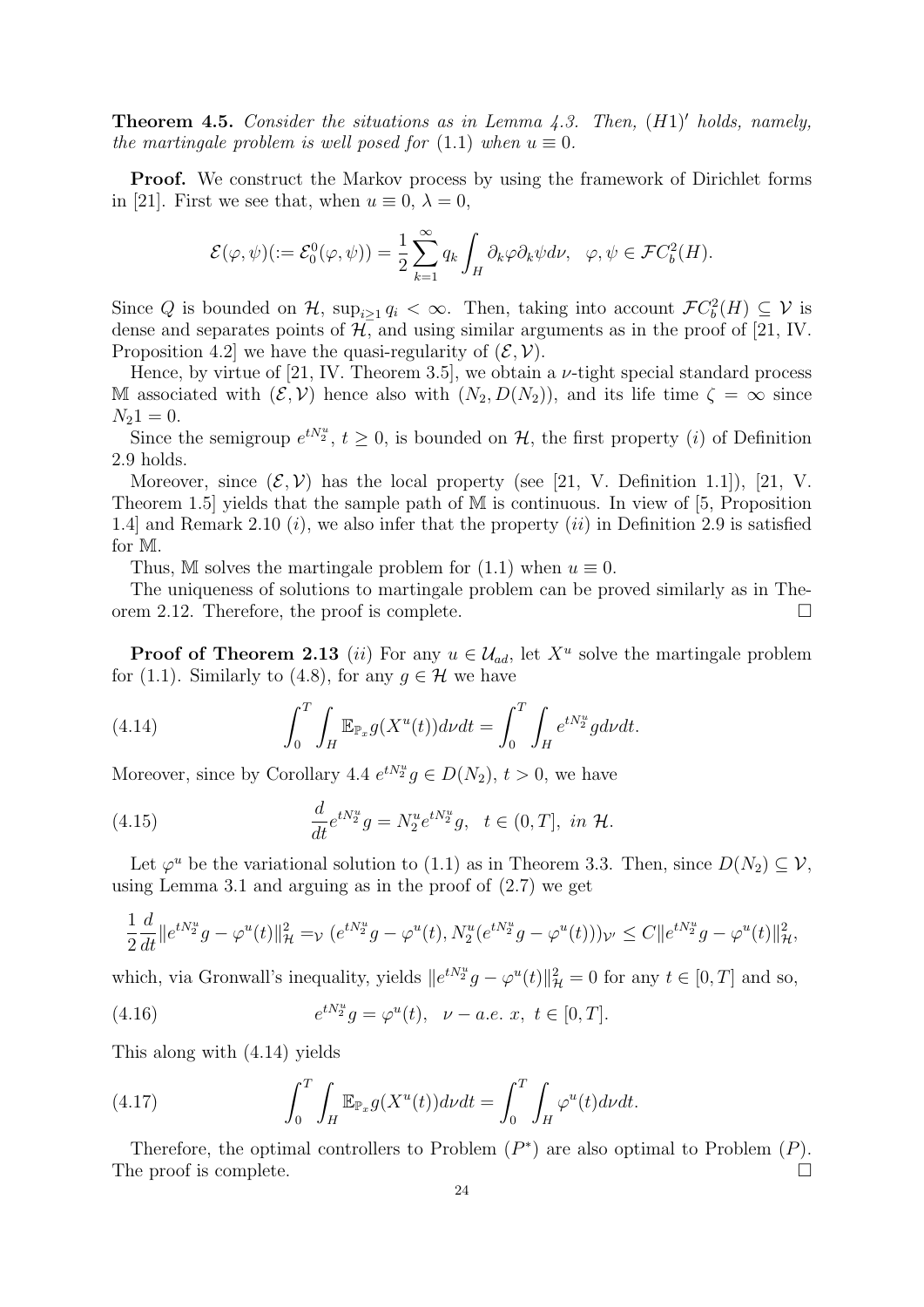#### 5. Applications

5.1. Singular dissipative stochastic equations. We consider the singular dissipative stochastic equation as in [15]

(5.1) 
$$
dX(t) = \tilde{A}X(t)dt + F(X(t))dt + Q^{\frac{1}{2}}Bu(X(t))dt + Q^{\frac{1}{2}}dW(t), \quad t \in (0, T),
$$

$$
X(0) = x \in H.
$$

Here,  $\widetilde{A}$ :  $(D(\widetilde{A})) \subseteq H \mapsto H$  is m-dissipative linear operator and  $F : D(F) \subset H \to H$  is an m-dissipative singular valued operator, i.e.,  $\langle F(x) - F(y), x - y \rangle \leq 0, \forall x, y \in D(F)$ , and Range( $I - F$ ) :=  $\bigcup_{x \in D(F)} (x - F(x)) = H$ . The operators B and Q are as in (1.1), with the orthonormal basis  $\{e_i\} \subseteq D(A)$ , defined by  $Qe_i = q_i e_i, q_i > 0, i \ge 1$ .

Let  $A$  be defined by  $(1.2)$ . We have

$$
\langle A(x), D\varphi(x) \rangle = \langle x, \widetilde{A}D\varphi(x) \rangle + \langle F(x), D\varphi(x) \rangle, \quad \forall \varphi \in \mathcal{F}C_b^2(H),
$$

and  $D(A) = D(F)$ .

Let us recall the functional framework in [15]. Let  $\mathcal{E}_{\tilde{A}}(H)$  be the linear span of all (real parts of) functions of the form  $\varphi = e^{i \langle h, \cdot \rangle}, h \in D(\tilde{A}).$ 

In addition, we shall assume that

(A1) (*i*) There exists  $\omega > 0$  such that

$$
\langle \widetilde{A}x, x \rangle \le -w|x|_H^2, \quad \forall x \in H.
$$

(ii) Q is bounded, self-adjoint and positive definite,  $Q^{-1} \in L(H)$  and  $Tr\tilde{Q} < \infty$ , where

$$
\widetilde{Q}x := \int_0^\infty e^{t\widetilde{A}} Q e^{t\widetilde{A}} x dt, \quad x \in H.
$$

(A2) There exists a Borel probability measure  $\nu$  on H such that

(i)  $\int_{D(F)} (|x|_H^{12} + |F(x)|_H^2 + |x|_H^4 |F(x)|_H^2) \nu(dx) < \infty.$ 

(*ii*) For all  $\varphi \in \mathcal{E}_{\widetilde{A}}(H)$  we have  $N_0 \varphi \in L^2(H, \nu)$  and

$$
\int_H N_0 \varphi(x) \nu(dx) = 0.
$$

$$
(iii) \ \nu(D(F)) = 1.
$$

We see that Assumption  $(A2)$  implies Hypothesis  $(H1)$  (i) and (ii). It also follows from [15, Theorem 2.3] that, under Assumptions (A1) and (A2),  $(N_0, \mathcal{E}_{\tilde{A}}(H))$  is essentially mdissipative in  $L^2(H, \nu)$ , and so is  $(N_0, \mathcal{F}C_b^2(H))$ . Thus Hypothesis  $(H1)$  is satisfied.

Moreover, [15, Theorem 7.4] yields that the martingale problem is well posed for (1.1) in the case  $u \equiv 0$ , which yields  $(H1)'$ .

Thus, both Hypotheses  $(H1)$  and  $(H1)'$  are fulfilled.

As regards the closability of D we have

**Proposition 5.1.** Assume (A1) and (A2). Then, D is closable from  $L^2(H, \nu)$  to  $L^2(H; H, \nu)$ .

**Proof.** Let  $\{\widetilde{e}_k\}_{k>1}$  be an orthonorm basis of H such that  $\widetilde{Q}\widetilde{e}_k = \widetilde{q}_k\widetilde{e}_k$ ,  $\widetilde{q}_k > 0$ ,  $k \geq 1$ , and set  $x_k := \langle x, \widetilde{e}_k \rangle, D_k \varphi := \langle D\varphi, \widetilde{e}_k \rangle, x \in H$ .

Let  $\mu$  be the Gaussian measure with mean zero and covariance operator  $\widetilde{Q}$ . We have the integration by parts formula,

(5.2) 
$$
\int_H D_k \varphi \psi d\mu = -\int_H \varphi D_k \psi d\mu + \frac{1}{\widetilde{q}_k} \int_H x_k \varphi \psi d\mu, \quad \forall \varphi, \psi \in \mathcal{F}C_b^2(H).
$$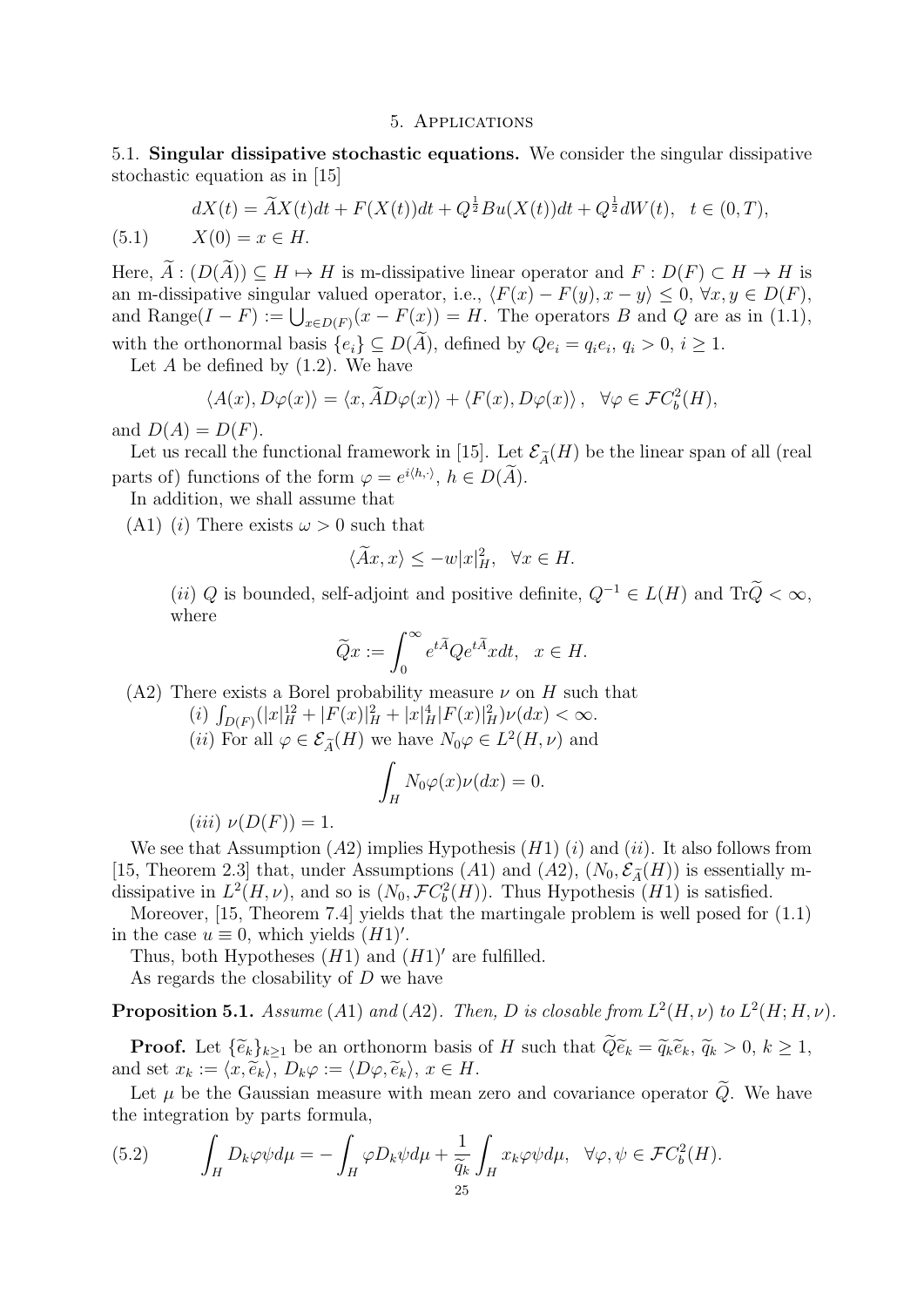Moreover, for the infinitesimal invariant measure  $\nu$ , it is known that  $\nu = \rho \cdot \mu$  with  $\rho^{\frac{1}{2}} \in$  $W^{1,2}(H,\mu)$  (see [15, page 292]). Note that  $\rho \in \overline{\mathcal{F}C_b^2(H)}^{W^{1,1}(H,\mu)}, D_k(\rho\varphi) = D_k\rho\varphi + \rho D_k\varphi$ for any  $\varphi \in \mathcal{F}C_b^2(H)$ ,  $D\rho = 2\rho^{\frac{1}{2}}D(\rho^{\frac{1}{2}})$  in  $L^1(H; H, \nu)$ , and so  $D_k\rho/\rho \in L^2(H, \nu)$ .

Now, we take any  $(\varphi_n) \subseteq \mathcal{F}C_b^2(H)$  such that

(5.3) 
$$
\varphi_n \to 0, \text{ in } L^2(H,\nu), \quad D_k \varphi_n \to g, \text{ in } L^2(H,\nu).
$$

We shall prove that

(5.4) 
$$
g(x) = 0, \quad \nu - a.e. \ x.
$$

For this purpose, for any  $\psi \in \mathcal{F}C_b^2(H)$  we set  $\psi_{\varepsilon,k} := (1 + \varepsilon |x_k|^2)^{-1} \psi$ ,  $\varepsilon > 0$ . Note that, by  $(5.3)$ ,

(5.5) 
$$
\int_H \psi_{\varepsilon,k} g \rho d\mu = \lim_{n \to \infty} \int_H \psi_{\varepsilon,k} D_k \varphi_n \rho d\mu
$$

$$
= \lim_{n \to \infty} \int_H D_k(\psi_{\varepsilon,k} \varphi_n \rho) d\mu - \lim_{n \to \infty} \int_H \varphi_n (D_k \psi_{\varepsilon,k} \rho + \psi_{\varepsilon,k} D_k \rho) d\mu
$$

Since  $\psi_{\varepsilon,k} \in \mathcal{F}C_b^2(H)$  and  $D_k \rho/\rho \in L^2(H,\nu)$ , using (5.3) we see that the last limit on the right hand side above equals to zero. Regarding the remaining limit, we take a sequence  $\rho_m \in \mathcal{F}C_b^2(H)$ ,  $m \geq 1$ , such that  $\rho_m \to \rho$  in  $W^{1,1}(H,\mu)$ . Then, using the integration by parts formula (5.2) we have

$$
\int_{H} D_{k}(\psi_{\varepsilon,k}\varphi_{n}\rho) d\mu = \lim_{m \to \infty} \int_{H} D_{k}(\psi_{\varepsilon,k}\varphi_{n}\rho_{m}) d\mu
$$
  
\n
$$
= -\frac{1}{\widetilde{q}_{k}} \lim_{m \to \infty} \int_{H} x_{k} \psi_{\varepsilon,k}\varphi_{n}\rho_{m} d\mu
$$
  
\n
$$
= -\frac{1}{\widetilde{q}_{k}} \int_{H} x_{k} \psi_{\varepsilon,k}\varphi_{n}\rho d\mu, \text{ as } m \to \infty,
$$

where in the last step we used the fact that  $\sup_{x \in H} |x_k \psi_{\varepsilon,k}(x)| \leq C_{\varepsilon} < \infty$ . Hence, using again (5.3) and the boundedness of  $\sup_{x \in H} |x_k \psi_{\varepsilon,k}(x)|$  we get

$$
\lim_{n \to \infty} \int_H D_k(\psi_{\varepsilon,k} \varphi_n \rho) d\mu = -\frac{1}{\widetilde{q}_k} \lim_{n \to \infty} \int_H x_k \psi_{\varepsilon,k} \varphi_n \rho d\mu = 0.
$$

Thus, combing back to (5.5) we obtain

$$
\int_H \psi_{\varepsilon,k} g \rho d\mu = 0.
$$

Taking the limit  $\varepsilon \to 0$  yields that, for any  $\psi \in \mathcal{F}C_b^2(H)$ ,

$$
\int_H \psi g \rho d\mu = 0,
$$

which yields  $(5.4)$  and finishes the proof.

The compact embedding of  $W^{1,2}(H,\nu)$  to  $L^2(H,\nu)$  also holds in certain situations. Following [16] we assume additionally that

(A3) (i)  $\int_0^\infty (1+t^{-\alpha}) \|e^{t\widetilde{A}} \sqrt{Q}\|_{HS}^2 dt < \infty$  for some  $\alpha > 0$ , where  $\|\cdot\|_{HS}$  denotes the norm on the space of all Hilbert-Schmidt operators on H, and  $Q^{-\frac{1}{2}} \in L(H)$ .

(ii)  $(1 + w - \tilde{A}, D(\tilde{A}))$  satisfies the weak sector condition, i.e., for some  $K > 0$ , for any  $x, y \in D(\tilde{A}),$ 

$$
\langle (1+w-\widetilde{A})x, y \rangle \le K \langle (1+w-\widetilde{A})x, x \rangle^{\frac{1}{2}} \langle (1+w-\widetilde{A})y, y \rangle^{\frac{1}{2}}.
$$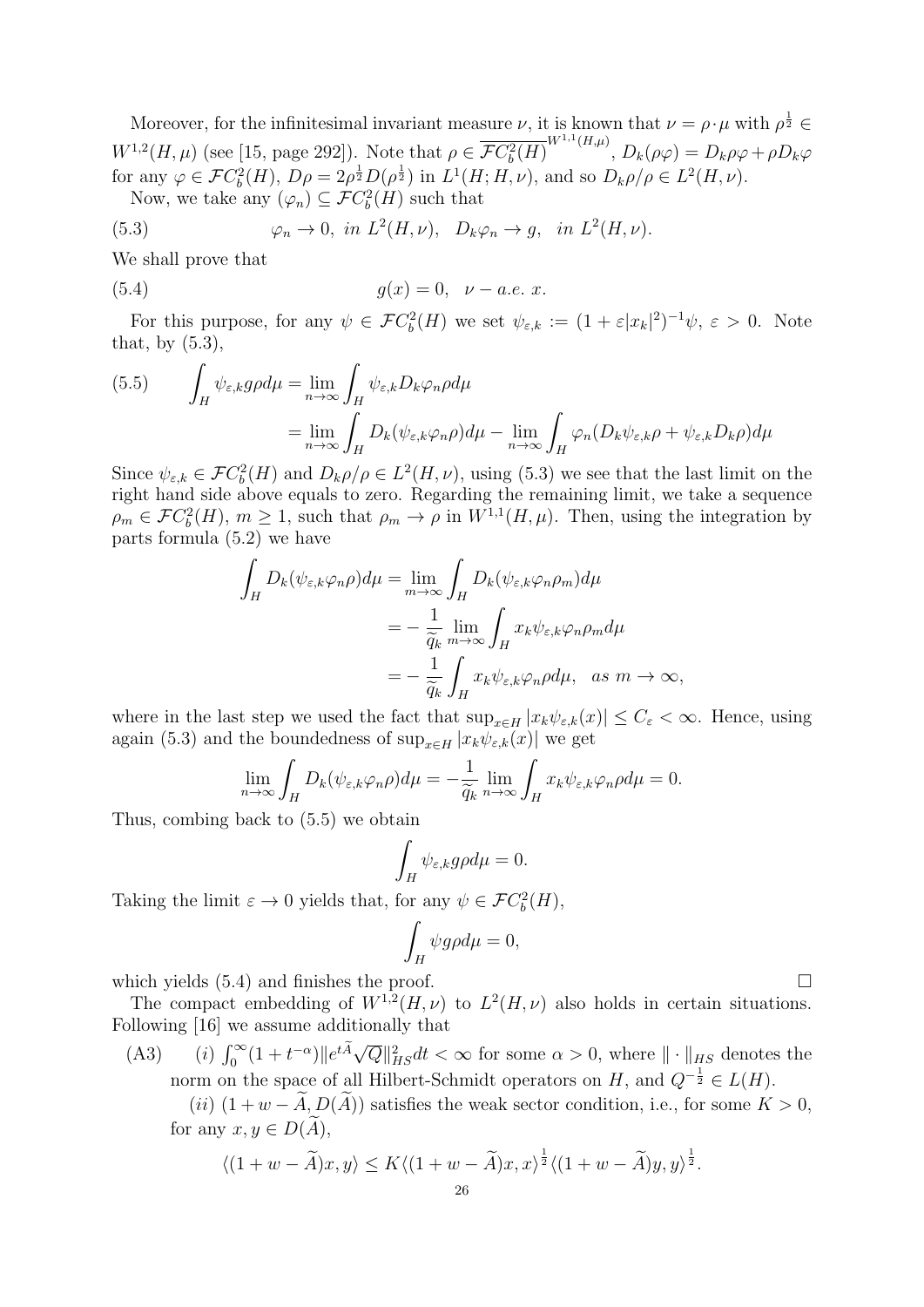(*iii*) There exists a sequence of A-invariant finite dimensional subspace  $H_n \subseteq$  $D(\widetilde{A})$  such that  $\cup_{n=1}^{\infty} H_n$  is dense in  $H$ .

It follows from [16, Theorem 1.6] that the Harnack inequality holds for the  $\nu$ -version transition semigroup  $p_t^{\nu}$  corresponding to (5.1) when  $u \equiv 0$ . In particular, by [16, Corollary 1.9,  $p_t^{\nu}$  has a density with respect to  $\nu$  and is even hyperbounded, i.e.,  $||p_t^{\nu}||_{L^2(H,\nu)\to L^4(H,\nu)} <$  $\infty$  for some  $t > 0$ .

Thus, by virtue of [19, Theorem 1.2], we obtain the compactness of  $p_t^{\nu}$  and also the compact embedding of  $W^{1,2}(H,\nu)$  into  $L^2(H,\nu)$ . Hence, Hypothesis (H3) is satisfied.

Now, we conclude from Theorem 2.13 in Section 2 that

**Theorem 5.2.** Consider the controlled stochastic singular differential equation (5.1). Assume Hypotheses  $(A1)$  and  $(A2)$ . Assume additionally  $(H2)$  or  $(A3)$ . Then, for any  $g \in D(N_2)$ , there exists an optimal control  $u_*$  for the optimal control problem below

$$
\text{Min}\bigg\{\int_0^T \int_H \mathbb{E}_{\mathbb{P}_x} g(X^u(t)) \nu(dx) dt; \ u \in \mathcal{U}_{ad}, \ \mathbb{P}_x \circ (X^u)^{-1} \text{ solves}
$$
\n
$$
\text{the martingale problem for (5.1) for } \nu - a.e. \ x \in H\bigg\}.
$$

In particular, under Hypotheses (A1), (A2) and (A3), we can take  $B = I_d$ .

As a specific example of (5.1), we consider the controlled gradient system

(5.6) 
$$
dX = \widetilde{A}Xdt + \partial U(X)dt + Bu(X) + dW(t),
$$

$$
X(0) = x \in H.
$$

Here, we take  $Q = Id$ ,  $\widetilde{A}$ , B are the operators as in (5.1) satisfying additionally that  $\widetilde{A}^{-1}$ is of trace class. and ∂U denotes the subdifferential of a convex and lower semicontinuous function  $U : H \to (-\infty, \infty]$ , satisfying that  $\{U < \infty\}$  is open,  $\mu(\{U < \infty\}) > 0$  and

$$
\rho := Z^{-1}e^{-2U(x)} \in L^1(H, \mu),
$$

where  $\mu$  is the Gaussian measure of mean zero and covariance operator  $-\frac{1}{2}\tilde{A}^{-1}$  and  $Z := \int_H e^{-2U(x)} \mu(dx).$ 

We know from [15, Section 9.1] that Assumptions  $(A1)$  and  $(A2)$  are fulfilled and, in particular, the Kolmogorov operator  $N_2$  is symmetric.

Therefore, by virtue of Theorem 2.13, for more general objective functions  $g \in L^2(H, \nu)$ we have the existence as well as first-order necessary condition (2.9) of the feedback control problem  $(P)$  for the gradient system  $(5.6)$ .

5.2. Stochastic reaction-diffusion equation. Consider the controlled stochastic reactiondiffusion equation below as in [9]

(5.7) 
$$
dX = \Delta X dt - p(X)dt + C^{\frac{1}{2}}Bu(X)dt + C^{\frac{1}{2}}dW,
$$

$$
X(0) = x \in H,
$$

where  $H = L^2(\mathcal{O}), \mathcal{O} = [0, 1], \Delta$  is the realization of the Laplace operator with Dirichlet boundary condition, i.e.,  $D(\Delta) = H^2(\mathcal{O}) \cap H_0^1(\mathcal{O}), B$  is a bounded operator on H, and W is a cylindrical Wiener process on  $H$ ,  $W(t) = \sum_{k=1}^{\infty} e_k \beta_k(t)$  is a cylindrical Wiener process on a stochastic basis  $(\Omega, \mathscr{F},(\mathscr{F}_t)_{t\geq0}, \mathbb{P})$ , where  $e_k$  are the eigenbasis of  $-\Delta$ , such that  $-\Delta e_k = \lambda_k e_k, \, \lambda_k \geq 0, \, k \geq 1.$ 

Concerning  $p$  and  $C$  we assume that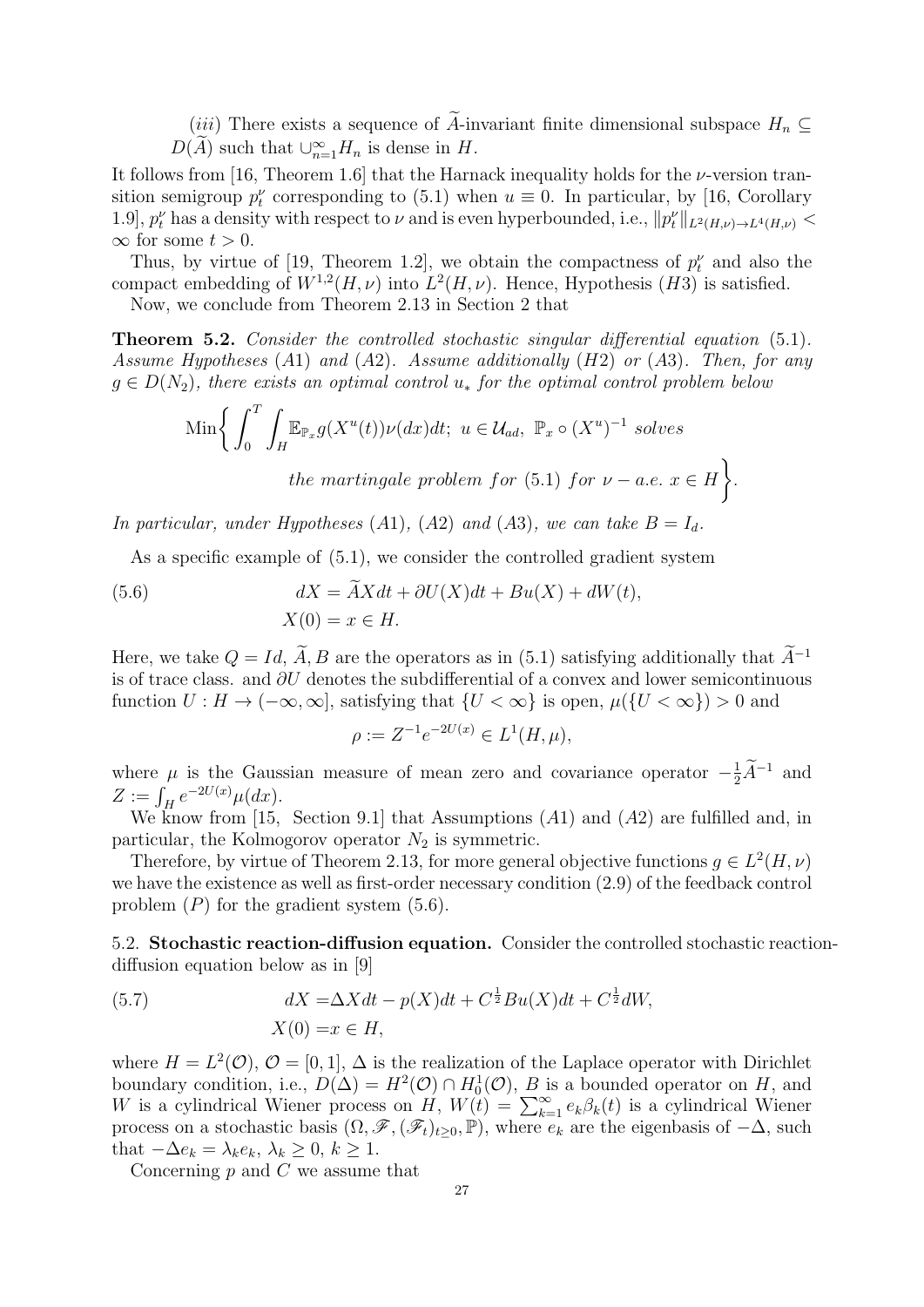(B) (i) p is a polynomial of degree  $d > 1$ , its derivative  $p'(\xi) \geq 0, \forall \xi \in \mathbb{R}$ .  $(ii)$   $C = (-\Delta)^{-\gamma}, \gamma > -\frac{1}{2}$  $\frac{1}{2}$ .

In this case, we have  $A(x) = \Delta x - p(x)$  and  $D(A) = \{x \in L^{2d}(\mathcal{O})\}.$ 

When  $u \equiv 0$ , it is known (see Theorem 4.8 of [9]) that, for each  $x \in H$ , there exists a unique generalized solution  $X(\cdot, x)$  to (5.7).

Moreover, by [9, Theorem 4.16]), the transition semigroup  $P_t : \mathcal{B}_b(H) \to \mathcal{B}_b(H)$  defined by  $(P_t\varphi)(x) = \mathbb{E}\varphi(X(t,x)), x \in H, \varphi \in C_b(H)$ , has a unique invariant measure  $\nu$ satisfying that

(5.8) 
$$
\lim_{t \to \infty} P_t \varphi(x) = \int_H \varphi(y) \nu(dy)
$$

and (see [9, Proposition 4.20])

(5.9) 
$$
\int_H |x|_{L^{2d}(\mathcal{O})}^{2d}\nu(dx) < \infty.
$$

Furthermore, from [9, Section 4.6] we have that  $P_t$  can be uniquely extended to a  $C_0$ semigroup of contractions on  $L^2(H; \nu)$ . By Theorem 4.23 of [9], the infinitesimal generator  $N_2$  of  $P_t$  is the closure in  $L^2(H,\nu)$  of the operator

(5.10) 
$$
(N_0\varphi)(x) := \frac{1}{2}Tr[(-\Delta)^{-\gamma}D^2\varphi](x) + \langle x, \Delta D\varphi \rangle - \langle p(x), D\varphi \rangle,
$$

where  $x \in H$ ,  $\varphi \in \mathcal{E}_{\Delta}(H)$  with  $\mathcal{E}_{\Delta}(H)$  defined similarly as  $\mathcal{E}_{\tilde{\Lambda}}(H)$  in the previous subsection.

Now, let us check the Hypothesis  $(H1)$ . We first infer from  $(5.9)$  that Hypothesis  $(H1)$ (*i*) is satisfied. Since for any  $\varphi \in \mathcal{F}C_b^2(H)$ ,  $t \geq 0$ ,  $x \in H$ ,

$$
\int_H P_t \varphi(y) \nu(dy) = \lim_{s \to \infty} P_s(P_t \varphi)(x) = \lim_{s \to \infty} P_{s+t} \varphi(x) = \int_H \varphi(y) \nu(dy),
$$

we have

(5.11) 
$$
\int_H N_0 \varphi(y) \nu(dy) = \frac{d}{dt} \left( \int_H P_t \varphi(y) \nu(dy) \right) \Big|_{t=0} = 0, \quad \forall \varphi \in \mathcal{F}C_b^2(H),
$$

which implies  $(H1)$   $(ii)$ . Moreover, the results of [9, Section 4.6] presented above show that  $(N_0, \mathcal{E}_{\Delta}(H))$  is essentially m-dissipative, and so is  $(N_0\varphi, \mathcal{F}C_b^2(H))$ , thereby yielding  $(H1)$  (iii). Hence, Hypothesis  $(H1)$  is fulfilled.

Concerning Hypothesis  $(H1)'$  we have

**Proposition 5.3.** Assume  $(B)$ . Then, Hypothesis  $(H1)'$  is satisfied, i.e., the martingale problem for (5.7) is well posed in the case  $u \equiv 0$ .

**Proof.** Set  $\overline{H} := L^{2d}(\mathcal{O})$ . We have  $\nu(\overline{H}) = 1$ . For each  $x \in \overline{H}$ , by Theorem 4.8 of [9], there exists a unique  $(\mathscr{F}_t)$ -adapted process  $X(\cdot, x)$ , such that  $X(t, x) \in \overline{H}$  for all  $t \geq 0$ ,  $X \in C([0,T]; L^2(\Omega; H)), \ \mathbb{E} \Vert X(t,x) \Vert_{L^{2d}(\mathcal{O})}^{2d} \leq C_{m,p,T} (1 + ||x||_{L^{2d}}^{2d})$  for any  $m \geq 1$ , and X solves (5.7) in the mild sense, i.e., for each  $t \in [0, T]$ ,

(5.12) 
$$
X(t,x) = e^{t\Delta}x + \int_0^t e^{(t-s)\Delta} F(X(s,x))ds + W_{\Delta}(t), \quad \mathbb{P}-a.s.,
$$

where  $F(X(s, x)) = -p(X(s, x)),$ 

$$
W_{\Delta}(t) = \int_0^t e^{(t-s)\Delta}(-\Delta)^{-\frac{\gamma}{2}}dW(s) = \sum_{k=1}^{\infty} \int_0^t e^{(t-s)\Delta}(-\Delta)^{-\frac{\gamma}{2}}e_k d\beta_k(s), \ t \ge 0,
$$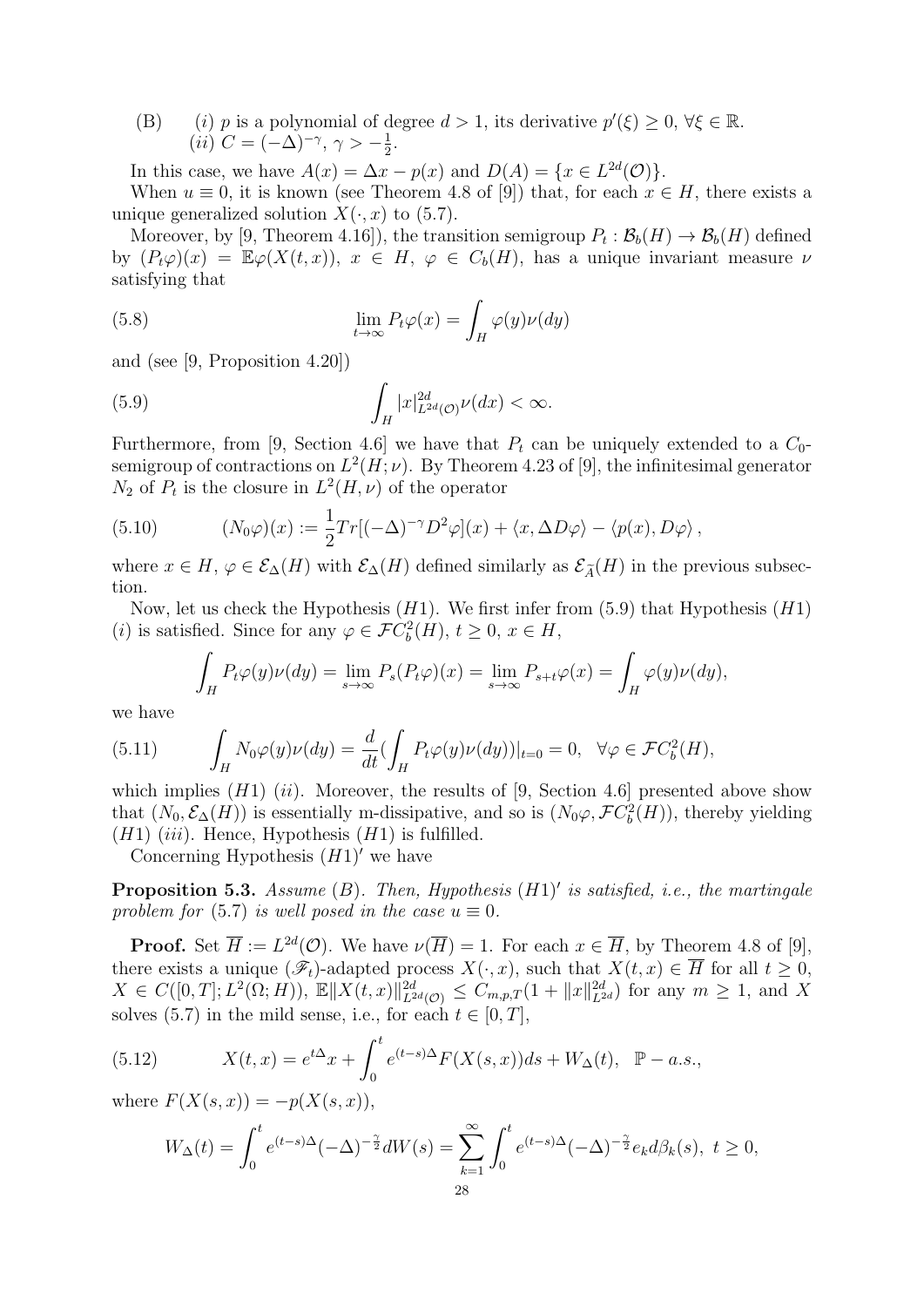and  $\{e_k\}$  is the eigenbasis of  $-\Delta$ , i.e.,  $-\Delta e_k = \lambda_k e_k$ ,  $k \geq 1$ . Moreover, X is a Feller process (see [9, Proposition 4.9]).

Note that, by the integrabilities of X above, we have that P-a.s.  $F(X(t, x)) \in H$  and  $t \mapsto \int_0^t F(X(s, x))ds$  is continuous in H. Taking into account the continuity of  $W_\Delta$  in H implied by [9, Proposition 4.3], we can take a  $\mathbb{P}\text{-version of the process } X$  (still denoted by X), such that  $X \in C([0, T]; H)$ , P-a.s., and X satisfies (5.12) for all  $t \in [0, T]$  outside a common P-null set. Below we consider this P-version process  $X$ .

Next, let  $x_k := \langle x, e_k \rangle, x \in H, k \ge 1$ . We claim that P-a.s. for each  $k \ge 1$  and for all  $t \in [0, T],$ 

(5.13) 
$$
X_k(t,x) = e^{-\lambda_k t} x_k + \int_0^t e^{-\lambda_k (t-s)} (F(X(s,x)))_k ds + \int_0^t e^{-\lambda_k (t-s)} \lambda_k^{-\frac{\gamma}{2}} d\beta_k(s).
$$

For this purpose, we first infer from (5.12) that P-a.s. for each  $k \geq 1$ 

(5.14) 
$$
X_k(t,x) = e^{-\lambda_k t} x_k + \langle \int_0^t e^{(t-s)\Delta} F(X(s,x)) ds, e_k \rangle + \langle W_{\Delta}(t), e_k \rangle, \ t \in [0, T].
$$

Since  $e^{(t-1)\Delta}F(X(\cdot,x))$  is Bochner integrable on H and  $y \mapsto \langle y, e_k \rangle$  is a linear bounded operator on  $H$ , we get

(5.15) 
$$
\langle \int_0^t e^{(t-s)\Delta} F(X(s,x))ds, e_k \rangle = \int_0^t \langle e^{(t-s)\Delta} F(X(s,x)), e_k \rangle ds
$$

$$
= \int_0^t e^{-\lambda_k(t-s)} (F(X(s,x)))_k ds
$$

Moreover, since

(5.16) 
$$
\mathbb{E}\sum_{j=1}^{\infty} |\langle \int_0^t e^{(t-s)\Delta}(-\Delta)^{-\frac{\gamma}{2}}e_j d\beta_j(s), e_k\rangle|^2 < \infty,
$$

using Fubini's theorem to exchange the integration with sum we get

$$
\langle \sum_{j=1}^{\infty} \int_{0}^{t} e^{(t-s)\Delta} (-\Delta)^{-\frac{\gamma}{2}} e_j d\beta_j(s), e_k \rangle = \sum_{j=1}^{\infty} \langle \int_{0}^{t} e^{(t-s)\Delta} (-\Delta)^{-\frac{\gamma}{2}} e_j d\beta_j(s), e_k \rangle
$$
  

$$
= \int_{0}^{t} e^{-\lambda_k(t-s)} \lambda_k^{-\frac{\gamma}{2}} d\beta_k(s).
$$

Thus, plugging  $(5.15)$  and  $(5.17)$  into  $(5.14)$  we obtain  $(5.13)$ , as claimed.

Hence, we infer from  $(5.13)$  that  $\mathbb{P}\text{-a.s.}$ 

(5.18) 
$$
dX_k(t,x) = -\lambda_k X_k(t,x)dt + (F(X(t,x)))_k dt + \lambda_k^{-\frac{\gamma}{2}} d\beta_k(t)
$$

with  $X_k(0,x) = x_k$ . Since for each  $\varphi \in \mathcal{F}C_b^2(H)$ , there exists  $\phi \in C_b^2(\mathbb{R}^n)$  such that  $\varphi(x) = \varphi(\langle x, e_1 \rangle, \cdots, \langle x, e_n \rangle)$  for some  $n \in \mathbb{N}$ , using Itô's formula we obtain that, if  $X^n := (X_1, \cdots, X_n),$ 

$$
d\varphi(X(t,x)) = \sum_{k=1}^{n} (-\lambda_k X_k + (F(X(t,x)))_k) \partial_k \phi(X^n(t,x)) dt
$$
  
+ 
$$
\frac{1}{2} \sum_{k=1}^{n} \lambda_k^{-\gamma} \partial_{kk} \phi(X^n(t,x)) dt + \sum_{k=1}^{n} \lambda_k^{-\frac{\gamma}{2}} \partial_k \phi(X^n(t,x)) d\beta_k(t)
$$
  
= 
$$
N_0 \varphi(X(t,x)) dt + \sum_{k=1}^{n} \lambda_k^{-\frac{\gamma}{2}} \partial_k \phi(X^n(t,x)) d\beta_k(t),
$$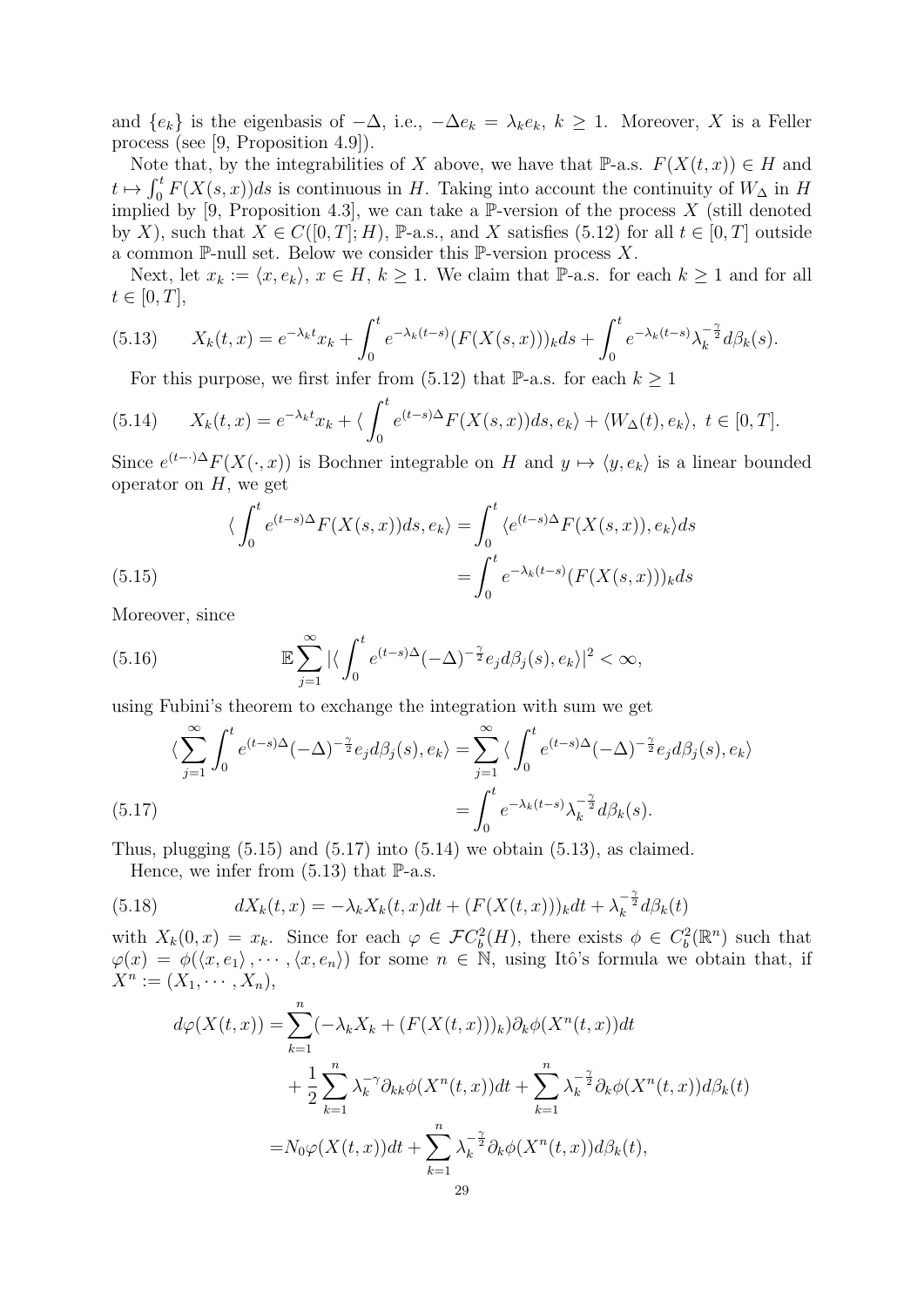This yields that  $\varphi(X(t,x)) - \int_0^t N_0 \varphi(X(s,x))ds$  is an  $(\mathscr{F}_t)$ -martingale under  $\mathbb{P}$ , so the property  $(ii)$  in Definition 2.9 is fulfilled.

Therefore, let  $\widetilde{\Omega} := C([0, T]; H), \widetilde{\mathscr{F}} := \sigma(\mathscr{F}^{X(\cdot,x)}, x \in \overline{H})$  and  $\widetilde{\mathscr{F}}_t := \sigma(\mathscr{F}^{X(\cdot,x)}_t)$  $\mathcal{L}^{X(\cdot,x)}$ ,  $x \in H$ ),  $0 \leq t \leq T$ , where  $\mathscr{F}^{X(\cdot,x)}$  and  $\mathscr{F}^{X(\cdot,x)}_t$  denote the image  $\sigma$ -algebras under  $X(\cdot,x)$  of  $\mathscr{F}$ and  $\mathscr{F}_t$ , respectively. Set  $\pi_t(\omega) := \omega(t)$  and  $\widetilde{\mathbb{P}}_x := \mathbb{P} \circ X(\cdot, x)^{-1}$ ,  $\omega \in \widetilde{\Omega}$ ,  $0 \le t \le T$ ,  $x \in \overline{H}$ . Then,  $(\widetilde{\Omega}, \widetilde{\mathscr{F}}, (\widetilde{\mathscr{F}}_t)_{t\geq 0}, (\pi_t)_{t\geq 0}, (\widetilde{\mathbb{P}}_x)_{x\in \overline{H}})$  solves the martingale problem for (5.7). Taking into account Remark 2.10  $(ii)$  we finish the proof of Proposition 5.3.

In the case where  $\gamma = 0$ , Hypothesis (H3) holds in certain situations. Actually, [9, Theorem 4.26 yields that D is closable from  $L^2(H, \nu)$  to  $L^2(H, H, \nu)$ , and it also follows from [9, Theorem 4.34] that the invariant measure  $\nu$  has the density  $\rho = \frac{d\nu}{d\mu}$  with respect to the Gaussian measure  $\mu$  with mean zero and covariance operator  $-\frac{1}{2}A^{-1}$ . If, in addition, for some  $\varepsilon \in (0,1)$ ,

(5.19) 
$$
\int_H |D \log \rho|_H^{2+\varepsilon} d\nu < \infty,
$$

then, by [9, Theorem 4.35],  $W^{1,2}(H,\nu)$  is compactly embedded into  $L^2(H,\nu)$ , and so Hypothesis  $(H3)$  is satisfied.

In conclusion, we have from Theorem 2.13 that

Theorem 5.4. Consider the controlled stochastic reaction-diffusion equation (5.7). Assume (B). Assume also (H2) or (H3). Then, for any  $g \in D(N_2)$ , there exists an optimal control  $u_*$  for the optimal control problem below

$$
\text{Min}\bigg\{\int_0^T \int_H \mathbb{E}_{\mathbb{P}_x} g(X^u(t)) \nu(dx) dt; \ u \in \mathcal{U}_{ad}, \ \mathbb{P}_x \circ (X^u)^{-1} \text{ solves}
$$
\n
$$
\text{the martingale problem for (5.7) for } \nu - a.e. \ x \in H \bigg\}.
$$

In particular, in the case where  $\gamma = 0$  and that Assumption (B) and (5.19) hold, we can take  $B = Id$ .

5.3. Stochastic porous media equations. In this subsection, we are concerned with the optimal control problems for stochastic porous media equations. Precisely, we consider the controlled stochastic low diffusion equation as in [3]

(5.20) 
$$
dX(t) = \Delta(\Psi(X(t)))dt + Q^{\frac{1}{2}}Bu(X(t))dt + Q^{\frac{1}{2}}dW(t),
$$

$$
X(0) = x \in H.
$$

Here  $H = H^{-1}(\mathcal{O})$ , which is the dual space of  $H_0^1(\mathcal{O})$  equipped with the inner product  $\langle x, y \rangle := \int_{\mathcal{O}} ((-\Delta)^{-1}x)(\xi)y(\xi)d\xi, \mathcal{O} \subseteq \mathbb{R}^d$  is a bounded open set with Dirichlet boundary conditions for the Laplacian  $\Delta$ , B and Q are as in (1.1), and  $\Psi$  is a dissipative nonlinearity. In this case,  $A(x) = \Delta(\Psi(x))$  and  $D(A) = \{x \in L^2(\mathcal{O}), \Psi(x) \in H_0^1(\mathcal{O})\}.$ 

Following [3], we assume

- (C1) There exist  $q_k \in [0,\infty)$ ,  $k \in \mathbb{N}$ , such that for the eigenbasis  $\{e_k\}$  of  $\Delta$  in  $H$ ,  $Qe_k = q_k e_k, k \in \mathbb{N}$ .
- $(C2)$   $\sum_{k=1}^{\infty} \sup_{\xi \in D} |e_k(\xi)|^2 q_k < \infty$ .
- (C3)  $\overline{\Psi} \in C^1(\mathbb{R})$ ,  $\Psi(0) = 0$ , and there exist  $r \in (1,\infty)$  and  $\kappa_0, \kappa_1, C_1 > 0$  such that  $\kappa_0|s|^{r-1} \le \Psi'(s) \le \kappa_1|s|^{r-1} + C_1, \ \ \forall s \in \mathbb{R}.$

It is known  $(3, \text{Proposition 3.1})$  that, under Assumption  $(C3)$ , A is m-dissipative on H.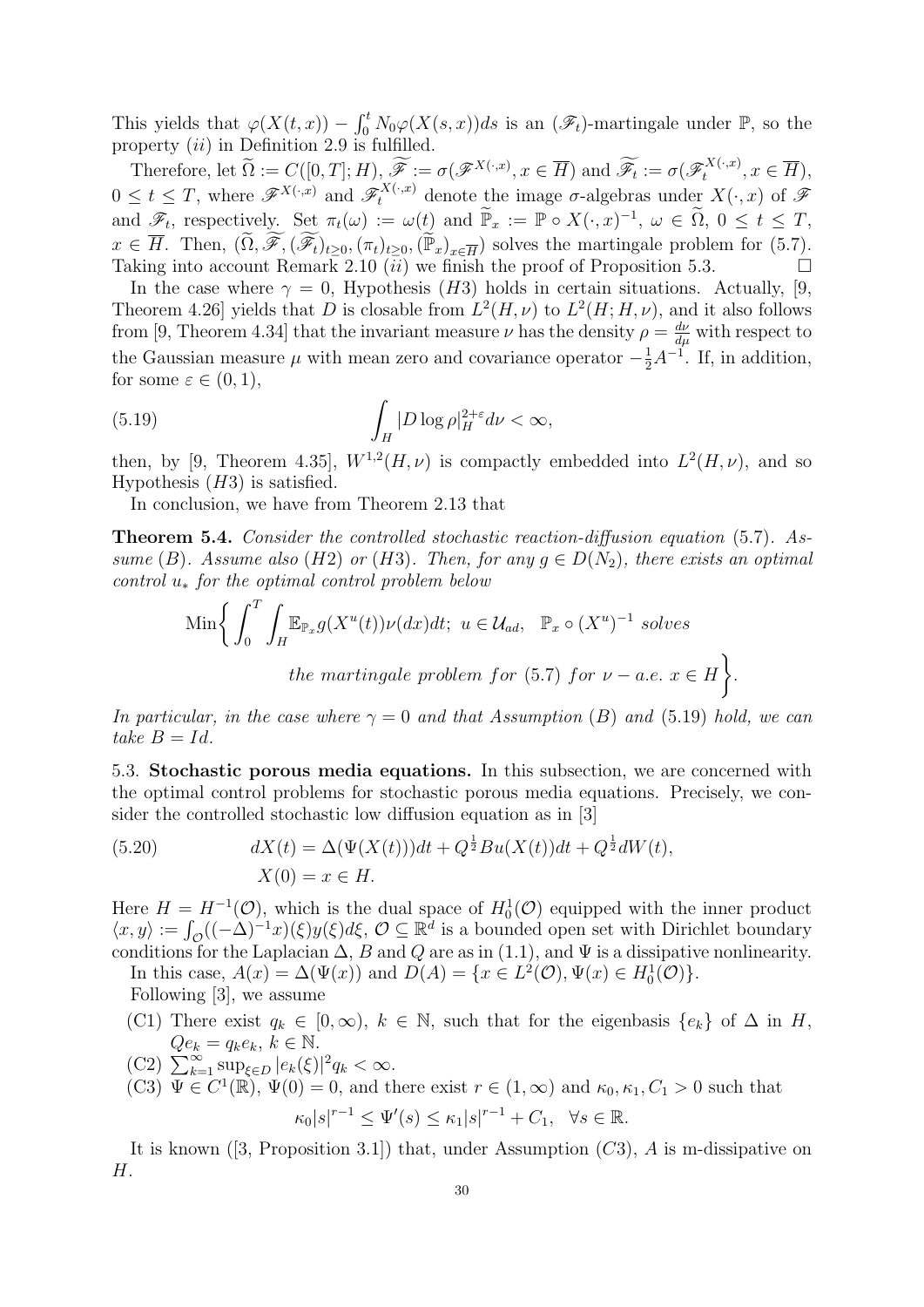The corresponding Kolmogorov operator is formally given by

$$
N_0\varphi(x) := \frac{1}{2} \sum_{k=1}^{\infty} q_k \partial_{kk} \varphi(e_k, e_k) + \langle \Delta \Psi(x), D\varphi(x) \rangle, \quad x \in H, \ \varphi \in \mathcal{F}C_b^2(H).
$$

As in [3], let M be the set of infinitesimally excessive measures  $\nu$ , which are infinitesimally invariant measures for  $N_0$  satisfying  $(H1)$   $(ii)$ ,

(5.21) 
$$
\int_H \int_D |\nabla(\Psi(x))(\xi)|^2 d\xi \nu(dx) < \infty,
$$

and for some  $\lambda_{\nu} \in (0, \infty)$ 

(5.22) 
$$
\int_H N_0 \varphi(x) \nu(dx) \leq \lambda_{\nu} \int_H \varphi \nu(dx), \quad \forall \varphi \in \mathcal{F}C_b^2(H) \text{ with } \varphi \geq 0, \ \nu-a.e..
$$

We see that  $(H1)$  (i) is satisfied for each  $\nu \in \mathcal{M}$ . Actually, by Poincaré's inequality and (5.21),

$$
\int_H \|\Psi(x)\|_{L^2(\mathcal{O})}^2 \nu(dx) \le C \int_H \|\nabla\Psi(x)\|_{L^2(\mathcal{O})}^2 \nu(dx) < \infty,
$$

which along with Assumption  $(C3)$  above yields that

$$
(5.23) \qquad \int_H |x|_H^{2r} \nu(dx) \le \int_H \|x\|_{L^2(\mathcal{O})}^{2r} \nu(dx) \le C(1 + \int_H \|\Psi(x)\|_{L^2(\mathcal{O})}^2 \nu(dx)) < \infty.
$$

Moreover, by (5.21),

(5.24) 
$$
\int_H |\Delta\Psi(x)|_H^2 \nu(dx) = \int_H \|\nabla\Psi(x)\|_{L^2(\mathcal{O})}^2 \nu(dx) < \infty.
$$

Hence, Hypothesis  $(H1)$  (*i*) follows.

Moreover, under Assumptions  $(C1)-(C3)$ , it follows from [3, Theorem 4.1] that  $(N_0, C_b^2(H))$ is essentially m-dissipative on  $L^2(H,\nu)$  for each  $\nu \in \mathcal{M}$ , which implies  $(H1)$  (iii), and so Hypothesis  $(H1)$  holds.

Furthermore, if in addition  $r \geq 2$ , [3, Theorems 5.1] yields that the martingale problem for (5.20) has a solution in the case  $u \equiv 0$ . Then, taking into account Remark 2.10 *(ii)* on uniqueness we infer that Hypothesis  $(H1)'$  holds.

Therefore, in view of Theorems 2.5 and 2.13, we obtain

Theorem 5.5. Consider the controlled stochastic low diffusion equation (5.20). Assume Hypotheses (C1), (C2) and (C3). Assume additionally (H2). Then, for any  $g \in D(N_2)$ , there exists an optimal control  $u_*$  for the optimal control problem  $(P^*)$ .

Moreover, if in addition  $r \geq 2$ , we have the optimal controllers for the problem below

$$
\text{Min}\bigg\{\int_0^T \int_H \mathbb{E}_{\mathbb{P}_x} g(X^u(t)) \nu(dx) dt; \ u \in \mathcal{U}_{ad}, \ \mathbb{P}_x \circ (X^u)^{-1} \text{ solves}
$$
\n
$$
\text{the martingale problem for (5.20) for } \nu - a.e. \ x \in H\bigg\}.
$$

Acknowledgement The first and third authors would like to thank the warm hospitality of Bielefeld University in 2018 where this work was initiated. The first two authors also thank the hospitality at Shanghai Jiao Tong University in 2019 where most part of this work was done. The third author is supported by NSFC (No. 11871337). Financial support by the DFG through CRC 1283 is also gratefully acknowledged.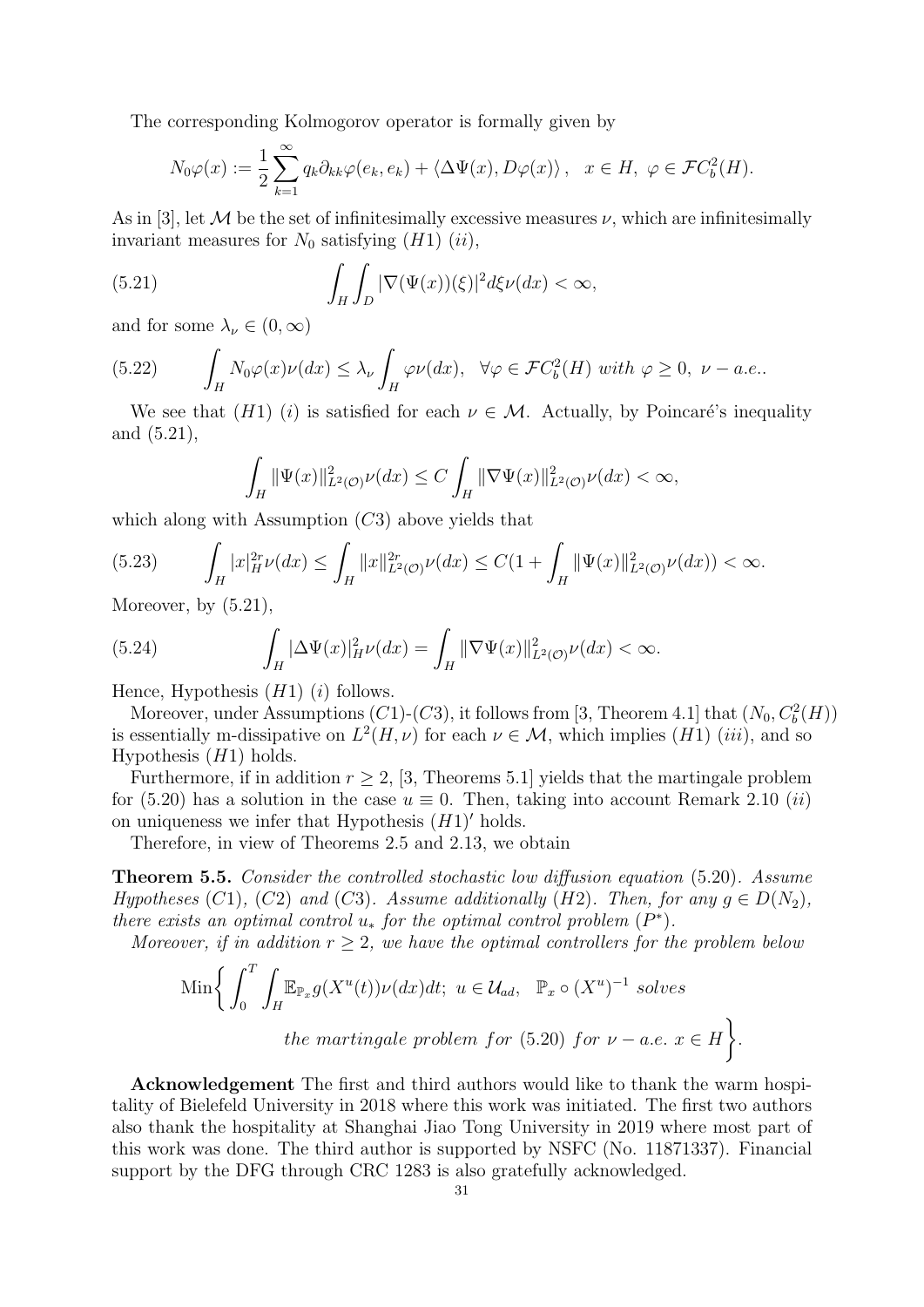#### **REFERENCES**

- [1] V. Barbu, Optimal feedback controllers for the stochastic reflection problem in  $\mathbb{R}^d$ , preprint.
- [2] V. Barbu, Nonlinear differential equations of monotone types in Banach spaces. Springer Monographs in Mathematics. Springer, New York, 2010.  $x+272$  pp.
- [3] V. Barbu, V.I. Bogachev, G. Da Prato, M. Röckner, Weak solutions to the stochastic porous media equation via Kolmogorov equations: the degenerate case. J. Funct. Anal. 237 (2006), no. 1, 54–75.
- [4] V. Barbu, G. Da Prato, M. Röckner, Stochastic porous media equations. Lecture Notes in Mathematics, 2163. Springer, 2016. ix+202 pp.
- [5] L. Beznea, N. Boboc, M. Röckner, Markov processes associated with  $L^p$ -resolvents and applications to stochastic differential equations on Hilbert space. J. Evol. Equ. 6 (2006), no. 4, 745–772.
- [6] L. Beznea, I. Cimpean, M. Röckner, Treatment of noit allowed starting points for solutions to singular SDEs on Hilbert spaces: a general approach, arXiv: 1904.01607v1.
- [7] A. Chojnowska-Michalik, B. Goldys, Existence, uniqueness and invariant measures for stochastic semilinear equations on Hilbert spaces. Probab. Theory Related Fields  $102$  (1995), no. 3, 331–356.
- [8] M.G. Crandall, H. Ishii, P.L. Lions, User's guide to viscosity solutions of second order partial differential equations. Bull. Amer. Math. Soc. 27 (1992), no. 1,  $1-67$ .
- [9] G. Da Prato, Kolmogorov equations for stochastic PDEs. Advanced Courses in Mathematics. CRM Barcelona. Birkhäuser Verlag, Basel, 2004. x+182 pp.
- [10] G. Da Prato, A. Debussche, B. Goldys, Some properties of invariant measures of non symmetric dissipative stochastic systems. Probab. Theory Related Fields 123 (2002), no. 3, 355–380.
- [11] G. Da Prato, F. Flandoli, E. Priola, M. Röckner, Strong uniqueness for stochastic evolution equations in Hilbert spaces perturbed by a bounded measurable drift. Ann. Probab. 41 (2013), no. 5, 3306– 3344.
- [12] G. Da Prato, F. Flandoli, E. Priola, M. Röckner, Strong uniqueness for stochastic evolution equations with unbounded measurable drift term. J. Theoret. Probab.  $28$  (2015), no. 4, 1571–1600.
- [13] G. Da Prato, F. Flandoli, M. Röckner, A.Yu Veretennikov, Strong uniqueness for SDEs in Hilbert spaces with nonregular drift. Ann. Probab. 44 (2016), no. 3, 1985–2023.
- [14] G. Da Prato, A. Lunardi, Sobolev regularity for a class of second order elliptic PDE's in infinite dimension. Ann. Probab. 42 (2014), no. 5, 2113–2160.
- [15] G. Da Prato, M. Röckner, Singular dissipative stochastic equations in Hilbert spaces. Probab. Theory Related Fields. 124 (2002), no. 2, 261–303.
- [16] G. Da Prato, M. Röckner, F.Y. Wang, Singular stochastic equations on Hilbert spaces: Harnack inequalities for their transition semigroups. J. Funct. Anal. 257 (2009), no. 4, 992–1017.
- [17] G. Fabbri, F. Gozzi, A. Swiech, Stochastic optimal control in infinite dimension. Dynamic pro- ´ gramming and HJB equations. With a contribution by Marco Fuhrman and Gianmario Tessitore. Probability Theory and Stochastic Modelling, 82. Springer, Cham, 2017. xxiii+916 pp.
- [18] M. Fuhrman, G. Tessitore, Nonlinear Kolmogorov equations in infinite dimensional spaces: the backward stochastic differential equations approach and applications to optimal control. Ann. Probab. 30 (2002), no. 3, 1397–1465.
- [19] F.Z. Gong, F.Y. Wang, Functional inequalities for uniformly integrable semigroups and application to essential spectrums. Forum Math.  $14$  (2002), no. 2, 293-313.
- [20] J.L. Lions, Quelques méthodes de résolution des problèmes aux limites non linéaires. (French) Dunod; Gauthier-Villars, Paris 1969 xx+554 pp.
- [21] Z.M. Ma, M. Röckner, Introduction to the theory of (nonsymmetric) Dirichlet forms. Universitext. Springer-Verlag, Berlin, 1992. vi+209 pp.
- [22] W. Stannat, The theory of generalized Dirichlet forms and its applications in analysis and stochastics. Mem. Amer. Math. Soc.  $142$  (1999), no. 678, viii+101 pp.
- [23] G. Trutnau, On a class of non-symmetric diffusions containing fully nonsymmetric distorted Brownian motions. Forum Math. 15 (2003), no. 3, 409–437.
- [24] F.Y. Wang, Functional inequalities, semigroup properties and spectrum estimates. Infin. Dimens. Anal. Quantum Probab. Relat. Top. 3 (2000), no. 2, 263–295.
- [25] F.Y. Wang, Integrability conditions for SDEs and semilinear SPDEs. Ann. Probab. 45 (2017), no. 5, 3223–3265.